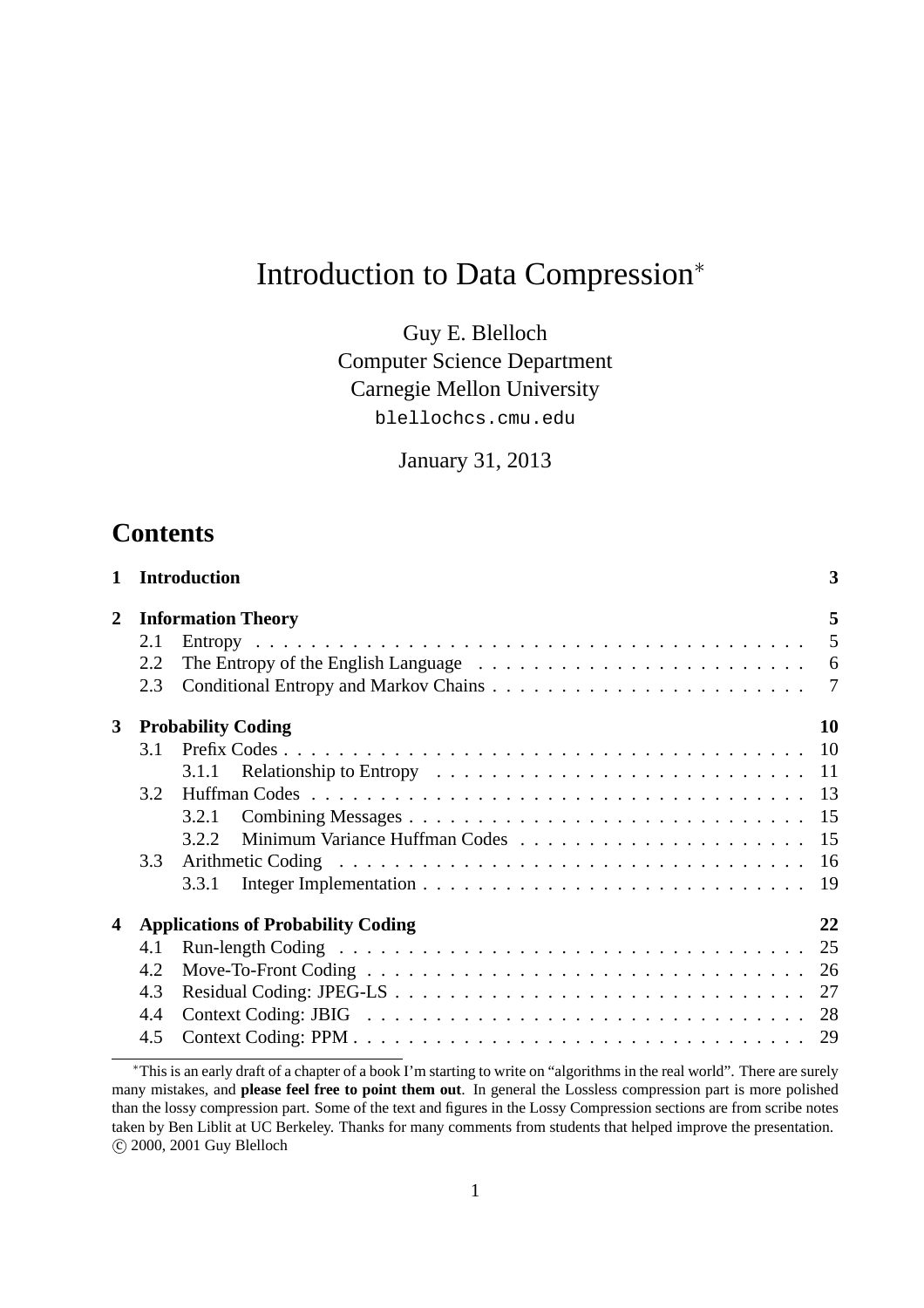| 5 <sup>5</sup> | The Lempel-Ziv Algorithms           | 32 |
|----------------|-------------------------------------|----|
|                |                                     |    |
|                |                                     |    |
| 6              | <b>Other Lossless Compression</b>   | 37 |
|                | 6.1                                 |    |
| 7              | <b>Lossy Compression Techniques</b> | 40 |
|                | 7.1                                 |    |
|                | 7.2                                 |    |
|                | 7.3                                 |    |
| 8              | A Case Study: JPEG and MPEG         | 44 |
|                | 8.1                                 |    |
|                | 8.2                                 |    |
| 9              | <b>Other Lossy Transform Codes</b>  | 50 |
|                | 9.1                                 |    |
|                | 9.2                                 |    |
|                | 9.3                                 |    |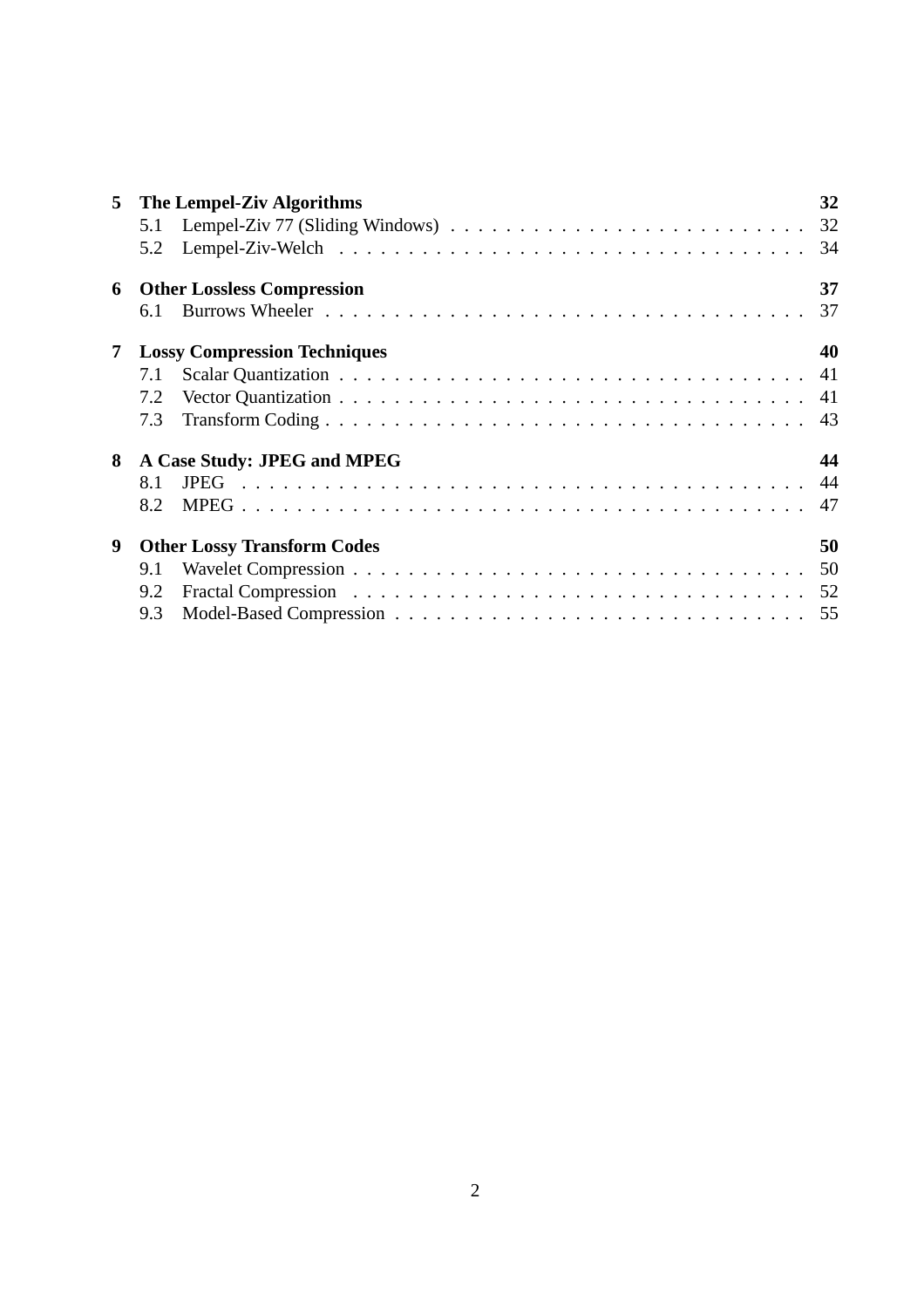## **1 Introduction**

Compression is used just about everywhere. All the images you get on the web are compressed, typically in the JPEG or GIF formats, most modems use compression, HDTV will be compressed using MPEG-2, and several file systems automatically compress files when stored, and the rest of us do it by hand. The neat thing about compression, as with the other topics we will cover in this course, is that the algorithms used in the real world make heavy use of a wide set of algorithmic tools, including sorting, hash tables, tries, and FFTs. Furthermore, algorithms with strong theoretical foundations play a critical role in real-world applications.

In this chapter we will use the generic term *message* for the objects we want to compress, which could be either files or messages. The task of compression consists of two components, an *encoding* algorithm that takes a message and generates a "compressed" representation (hopefully with fewer bits), and a *decoding* algorithm that reconstructs the original message or some approximation of it from the compressed representation. These two components are typically intricately tied together since they both have to understand the shared compressed representation.

We distinguish between *lossless algorithms*, which can reconstruct the original message exactly from the compressed message, and *lossy algorithms*, which can only reconstruct an approximation of the original message. Lossless algorithms are typically used for text, and lossy for images and sound where a little bit of loss in resolution is often undetectable, or at least acceptable. Lossy is used in an abstract sense, however, and does not mean random lost pixels, but instead means loss of a quantity such as a frequency component, or perhaps loss of noise. For example, one might think that lossy text compression would be unacceptable because they are imagining missing or switched characters. Consider instead a system that reworded sentences into a more standard form, or replaced words with synonyms so that the file can be better compressed. Technically the compression would be lossy since the text has changed, but the "meaning" and clarity of the message might be fully maintained, or even improved. In fact Strunk and White might argue that good writing is the art of lossy text compression.

Is there a lossless algorithm that can compress all messages? There has been at least one patent application that claimed to be able to compress all files (messages)—Patent 5,533,051 titled "Methods for Data Compression". The patent application claimed that if it was applied recursively, a file could be reduced to almost nothing. With a little thought you should convince yourself that this is not possible, at least if the source messages can contain any bit-sequence. We can see this by a simple counting argument. Lets consider all 1000 bit messages, as an example. There are  $2^{1000}$  different messages we can send, each which needs to be distinctly identified by the decoder. It should be clear we can't represent that many different messages by sending 999 or fewer bits for all the messages — 999 bits would only allow us to send  $2^{999}$  distinct messages. The truth is that if any one message is shortened by an algorithm, then some other message needs to be lengthened. You can verify this in practice by running GZIP on a GIF file. It is, in fact, possible to go further and show that for a set of input messages of fixed length, if one message is compressed, then the average length of the compressed messages over all possible inputs is always going to be longer than the original input messages. Consider, for example, the 8 possible 3 bit messages. If one is compressed to two bits, it is not hard to convince yourself that two messages will have to expand to 4 bits, giving an average of 3 1/8 bits. Unfortunately, the patent was granted.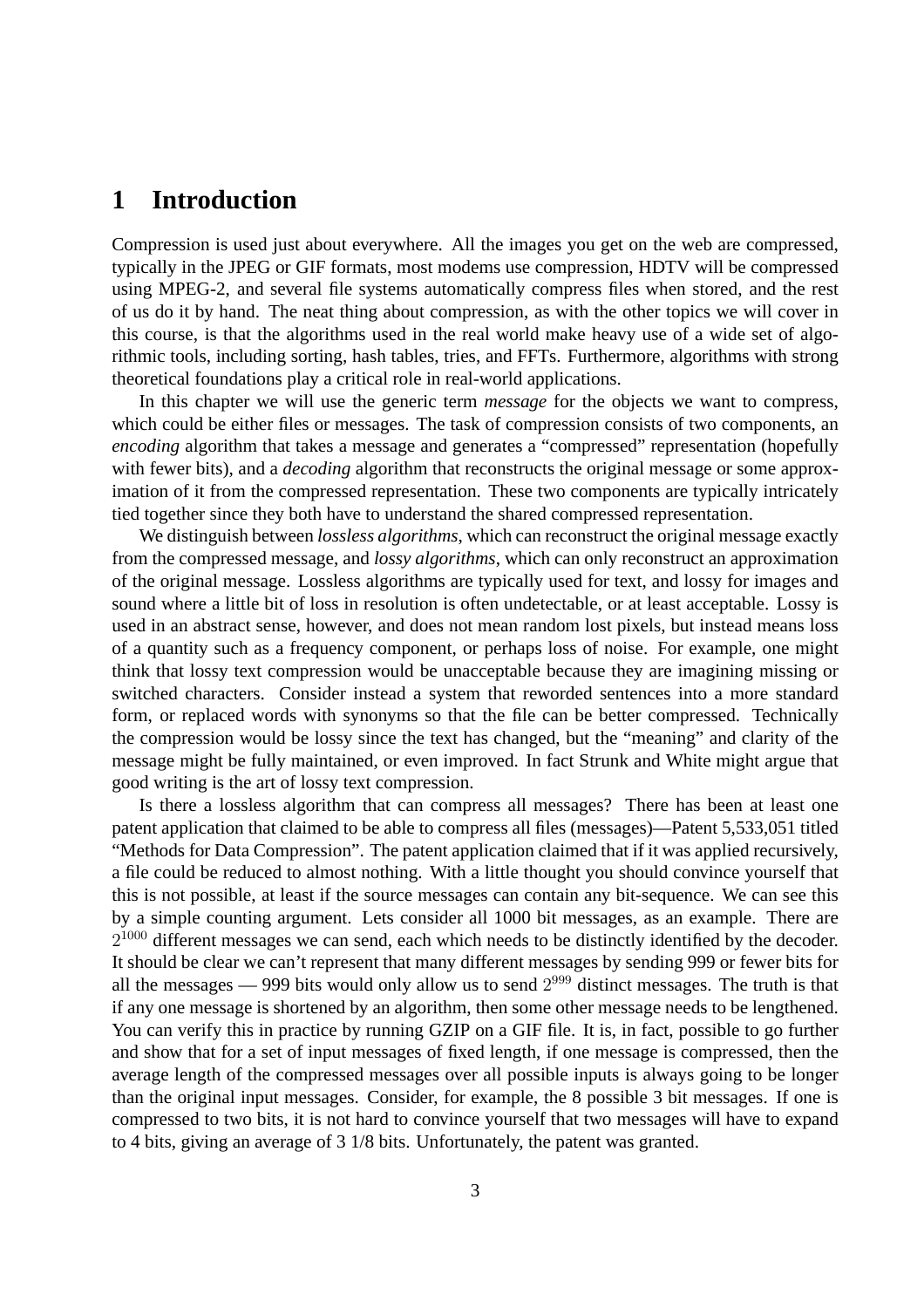Because one can't hope to compress everything, all compression algorithms must assume that there is some bias on the input messages so that some inputs are more likely than others, *i.e.* that there is some unbalanced probability distribution over the possible messages. Most compression algorithms base this "bias" on the structure of the messages – *i.e.*, an assumption that repeated characters are more likely than random characters, or that large white patches occur in "typical" images. Compression is therefore all about probability.

When discussing compression algorithms it is important to make a distinction between two components: the model and the coder. The *model* component somehow captures the probability distribution of the messages by knowing or discovering something about the structure of the input. The *coder* component then takes advantage of the probability biases generated in the model to generate codes. It does this by effectively lengthening low probability messages and shortening high-probability messages. A model, for example, might have a generic "understanding" of human faces knowing that some "faces" are more likely than others (*e.g.*, a teapot would not be a very likely face). The coder would then be able to send shorter messages for objects that look like faces. This could work well for compressing teleconference calls. The models in most current real-world compression algorithms, however, are not so sophisticated, and use more mundane measures such as repeated patterns in text. Although there are many different ways to design the model component of compression algorithms and a huge range of levels of sophistication, the coder components tend to be quite generic—in current algorithms are almost exclusively based on either Huffman or arithmetic codes. Lest we try to make to fine of a distinction here, it should be pointed out that the line between model and coder components of algorithms is not always well defined.

It turns out that information theory is the glue that ties the model and coder components together. In particular it gives a very nice theory about how probabilities are related to information content and code length. As we will see, this theory matches practice almost perfectly, and we can achieve code lengths almost identical to what the theory predicts.

Another question about compression algorithms is how does one judge the quality of one versus another. In the case of lossless compression there are several criteria I can think of, the time to compress, the time to reconstruct, the size of the compressed messages, and the generality—*i.e.*, does it only work on Shakespeare or does it do Byron too. In the case of lossy compression the judgment is further complicated since we also have to worry about how good the lossy approximation is. There are typically tradeoffs between the amount of compression, the runtime, and the quality of the reconstruction. Depending on your application one might be more important than another and one would want to pick your algorithm appropriately. Perhaps the best attempt to systematically compare lossless compression algorithms is the Archive Comparison Test (ACT) by Jeff Gilchrist. It reports times and compression ratios for 100s of compression algorithms over many databases. It also gives a score based on a weighted average of runtime and the compression ratio.

This chapter will be organized by first covering some basics of information theory. Section 3 then discusses the coding component of compressing algorithms and shows how coding is related to the information theory. Section 4 discusses various models for generating the probabilities needed by the coding component. Section 5 describes the Lempel-Ziv algorithms, and Section 6 covers other lossless algorithms (currently just Burrows-Wheeler).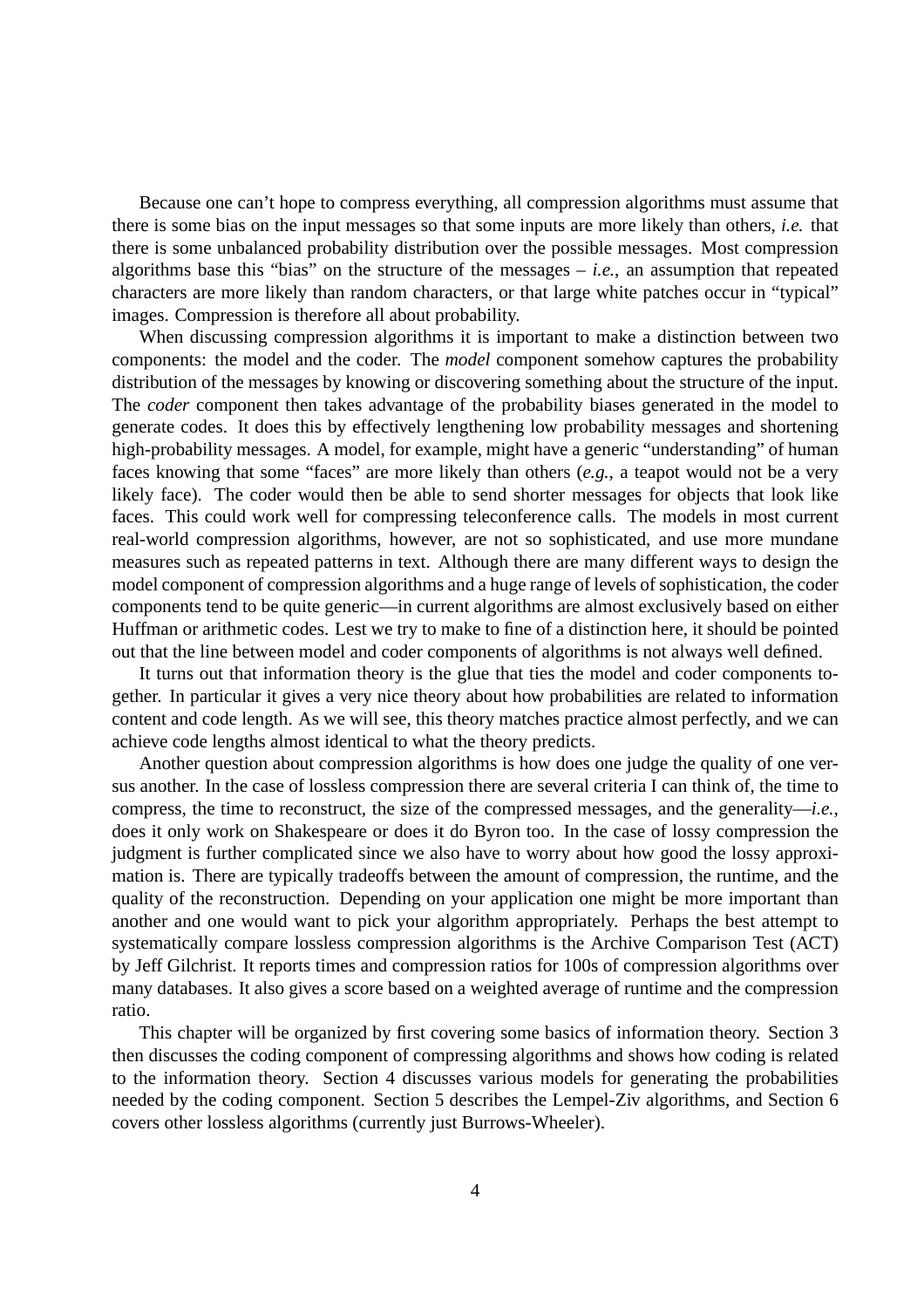## **2 Information Theory**

#### **2.1 Entropy**

Shannon borrowed the definition of *entropy* from statistical physics, where entropy represents the randomness or disorder of a system. In particular a system is assumed to have a set of possible states it can be in, and at a given time there is a probability distribution over those states. Entropy is then defined as:

$$
H(S) = \sum_{s \in S} p(s) \log_2 \frac{1}{p(s)}
$$

where S is the set of possible states, and  $p(s)$  is the probability of state  $s \in S$ . This definition indicates that the more even the probabilities the higher the entropy (disorder) and the more biased the probabilities the lower the entropy—e.g. if we know exactly what state the system is in then  $H(S) = 0$ . One might remember that the second law of thermodynamics basically says that the entropy of a closed system can only increase.

In the context of information theory Shannon simply replaced "state" with "message", so  $S$  is a set of possible messages, and  $p(s)$  is the probability of message  $s \in S$ . Shannon also defined the notion of the *self information* of a message as

$$
i(s) = \log_2 \frac{1}{p(s)}.
$$

This self information represents the number of bits of information contained in it and, roughly speaking, the number of bits we should use to encode that message. The definition of self information indicates that messages with higher probability will contain less information (*e.g.*, a message saying that it will be sunny out in LA tomorrow is less informative than one saying that it is going to snow).

The entropy is then simply a probability weighted average of the self information of each message. It is therefore the average number of bits of information contained in a message picked at random from the probability distribution. Larger entropies represent larger average information, and perhaps counter-intuitively, the more random a set of messages (the more even the probabilities) the more information they contain on average.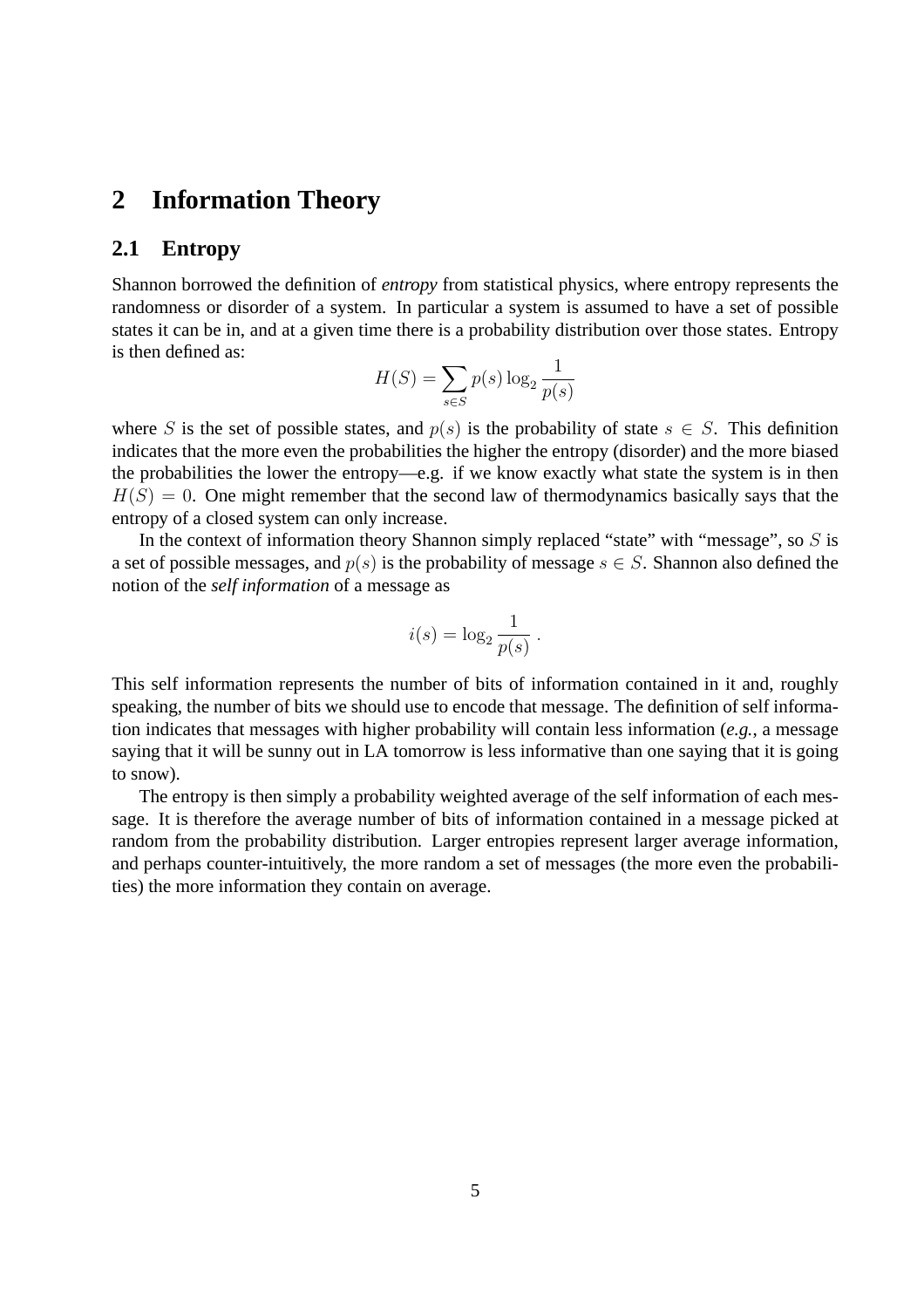Here are some examples of entropies for different probability distributions over five messages.

$$
p(S) = \{0.25, 0.25, 0.25, 0.125, 0.125\}
$$
  
\n
$$
H = 3 \times 0.25 \times \log_2 4 + 2 \times 0.125 \times \log_2 8
$$
  
\n
$$
= 1.5 + 0.75
$$
  
\n
$$
= 2.25
$$
  
\n
$$
p(s) = \{0.5, 0.125, 0.125, 0.125, 0.125\}
$$
  
\n
$$
H = 0.5 \times \log_2 2 + 4 \times 0.125 \times \log_2 8
$$
  
\n
$$
= 0.5 + 1.5
$$
  
\n
$$
= 2
$$
  
\n
$$
p(s) = \{0.75, 0.0625, 0.0625, 0.0625, 0.0625\}
$$
  
\n
$$
H = 0.75 \times \log_2(\frac{4}{3}) + 4 \times 0.0625 \times \log_2 16
$$
  
\n
$$
= 0.3 + 1
$$
  
\n
$$
= 1.3
$$

Note that the more uneven the distribution, the lower the Entropy.

Why is the logarithm of the inverse probability the right measure for self information of a message? Although we will relate the self information and entropy to message length more formally in Section 3 lets try to get some intuition here. First, for a set of  $n = 2<sup>i</sup>$  equal probability messages, the probability of each is  $1/n$ . We also know that if all are the same length, then  $\log_2 n$  bits are required to encode each message. Well this is exactly the self information since  $i(S_i) = \log_2 \frac{1}{p_i}$  $\frac{1}{p_i} = \log_2 n.$ Another property of information we would like, is that the information given by two independent messages should be the sum of the information given by each. In particular if messages A and B are independent, the probability of sending one after the other is  $p(A)p(B)$  and the information contained is them is

$$
i(AB) = \lg \frac{1}{p(A)p(B)} = \lg \frac{1}{p(A)} + \lg \frac{1}{p(A)} = i(A) + i(B).
$$

The logarithm is the "simplest" function that has this property.

#### **2.2 The Entropy of the English Language**

We might be interested in how much information the English Language contains. This could be used as a bound on how much we can compress English, and could also allow us to compare the density (information content) of different languages.

One way to measure the information content is in terms of the average number of bits per character. Table 1 shows a few ways to measure the information of English in terms of bits-percharacter. If we assume equal probabilities for all characters, a separate code for each character, and that there are 96 printable characters (the number on a standard keyboard) then each character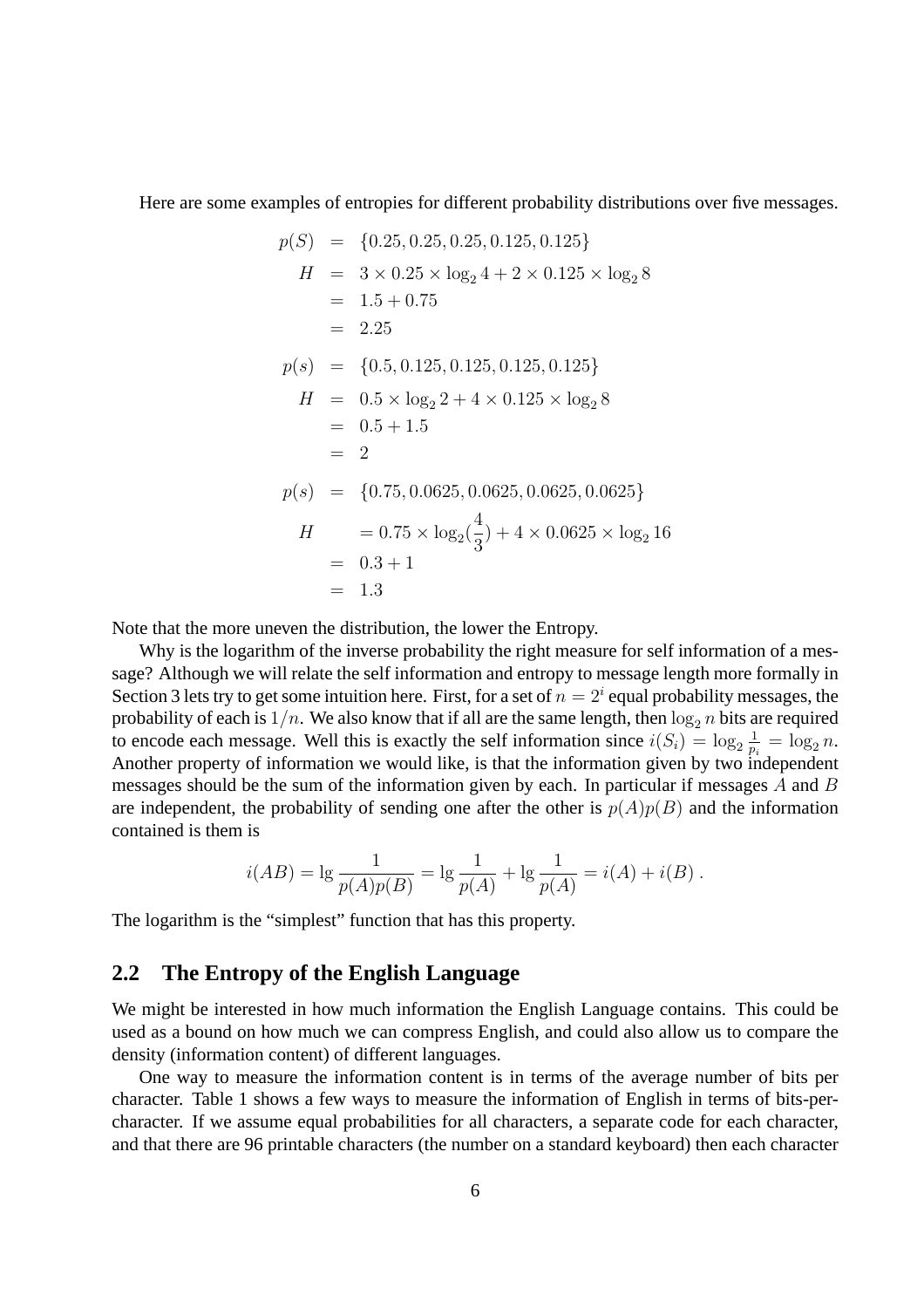|                               | bits/char |
|-------------------------------|-----------|
| bits $\lceil \log(96) \rceil$ |           |
| entropy                       | 4.5       |
| Huffman Code (avg.)           | 4.7       |
| Entropy (Groups of 8)         | 2.4       |
| Asymptotically approaches:    | 1.3       |
| Compress                      | 3.7       |
| Gzip                          | 2.7       |
| <b>BOA</b>                    | 2.0       |

Table 1: Information Content of the English Language

would take  $\lceil \log 96 \rceil = 7$  bits. The entropy assuming even probabilities is  $\log 96 = 6.6$  bits/char. If we give the characters a probability distribution (based on a corpus of English text) the entropy is reduced to about 4.5 bits/char. If we assume a separate code for each character (for which the Huffman code is optimal) the number is slightly larger 4.7 bits/char.

Note that so far we have not taken any advantage of relationships among adjacent or nearby characters. If you break text into blocks of 8 characters, measure the entropy of those blocks (based on measuring their frequency in an English corpus) you get an entropy of about 19 bits. When we divide this by the fact we are coding 8 characters at a time, the entropy (bits) per character is 2.4. If we group larger and larger blocks people have estimated that the entropy would approach 1.3 (or lower). It is impossible to actually measure this because there are too many possible strings to run statistics on, and no corpus large enough.

This value 1.3 bits/char is an estimate of the information content of the English language. Assuming it is approximately correct, this bounds how much we can expect to compress English text if we want lossless compression. Table 1 also shows the compression rate of various compressors. All these, however, are general purpose and not designed specifically for the English language. The last one, BOA, is the current state-of-the-art for general-purpose compressors. To reach the 1.3 bits/char the compressor would surely have to "know" about English grammar, standard idioms, etc..

A more complete set of compression ratios for the Calgary corpus for a variety of compressors is shown in Table 2. The Calgary corpus is a standard benchmark for measuring compression ratios and mostly consists of English text. In particular it consists of 2 books, 5 papers, 1 bibliography, 1 collection of news articles, 3 programs, 1 terminal session, 2 object files, 1 geophysical data, and 1 bit-map b/w image. The table shows how the state of the art has improved over the years.

### **2.3 Conditional Entropy and Markov Chains**

Often probabilities of events (messages) are dependent on the context in which they occur, and by using the context it is often possible to improve our probabilities, and as we will see, reduce the entropy. The context might be the previous characters in text (see PPM in Section 4.5), or the neighboring pixels in an image (see JBIG in Section 4.3).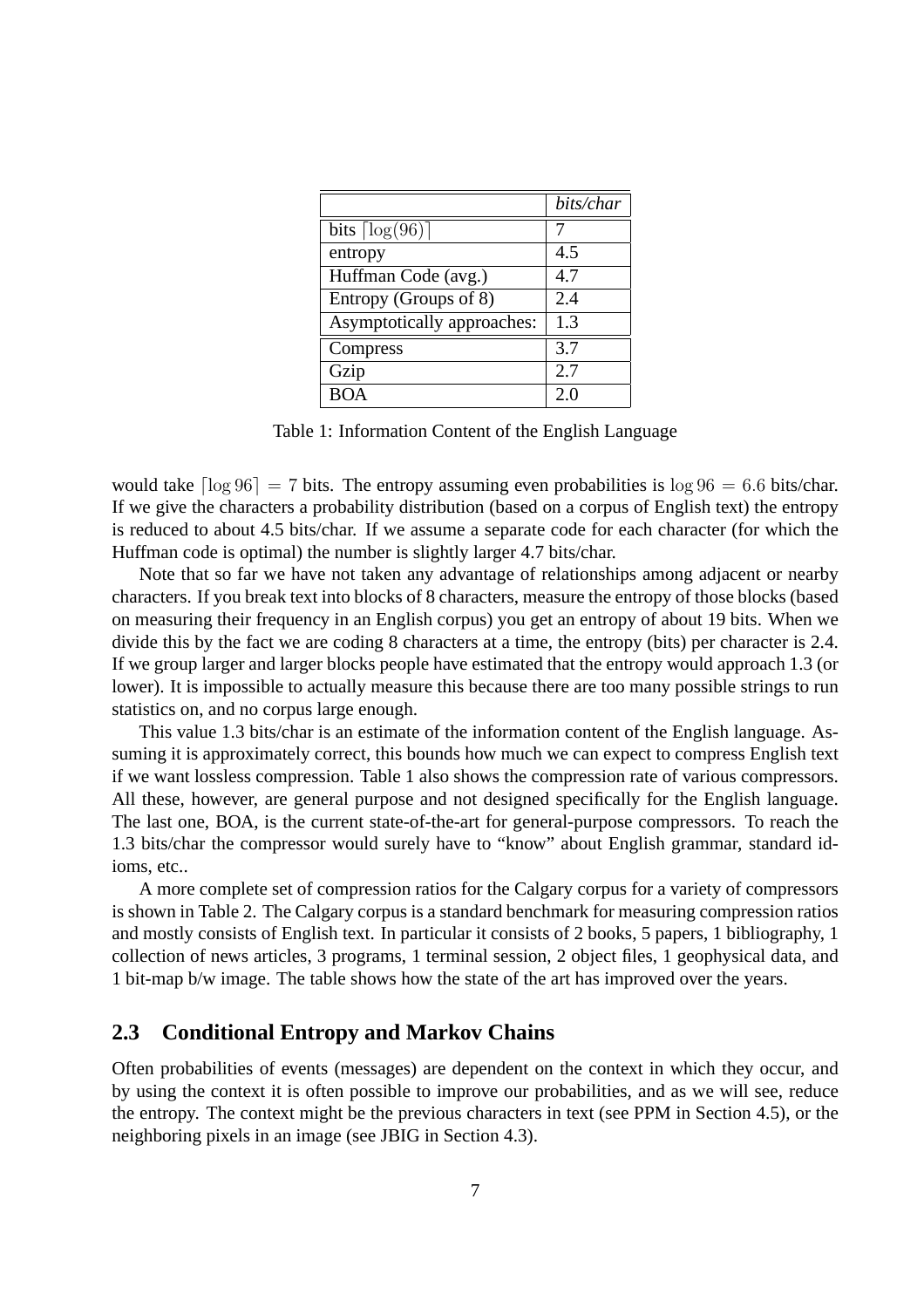| Date     | bpc  | scheme           | authors                |
|----------|------|------------------|------------------------|
| May 1977 | 3.94 | LZ77             | Ziv, Lempel            |
| 1984     | 3.32 | <b>LZMW</b>      | Miller and Wegman      |
| 1987     | 3.30 | <b>LZH</b>       | <b>Brent</b>           |
| 1987     | 3.24 | <b>MTF</b>       | Moffat                 |
| 1987     | 3.18 | LZB              | Bell                   |
|          | 2.71 | <b>GZIP</b>      |                        |
| 1988     | 2.48 | <b>PPMC</b>      | Moffat                 |
|          | 2.47 | <b>SAKDC</b>     | Williams               |
| Oct 1994 | 2.34 | PPM <sup>*</sup> | Cleary, Teahan, Witten |
| 1995     | 2.29 | <b>BW</b>        | Burrows, Wheeler       |
| 1997     | 1.99 | <b>BOA</b>       | Sutton                 |
| 1999     | 1.89 | RK               | Taylor                 |

Table 2: Lossless compression ratios for text compression on Calgary Corpus

The *conditional probability* of an event e based on a context c is written as  $p(e|c)$ . The overall (unconditional) probability of an event *e* is related by  $p(e) = \sum_{c \in C} p(c)p(e|c)$ , where *C* is the set of all possible contexts. Based on conditional probabilities we can define the notion of conditional self-information as  $i(e|c) = \log_2 \frac{1}{p(e)}$  $\frac{1}{p(e|c)}$  of an event e in the context c. This need not be the same as the unconditional self-information. For example, a message stating that it is going to rain in LA with no other information tells us more than a message stating that it is going to rain in the context that it is currently January.

As with the unconditional case, we can define the average conditional self-information, and we call this the conditional-entropy of a source of messages. We have to derive this average by averaging both over the contexts and over the messages. For a message set  $S$  and context set  $C$ , the *conditional entropy* is

$$
H(S|C) = \sum_{c \in C} p(c) \sum_{s \in S} p(s|c) \log_2 \frac{1}{p(s|c)}.
$$

It is not hard to show that if the probability distribution of  $S$  is independent of the context  $C$  then  $H(S|C) = H(S)$ , and otherwise  $H(S|C) < H(S)$ . In other words, knowing the context can only reduce the entropy.

Shannon actually originally defined Entropy in terms of information sources. An *information source* generates an infinite sequence of messages  $X_k, k \in \{-\infty, \ldots, \infty\}$  from a fixed message set S. If the probability of each message is independent of the previous messages then the system is called an *independent and identically distributed* (iid) source. The entropy of such a source is called the *unconditional* or *first order* entropy and is as defined in Section 2.1. In this chapter by default we will use the term entropy to mean first-order entropy.

Another kind of source of messages is a Markov process, or more precisely a *discrete time Markov chain.* A sequence follows an order k Markov model if the probability of each message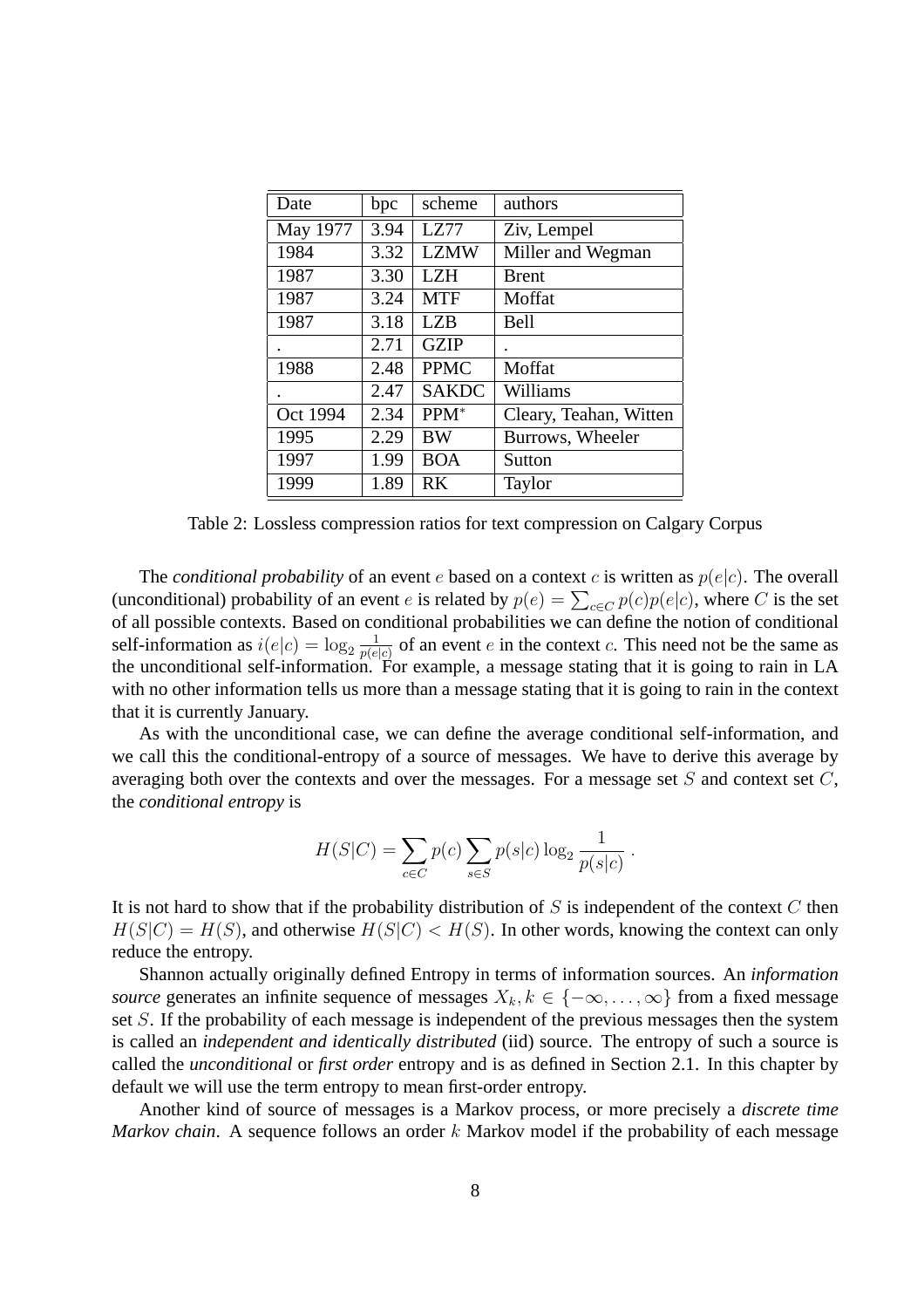

Figure 1: A two state first-order Markov Model

(or event) only depends on the  $k$  previous messages, in particular

$$
p(x_n|x_{n-1},...,x_{n-k}) = p(x_n|x_{n-1},...,x_{n-k},...)
$$

where  $x_i$  is the  $i^{th}$  message generated by the source. The values that can be taken on by  $\{x_{n-1}, \ldots, x_{n-k}\}$ are called the states of the system. The entropy of a Markov process is defined by the conditional entropy, which is based on the conditional probabilities  $p(x_n|x_{n-1}, \ldots, x_{n-k})$ .

Figure 1 shows an example of an first-order Markov Model. This Markov model represents the probabilities that the source generates a black  $(b)$  or white  $(w)$  pixel. Each arc represents a conditional probability of generating a particular pixel. For example  $p(w|b)$  is the conditional probability of generating a white pixel given that the previous one was black. Each node represents one of the states, which in a first-order Markov model is just the previously generated message. Lets consider the particular probabilities  $p(b|w) = .01$ ,  $p(w|w) = .99$ ,  $p(b|b) = .7$ ,  $p(w|b) = .3$ . It is not hard to solve for  $p(b) = 1/31$  and  $p(w) = 30/31$  (do this as an exercise). These probabilities give the conditional entropy

$$
30/31(.01\log(1/.01) + .99\log(1/.99)) + 1/31(.7\log(1/.7) + .3\log(1/.3)) \approx .107
$$

This gives the expected number of bits of information contained in each pixel generated by the source. Note that the first-order entropy of the source is

$$
30/31 \log(31/30) + 1/31 \log(1/30) \approx .206
$$

which is almost twice as large.

Shannon also defined a general notion of source entropy for an arbitrary source. Let  $A<sup>n</sup>$  denote the set of all strings of length  $n$  from an alphabet  $A$ , then the  $n<sup>th</sup>$  *order normalized entropy* is defined as

$$
H_n = \frac{1}{n} \sum_{X \in A^n} p(X) \log \frac{1}{p(X)} \,. \tag{1}
$$

This is normalized since we divide it by n—it represents the per-character information. The *source entropy* is then defined as

$$
H=\lim_{n\to\infty}H_n.
$$

In general it is extremely hard to determine the source entropy of an arbitrary source process just by looking at the output of the process. This is because to calculate accurate probabilities even for a relatively simple process could require looking at extremely long sequences.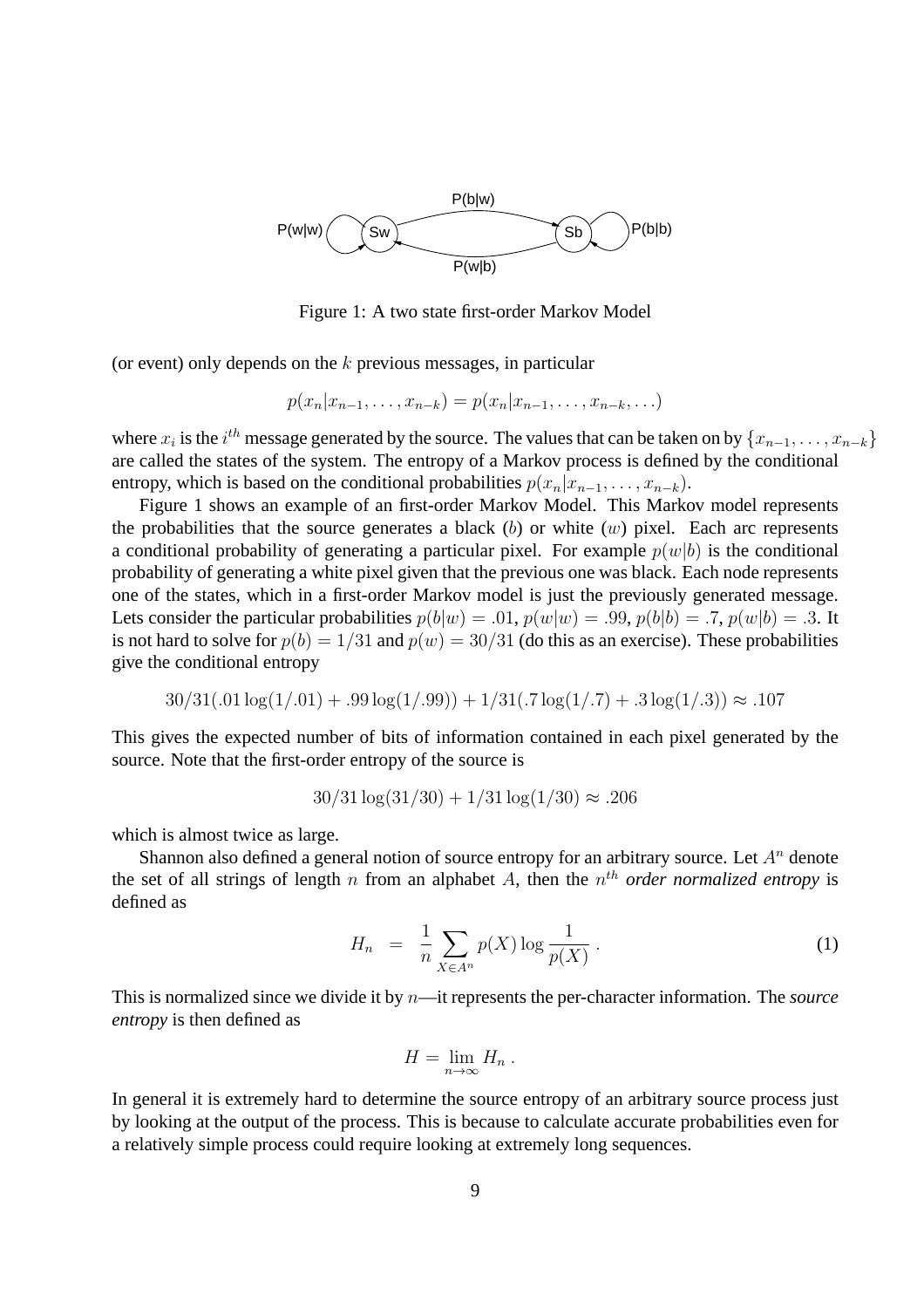## **3 Probability Coding**

As mentioned in the introduction, coding is the job of taking probabilities for messages and generating bit strings based on these probabilities. How the probabilities are generated is part of the model component of the algorithm, which is discussed in Section 4.

In practice we typically use probabilities for parts of a larger message rather than for the complete message, *e.g.*, each character or word in a text. To be consistent with the terminology in the previous section, we will consider each of these components a message on its own, and we will use the term *message sequence* for the larger message made up of these components. In general each little message can be of a different type and come from its own probability distribution. For example, when sending an image we might send a message specifying a color followed by messages specifying a frequency component of that color. Even the messages specifying the color might come from different probability distributions since the probability of particular colors might depend on the context.

We distinguish between algorithms that assign a unique code (bit-string) for each message, and ones that "blend" the codes together from more than one message in a row. In the first class we will consider Huffman codes, which are a type of prefix code. In the later category we consider arithmetic codes. The arithmetic codes can achieve better compression, but can require the encoder to delay sending messages since the messages need to be combined before they can be sent.

### **3.1 Prefix Codes**

A *code* C for a message set S is a mapping from each message to a bit string. Each bit string is called a *codeword*, and we will denote codes using the syntax  $C = \{(s_1, w_1), (s_2, w_2), \cdots, (s_m, w_m)\}.$ Typically in computer science we deal with fixed-length codes, such as the ASCII code which maps every printable character and some control characters into 7 bits. For compression, however, we would like codewords that can vary in length based on the probability of the message. Such *variable length* codes have the potential problem that if we are sending one codeword after the other it can be hard or impossible to tell where one codeword finishes and the next starts. For example, given the code  $\{(a, 1), (b, 01), (c, 101), (d, 011)\}$ , the bit-sequence 1011 could either be decoded as aba, ca, or ad. To avoid this ambiguity we could add a special stop symbol to the end of each codeword (*e.g.*, a 2 in a 3-valued alphabet), or send a length before each symbol. These solutions, however, require sending extra data. A more efficient solution is to design codes in which we can always uniquely decipher a bit sequence into its code words. We will call such codes *uniquely decodable* codes.

A prefix code is a special kind of uniquely decodable code in which no bit-string is a prefix of another one, for example  $\{(a, 1), (b, 01), (c, 000), (d, 001)\}$ . All prefix codes are uniquely decodable since once we get a match, there is no longer code that can also match.

#### **Exercise 3.1.1.** *Come up with an example of a uniquely decodable code that is not a prefix code.*

Prefix codes actually have an advantage over other uniquely decodable codes in that we can decipher each message without having to see the start of the next message. This is important when sending messages of different types (*e.g.*, from different probability distributions). In fact in certain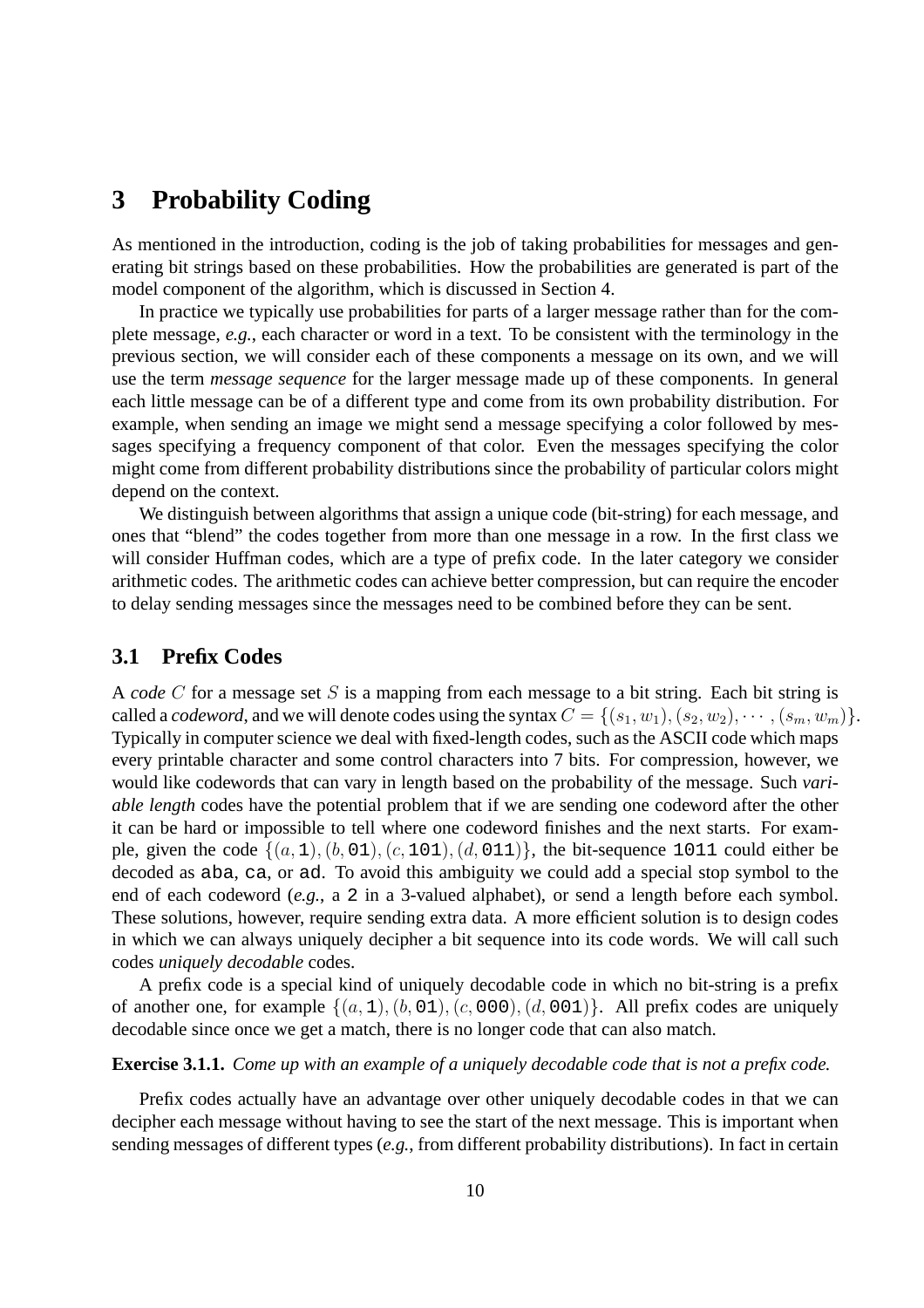applications one message can specify the type of the next message, so it might be necessary to fully decode the current message before the next one can be interpreted.

A prefix code can be viewed as a binary tree as follows

- Each message is a leaf in the tree
- The code for each message is given by following a path from the root to the leaf, and appending a 0 each time a left branch is taken, and a 1 each time a right branch is taken.

We will call this tree a *prefix-code tree*. Such a tree can also be useful in decoding prefix codes. As the bits come in, the decoder can follow a path down to the tree until it reaches a leaf, at which point it outputs the message and returns to the root for the next bit (or possibly the root of a different tree for a different message type).

In general prefix codes do not have to be restricted to binary alphabets. We could have a prefix code in which the bits have 3 possible values, in which case the corresponding tree would be ternary. In this chapter we only consider binary codes.

Given a probability distribution on a set of messages and associated variable length code  $C$ , we define the *average length* of the code as

$$
l_a(C) = \sum_{(s,w) \in C} p(s)l(w)
$$

where  $l(w)$  is the length of the codeword w. We say that a prefix code C is an *optimal* prefix code if  $l_a(C)$  is minimized (*i.e.*, there is no other prefix code for the given probability distribution that has a lower average length).

#### **3.1.1 Relationship to Entropy**

It turns out that we can relate the average length of prefix codes to the entropy of a set of messages, as we will now show. We will make use of the Kraft-McMillan inequality

**Lemma 3.1.1. Kraft-McMillan Inequality***. For any uniquely decodable code* C*,*

$$
\sum_{(s,w)\in C} 2^{-l(w)} \le 1 ,
$$

*where* l(w) *is the length of the codeword* w*. Also, for any set of lengths* L *such that*

$$
\sum_{l\in L} 2^{-l}\leq 1\;,
$$

*there is a prefix code* C *of the same size such that*  $l(w_i) = l_i$   $(i = 1, \ldots, |L|)$ *.* 

The proof of this is left as a homework assignment. Using this we show the following

**Lemma 3.1.2.** *For any message set* S *with a probability distribution and associated uniquely decodable code* C*,*

$$
H(S) \le l_a(C)
$$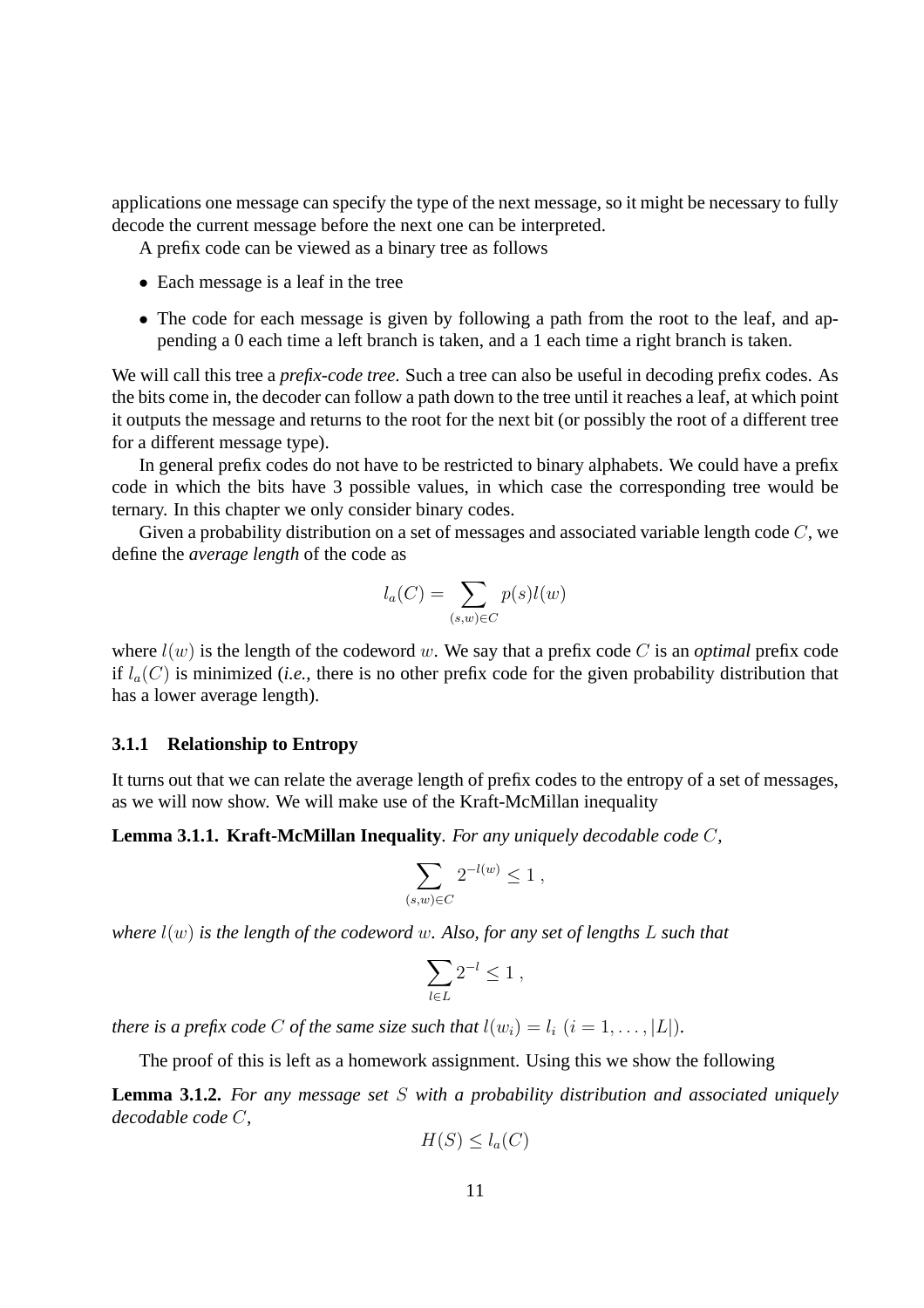*Proof.* In the following equations for a message  $s \in S$ ,  $l(s)$  refers to the length of the associated code in C.

$$
H(S) - l_a(C) = \sum_{s \in S} p(s) \log_2 \frac{1}{p(s)} - \sum_{s \in S} p(s)l(s)
$$
  

$$
= \sum_{s \in S} p(s) \left( \log_2 \frac{1}{p(s)} - l(s) \right)
$$
  

$$
= \sum_{s \in S} p(s) \left( \log_2 \frac{1}{p(s)} - \log_2 2^{l(s)} \right)
$$
  

$$
= \sum_{s \in S} p(s) \log_2 \frac{2^{-l(s)}}{p(s)}
$$
  

$$
\leq \log_2 (\sum_{s \in S} 2^{-l(s)})
$$
  

$$
\leq 0
$$

The second to last line is based on Jensen's inequality which states that if a function  $f(x)$  is concave then  $\sum_i p_i f(x_i) \le f(\sum_i p_i x_i)$ , where the  $p_i$  are positive probabilities. The logarithm function is concave. The last line uses the Kraft-McMillan inequality.

This theorem says that entropy is a lower bound on the average code length. We now also show an upper bound based on entropy for optimal prefix codes.

**Lemma 3.1.3.** *For any message set* S *with a probability distribution and associated optimal prefix code* C*,*

$$
l_a(C) \le H(S) + 1.
$$

*Proof.* Take each message  $s \in S$  and assign it a length  $l(s) = \lceil \log \frac{1}{p(s)} \rceil$ . We have

$$
\sum_{s \in S} 2^{-l(s)} = \sum_{s \in S} 2^{-\lceil \log \frac{1}{p(s)} \rceil}
$$
  

$$
\leq \sum_{s \in S} 2^{-\log \frac{1}{p(s)}}
$$
  

$$
= \sum_{s \in S} p(s)
$$
  

$$
= 1
$$

Therefore by the Kraft-McMillan inequality there is a prefix code  $C'$  with codewords of length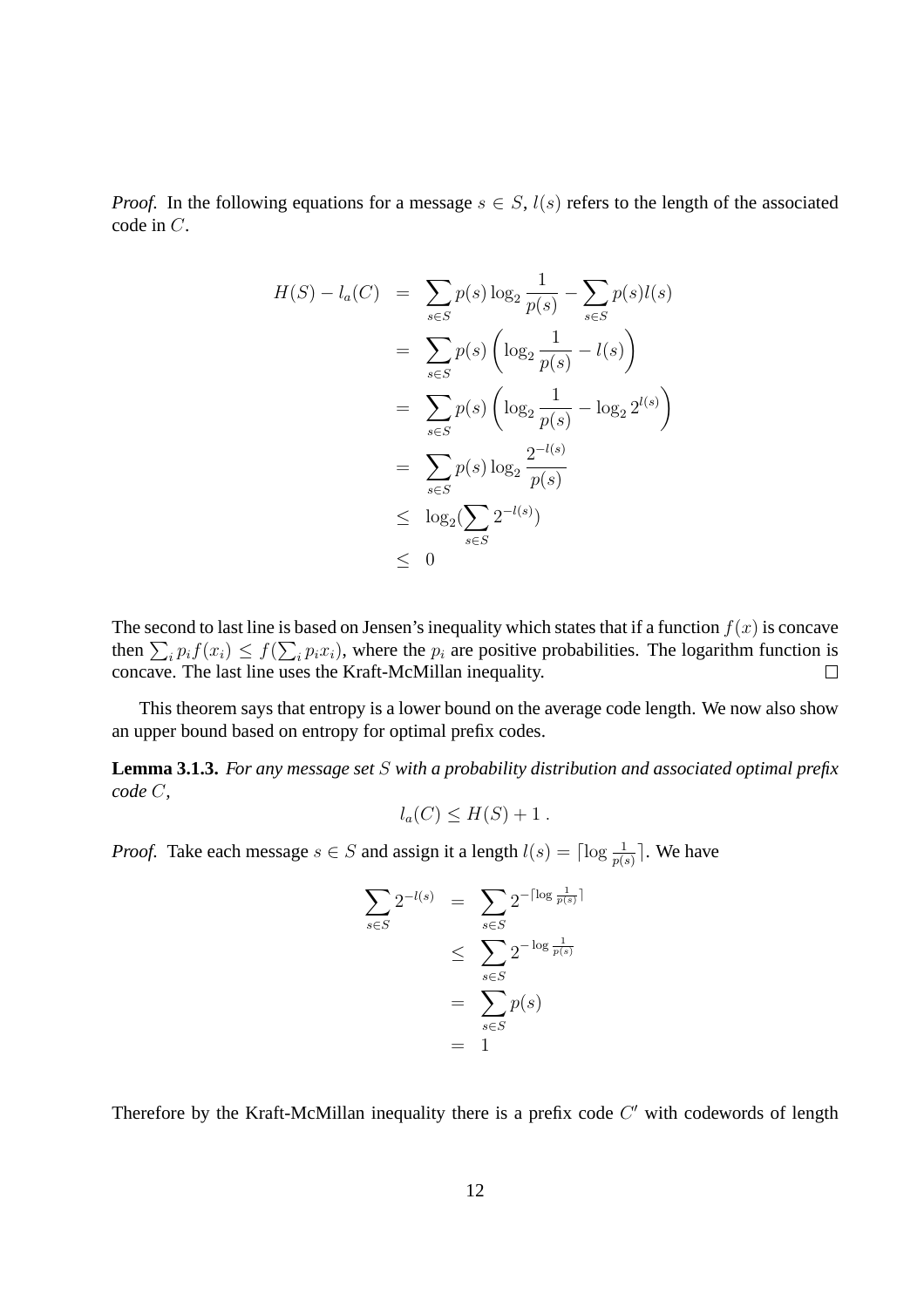$l(s)$ . Now

$$
l_a(C') = \sum_{(s,w)\in C'} p(s)l(w)
$$
  
= 
$$
\sum_{(s,w)\in C'} p(s) \lceil \log \frac{1}{p(s)} \rceil
$$
  

$$
\leq \sum_{(s,w)\in C'} p(s) (1 + \log \frac{1}{p(s)})
$$
  
= 
$$
1 + \sum_{(s,w)\in C'} p(s) \log \frac{1}{p(s)}
$$
  
= 
$$
1 + H(S)
$$

By the definition of optimal prefix codes,  $l_a(C) \le l_a(C')$ .

Another property of optimal prefix codes is that larger probabilities can never lead to longer codes, as shown by the following theorem. This theorem will be useful later.

**Theorem 3.1.1.** *If* C *is an optimal prefix code for the probabilities*  $\{p_1, p_2, \ldots, p_n\}$  *then*  $p_i > p_j$ *implies that*  $l(c_i) \leq l(c_j)$ *.* 

*Proof.* Assume  $l(c_i) > l(c_j)$ . Now consider the code gotten by switching  $c_i$  and  $c_j$ . If  $l_a$  is the average length of our original code, this new code will have length

$$
l'_a = l_a + p_j(l(c_i) - l(c_j)) + p_i(l(c_j) - l(c_i))
$$
\n(2)

$$
= l_a + (p_j - p_i)(l(c_i) - l(c_j)) \tag{3}
$$

Given our assumptions the  $(p_j - p_i)(l(c_i) - l(c_j))$  is negative which contradicts the assumption that  $l_a$  is an optimal prefix code.  $\Box$ 

#### **3.2 Huffman Codes**

Huffman codes are optimal prefix codes generated from a set of probabilities by a particular algorithm, the Huffman Coding Algorithm. David Huffman developed the algorithm as a student in a class on information theory at MIT in 1950. The algorithm is now probably the most prevalently used component of compression algorithms, used as the back end of GZIP, JPEG and many other utilities.

The Huffman algorithm is very simple and is most easily described in terms of how it generates the prefix-code tree.

- Start with a forest of trees, one for each message. Each tree contains a single vertex with weight  $w_i = p_i$
- Repeat until only a single tree remains

 $\Box$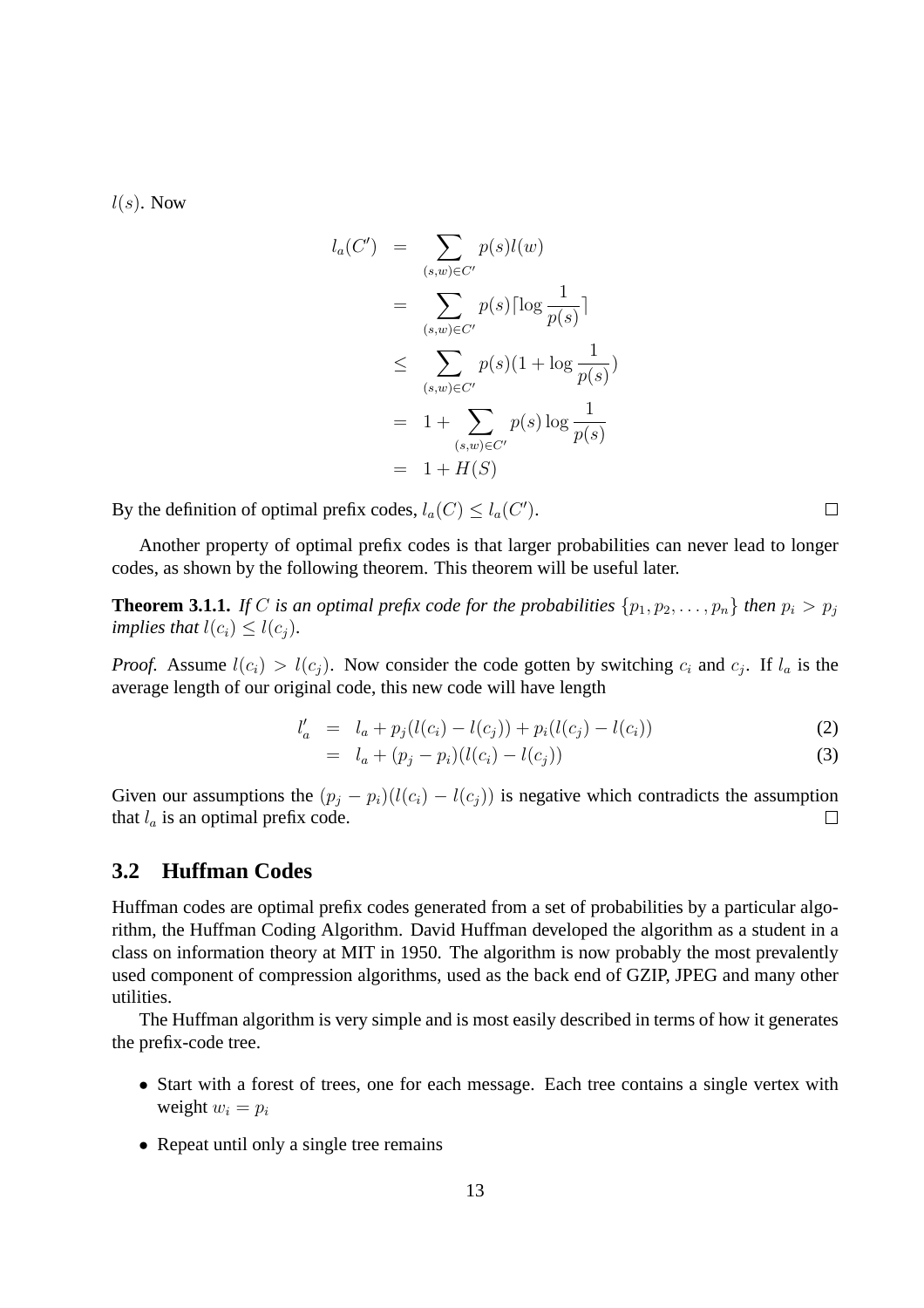- **–** Select two trees with the lowest weight roots  $(w_1 \text{ and } w_2)$ .
- Combine them into a single tree by adding a new root with weight  $w_1 + w_2$ , and making the two trees its children. It does not matter which is the left or right child, but our convention will be to put the lower weight root on the left if  $w_1 \neq w_2$ .

For a code of size *n* this algorithm will require  $n-1$  steps since every complete binary tree with n leaves has  $n-1$  internal nodes, and each step creates one internal node. If we use a priority queue with  $O(\log n)$  time insertions and find-mins (*e.g.*, a heap) the algorithm will run in  $O(n \log n)$  time.

The key property of Huffman codes is that they generate optimal prefix codes. We show this in the following theorem, originally given by Huffman.

#### **Lemma 3.2.1.** *The Huffman algorithm generates an optimal prefix code.*

*Proof.* The proof will be on induction of the number of messages in the code. In particular we will show that if the Huffman code generates an optimal prefix code for all probability distributions of *n* messages, then it generates an optimal prefix code for all distributions of  $n + 1$  messages. The base case is trivial since the prefix code for 1 message is unique (*i.e.*, the null message) and therefore optimal.

We first argue that for any set of messages  $S$  there is an optimal code for which the two minimum probability messages are siblings (have the same parent in their prefix tree). By lemma 3.1.1 we know that the two minimum probabilities are on the lowest level of the tree (any complete binary tree has at least two leaves on its lowest level). Also, we can switch any leaves on the lowest level without affecting the average length of the code since all these codes have the same length. We therefore can just switch the two lowest probabilities so they are siblings.

Now for induction we consider a set of message probabilities S of size  $n + 1$  and the corresponding tree  $T$  built by the Huffman algorithm. Call the two lowest probability nodes in the tree x and y, which must be siblings in  $T$  because of the design of the algorithm. Consider the tree T' gotten by replacing x and y with their parent, call it z, with probability  $p_z = p_x + p_y$  (this is effectively what the Huffman algorithm does). Lets say the depth of  $z$  is  $d$ , then

$$
l_a(T) = l_a(T') + p_x(d+1) + p_y(d+1) - p_zd \tag{4}
$$

$$
= l_a(T') + p_x + p_y \tag{5}
$$

To see that T is optimal, note that there is an optimal tree in which x and y are siblings, and that wherever we place these siblings they are going to add a constant  $p_x + p_y$  to the average length of any prefix tree on S with the pair x and y replaced with their parent z. By the induction hypothesis  $l_a(T')$  is minimized, since T' is of size n and built by the Huffman algorithm, and therefore  $l_a(T)$ is minimized and  $T$  is optimal.  $\Box$ 

Since Huffman coding is optimal we know that for any probability distribution  $S$  and associated Huffman code C

$$
H(S) \le l_a(C) \le H(S) + 1.
$$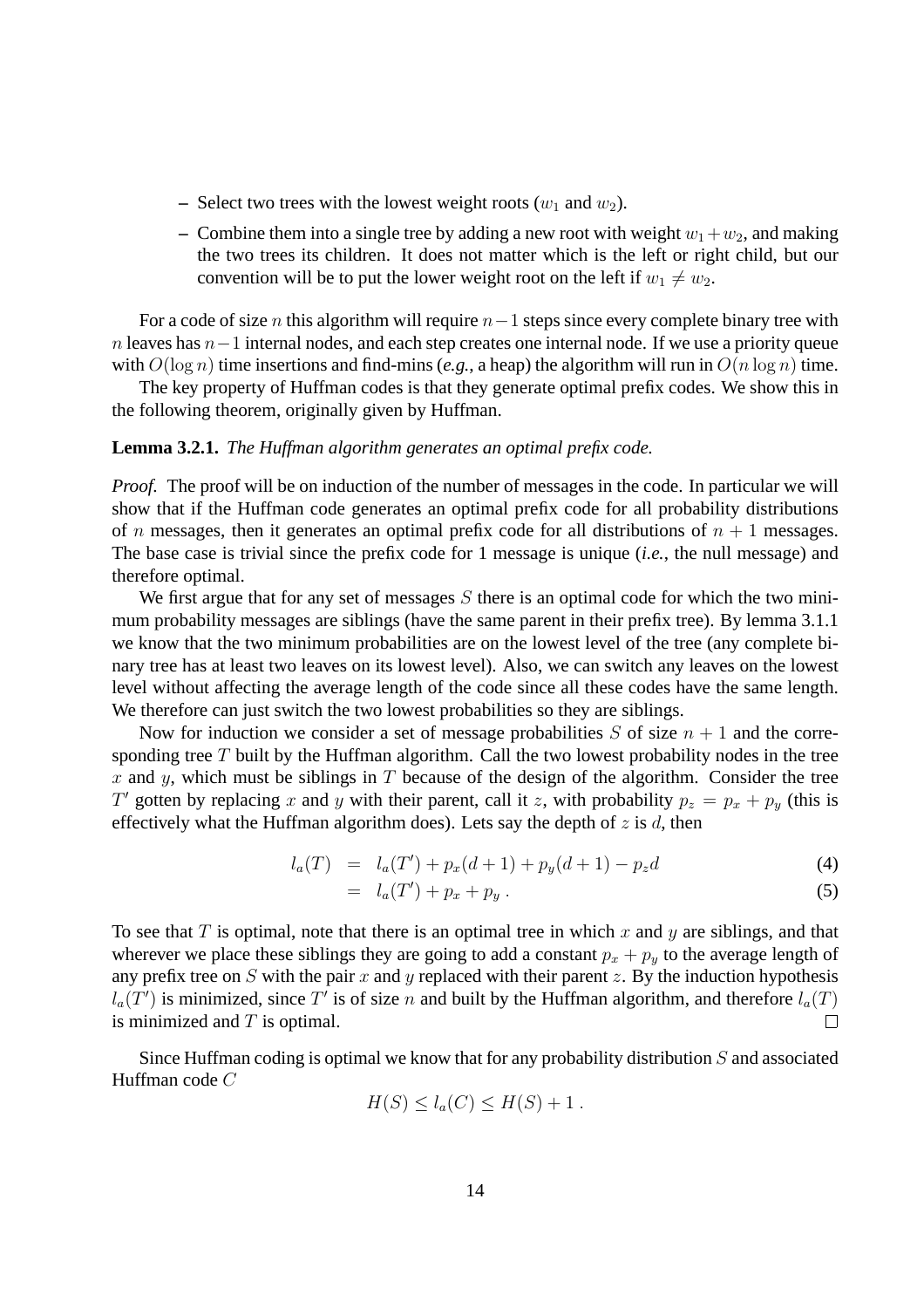#### **3.2.1 Combining Messages**

Even though Huffman codes are optimal relative to other prefix codes, prefix codes can be quite inefficient relative to the entropy. In particular  $H(S)$  could be much less than 1 and so the extra 1 in  $H(S) + 1$  could be very significant.

One way to reduce the per-message overhead is to group messages. This is particularly easy if a sequence of messages are all from the same probability distribution. Consider a distribution of six possible messages. We could generate probabilities for all 36 pairs by multiplying the probabilities of each message (there will be at most 21 unique probabilities). A Huffman code can now be generated for this new probability distribution and used to code two messages at a time. Note that this technique is not taking advantage of conditional probabilities since it directly multiplies the probabilities. In general by grouping  $k$  messages the overhead of Huffman coding can be reduced from 1 bit per message to  $1/k$  bits per message. The problem with this technique is that in practice messages are often not from the same distribution and merging messages from different distributions can be expensive because of all the possible probability combinations that might have to be generated.

#### **3.2.2 Minimum Variance Huffman Codes**

The Huffman coding algorithm has some flexibility when two equal frequencies are found. The choice made in such situations will change the final code including possibly the code length of each message. Since all Huffman codes are optimal, however, it cannot change the average length. For example, consider the following message probabilities, and codes.

| symbol       | probability | code 1 | code 2 |
|--------------|-------------|--------|--------|
| a            | 0.2         | 01     | 10     |
|              | 0.4         |        | 00     |
| $\mathbf{C}$ | 0.2         | 000    | 11     |
|              | 0.1         | 0010   | 010    |
| e            | በ 1         | 0011   | 011    |

Both codings produce an average of 2.2 bits per symbol, even though the lengths are quite different in the two codes. Given this choice, is there any reason to pick one code over the other?

For some applications it can be helpful to reduce the variance in the code length. The variance is defined as

$$
\sum_{c \in C} p(c)(l(c) - l_a(C))^2
$$

With lower variance it can be easier to maintain a constant character transmission rate, or reduce the size of buffers. In the above example, code 1 clearly has a much higher variance than code 2. It turns out that a simple modification to the Huffman algorithm can be used to generate a code that has minimum variance. In particular when choosing the two nodes to merge and there is a choice based on weight, always pick the node that was created earliest in the algorithm. Leaf nodes are assumed to be created before all internal nodes. In the example above, after d and e are joined, the pair will have the same probability as c and a (.2), but it was created afterwards, so we join c and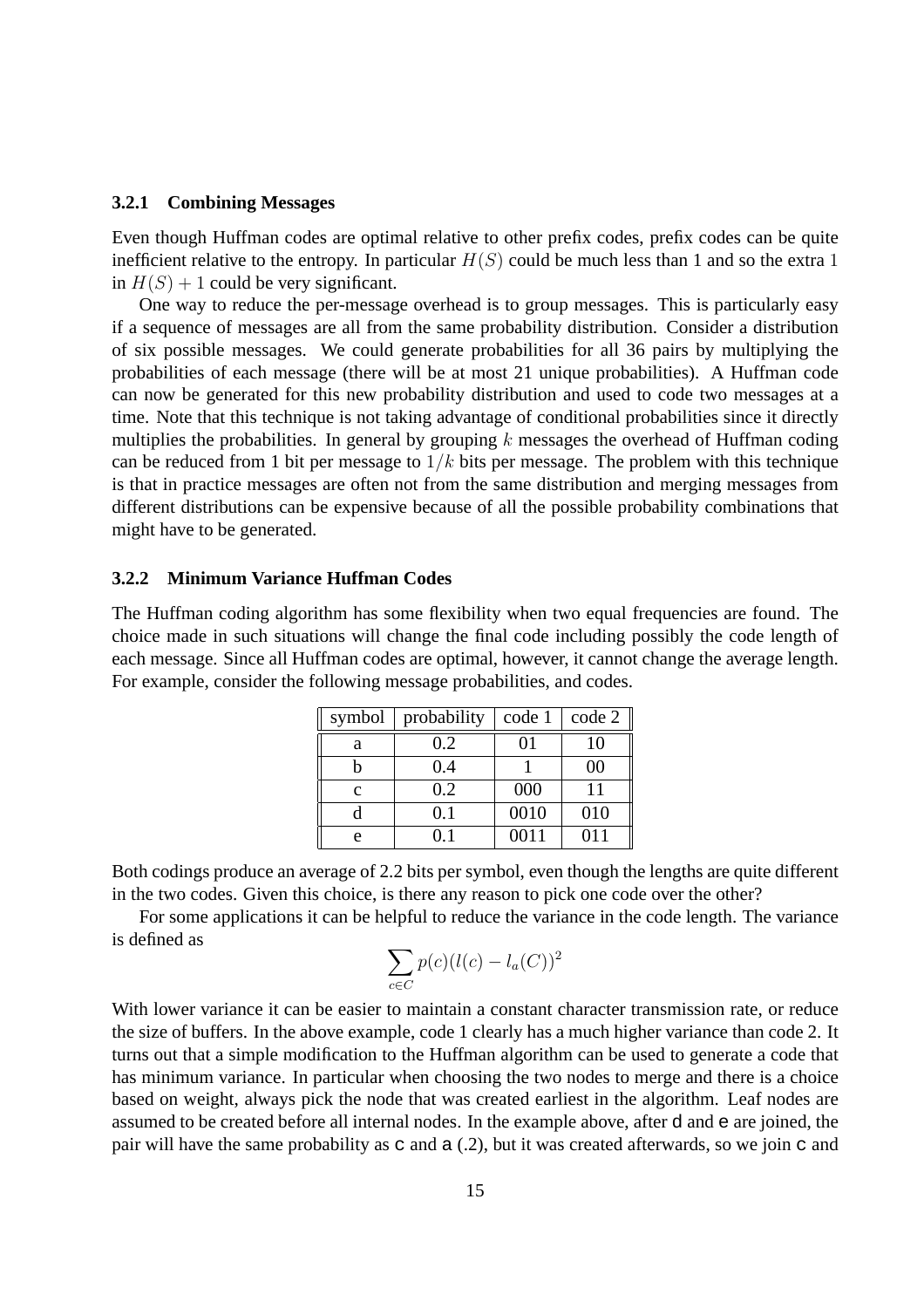

Figure 2: Binary tree for Huffman code 2

a. Similarly we select b instead of ac to join with de since it was created earlier. This will give code 2 above, and the corresponding Huffman tree in Figure 2.

#### **3.3 Arithmetic Coding**

Arithmetic coding is a technique for coding that allows the information from the messages in a message sequence to be combined to share the same bits. The technique allows the total number of bits sent to asymptotically approach the sum of the self information of the individual messages (recall that the self information of a message is defined as  $\log_2 \frac{1}{p_1}$  $\frac{1}{p_i}$ ).

To see the significance of this, consider sending a thousand messages each having probability .999. Using a Huffman code, each message has to take at least 1 bit, requiring 1000 bits to be sent. On the other hand the self information of each message is  $\log_2 \frac{1}{p_1}$  $\frac{1}{p_i}$  = .00144 bits, so the sum of this self-information over 1000 messages is only 1.4 bits. It turns out that arithmetic coding will send all the messages using only 3 bits, a factor of hundreds fewer than a Huffman coder. Of course this is an extreme case, and when all the probabilities are small, the gain will be less significant. Arithmetic coders are therefore most useful when there are large probabilities in the probability distribution.

The main idea of arithmetic coding is to represent each possible sequence of  $n$  messages by a separate interval on the number line between 0 and 1, *e.g.* the interval from .2 to .5. For a sequence of messages with probabilities  $p_1, \ldots, p_n$ , the algorithm will assign the sequence to an interval of size  $\prod_{i=1}^{n} p_i$ , by starting with an interval of size 1 (from 0 to 1) and narrowing the interval by a factor of  $p_i$  on each message i. We can bound the number of bits required to uniquely identify an interval of size s, and use this to relate the length of the representation to the self information of the messages.

In the following discussion we assume the decoder knows when a message sequence is complete either by knowing the length of the message sequence or by including a special end-of-file message. This was also implicitly assumed when sending a sequence of messages with Huffman codes since the decoder still needs to know when a message sequence is over.

We will denote the probability distributions of a message set as  $\{p(1), \ldots, p(m)\}\)$ , and we define the *accumulated probability* for the probability distribution as

$$
f(j) = \sum_{i=1}^{j-1} p(i) \quad (j = 1, \dots, m).
$$
 (6)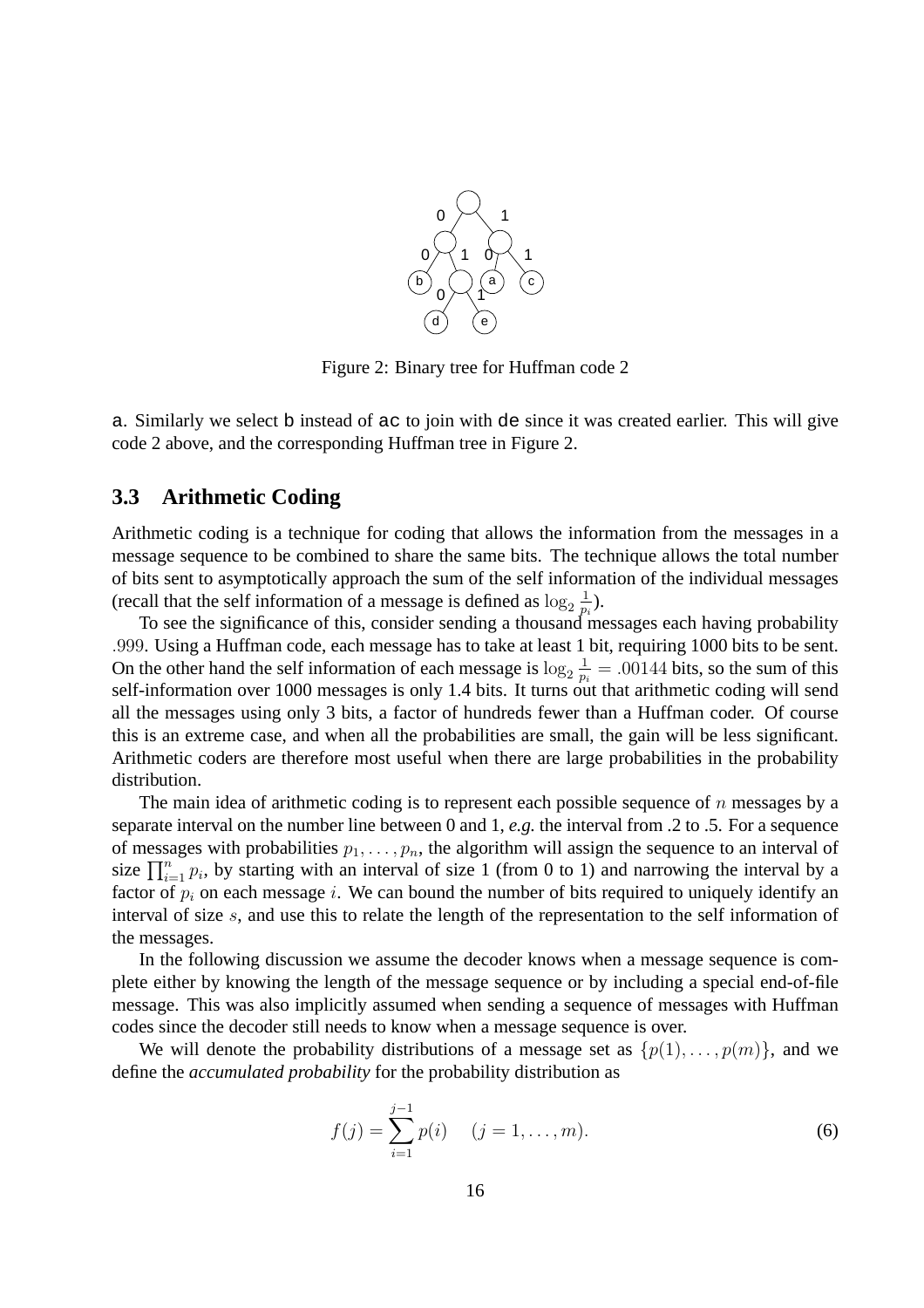

Figure 3: An example of generating an arithmetic code assuming all messages are from the same probability distribution  $a = .2$ ,  $b = .5$  and  $c = .3$ . The interval given by the message sequence babc is [.255, .27).

So, for example, the probabilities  $\{.2, .5, .3\}$  correspond to the accumulated probabilities  $\{0, .2, .7\}$ . Since we will often be talking about sequences of messages, each possibly from a different probability distribution, we will denote the probability distribution of the  $i^{th}$  message as  $\{p_i(1),\ldots,p_i(m_i)\},$ and the accumulated probabilities as  $\{f_i(1), \ldots, f_i(m_i)\}\$ . For a particular sequence of message values, we denote the index of the  $i^{th}$  message value as  $v_i$ . We will use the shorthand  $p_i$  for  $p_i(v_i)$ and  $f_i$  for  $f_i(v_i)$ .

Arithmetic coding assigns an interval to a sequence of messages using the following recurrences

$$
l_i = \begin{cases} f_i & i = 1\\ l_{i-1} + f_i * s_{i-1} & 1 < i \le n \end{cases}
$$
  

$$
s_i = \begin{cases} p_i & i = 1\\ s_{i-1} * p_i & 1 < i \le n \end{cases}
$$
 (7)

where  $l_n$  is the lower bound of the interval and  $s_n$  is the size of the interval, *i.e.* the interval is given by  $[l_n, l_n + s_n]$ . We assume the interval is inclusive of the lower bound, but exclusive of the upper bound. The recurrence narrows the interval on each step to some part of the previous interval. Since the interval starts in the range  $[0,1)$ , it always stays within this range. An example of generating an interval for a short message sequences is illustrated in Figure 3. An important property of the intervals generated by Equation 7 is that all unique message sequences of length  $n$  will have non overlapping intervals. Specifying an interval therefore uniquely determines the message sequence. In fact, any number within an interval uniquely determines the message sequence. The job of decoding is basically the same as encoding but instead of using the message value to narrow the interval, we use the interval to select the message value, and then narrow it. We can therefore "send" a message sequence by specifying a number within the corresponding interval.

The question remains of how to efficiently send a sequence of bits that represents the interval, or a number within the interval. Real numbers between 0 and 1 can be represented in binary fractional notation as  $.b_1b_2b_3 \ldots$  For example  $.75 = .11, 9/16 = .1001$  and  $1/3 = .01\overline{01}$ , where  $\overline{w}$  means that the sequence w is repeated infinitely. We might therefore think that it is adequate to represent each interval by selecting the number within the interval which has the fewest bits in binary fractional notation, and use that as the code. For example, if we had the intervals  $[0, .33)$ ,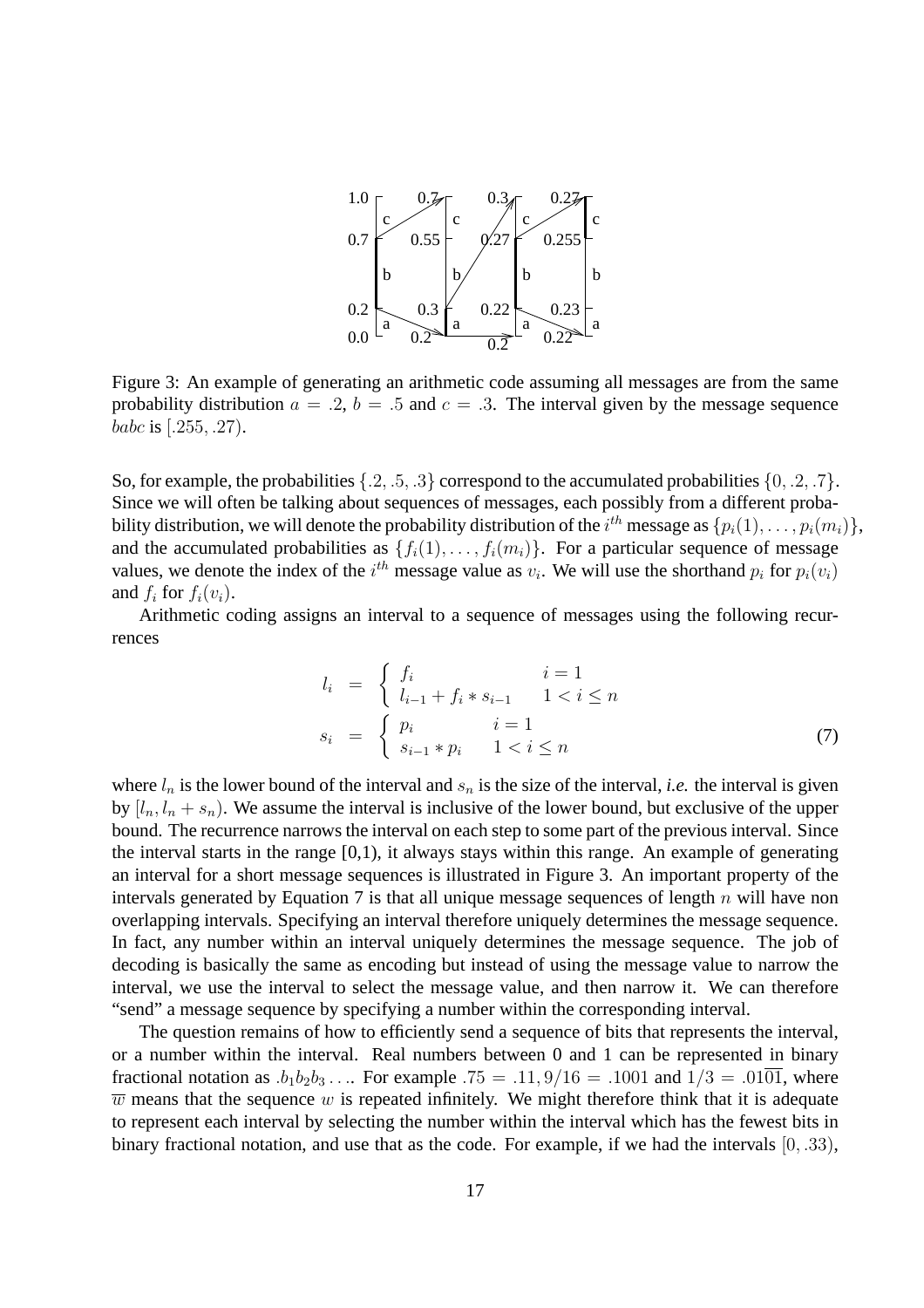[.33, 67], and [.67, 1] we would represent these with  $.01(1/4)$ ,  $.1(1/2)$ , and  $.11(3/4)$ . It is not hard to show that for an interval of size s we need at most  $-[\log_2 s]$  bits to represent such a number. The problem is that these codes are not a set of prefix codes. If you sent me 1 in the above example, I would not know whether to wait for another 1 or interpret it immediately as the interval [.33, 67).

To avoid this problem we interpret every binary fractional codeword as an interval itself. In particular as the interval of all possible completions. For example, the codeword .010 would represent the interval [1/4, 3/8] since the smallest possible completion is .010 $\overline{0} = 1/4$  and the largest possible completion is .010 $\overline{1} = 3/8 - \epsilon$ . Since we now have several kinds of intervals running around, we will use the following terms to distinguish them. We will call the current interval of the message sequence (i.e  $[l_i, l_i + s_i)$ ) the *sequence interval*, the interval corresponding to the probability of the  $i^{th}$  message (*i.e.*,  $[f_i, f_i + p_i)$ ) the *message interval*, and the interval of a codeword the *code interval*.

An important property of code intervals is that there is a direct correspondence between whether intervals overlap and whether they form prefix codes, as the following Lemma shows.

**Lemma 3.3.1.** *For a code C, if no two intervals represented by its binary codewords*  $w \in C$ *overlap then the code is a prefix code.*

*Proof.* Assume codeword a is a prefix of codeword b, then b is a possible completion of a and therefore its interval must be fully included in the interval of  $a$ . This is a contradiction. П

To find a prefix code, therefore, instead of using any number in the interval to be coded, we select a codeword who's interval is fully included within the interval. Returning to the previous example of the intervals  $[0, .33)$ ,  $[.33, 67)$ , and  $[.67, 1)$ , the codewords  $.00[0, .25)$ ,  $.100[.5, .625)$ , and .11[.75, 1) are adequate. In general for an interval of size s we can always find a codeword of length  $-[\log_2 s] + 1$ , as shown by the following lemma.

**Lemma 3.3.2.** For any l and an s such that  $l, s \geq 0$  and  $l + s < 1$ , the interval represented by taking the binary fractional representation of  $l + s/2$  and truncating it to  $\lceil -\log_2 s \rceil + 1$  bits is *contained in the interval*  $[l, l + s)$ *.* 

*Proof.* A binary fractional representation with l digits represents an interval of size less than  $2^{-l}$ since the difference between the minimum and maximum completions are all 1s starting at the  $l + 1<sup>th</sup>$  location. This has a value  $2<sup>-l</sup> - \epsilon$ . The interval size of a  $-[\log_2 s] + 1$  bit representation is therefore less than  $s/2$ . Since we truncate  $l + s/2$  downwards the upper bound of the interval represented by the bits is less than  $l+s$ . Truncating the representation of a number to  $- \lceil \log_2 s \rceil + 1$ bits can have the effect of reducing it by at most  $s/2$ . Therefore the lower bound of truncating  $l + s/2$  is at least l. The interval is therefore contained in [l, l + s). П

We will call the algorithm made up of generating an interval by Equation 7 and then using the truncation method of Lemma 3.3.2, the *RealArithCode* algorithm.

**Theorem 3.3.1.** For a sequence of *n* messages, with self informations  $s_1, \ldots, s_n$  the length of the arithmetic code generated by RealArithCode is bounded by  $2+\sum_{i=1}^n s_i$ , and the code will not be *a prefix of any other sequence of* n *messages.*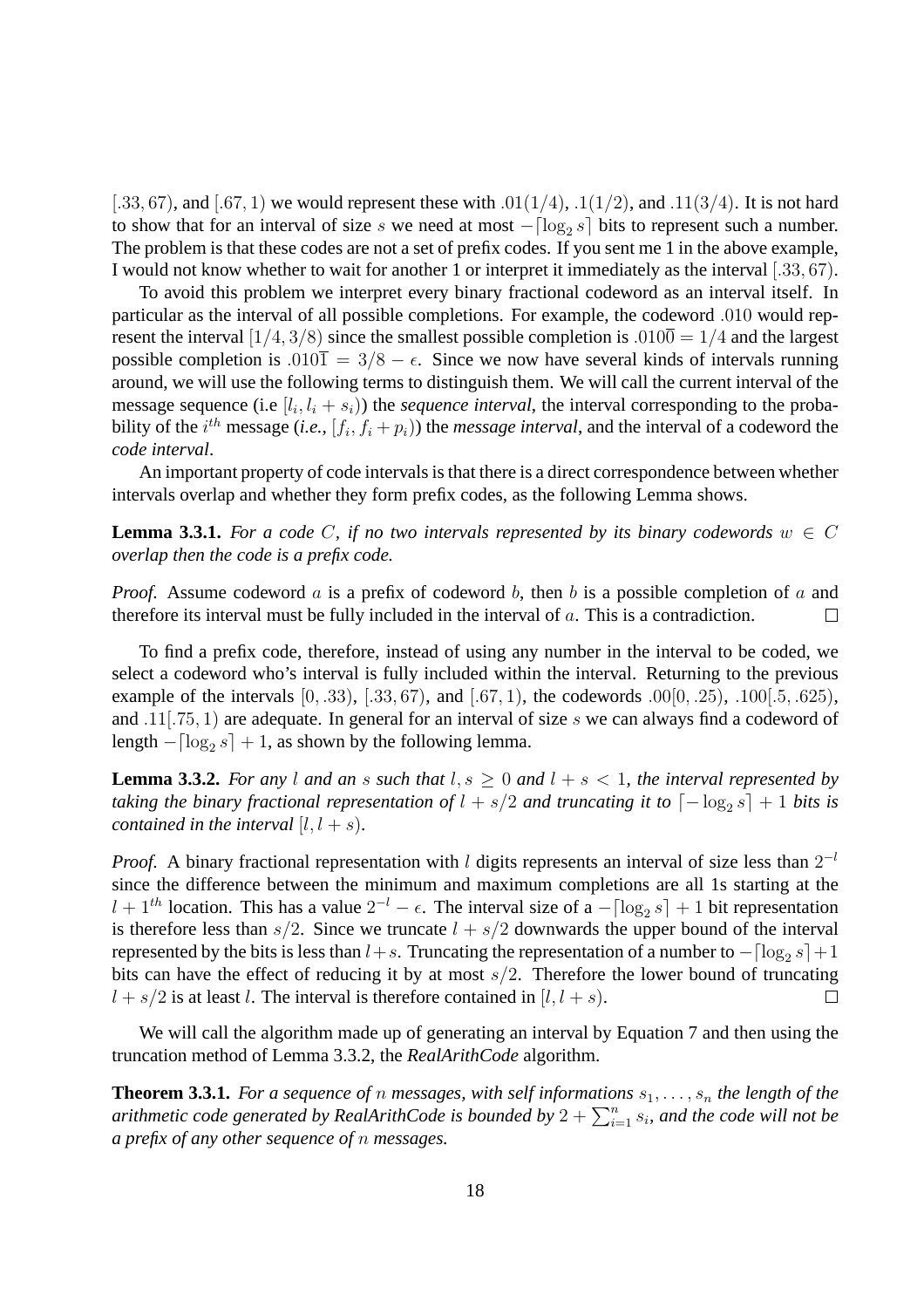*Proof.* Equation 7 will generate a sequence interval of size  $s = \prod_{i=1}^{n} p_i$ . Now by Lemma 3.3.2 we know an interval of size s can be represented by  $1 + \lceil -\log s \rceil$  bits, so we have

$$
1 + \lceil -\log s \rceil = 1 + \lceil -\log_2(\prod_{i=1}^n p_i) \rceil
$$

$$
= 1 + \lceil \sum_{i=1}^n -\log_2 p_i \rceil
$$

$$
= 1 + \lceil \sum_{i=1}^n s_i \rceil
$$

$$
< 2 + \sum_{i=1}^n s_i
$$

The claim that the code is not a prefix of other messages is taken directly from Lemma 3.3.1.  $\Box$ 

The decoder for RealArithCode needs to read the input bits on demand so that it can determine when the input string is complete. In particular it loops for  $n$  iterations, where  $n$  is the number of messages in the sequence. On each iteration it reads enough input bits to narrow the code interval to within one of the possible message intervals, narrows the sequence interval based on that message, and outputs that message. When complete, the decoder will have read exactly all the characters generated by the coder. We give a more detailed description of decoding along with the integer implementation described below.

From a practical point of view there are a few problems with the arithmetic coding algorithm we described so far. First, the algorithm needs arbitrary precision arithmetic to manipulate l and s. Manipulating these numbers can become expensive as the intervals get very small and the number of significant bits get large. Another problem is that as described the encoder cannot output any bits until it has coded the full message. It is actually possible to interleave the generation of the interval with the generation of its bit representation by opportunistically outputting a 0 or 1 whenever the interval falls within the lower or upper half. This technique, however, still does not guarantee that bits are output regularly. In particular if the interval keeps reducing in size but still straddles .5, then the algorithm cannot output anything. In the worst case the algorithm might still have to wait until the whole sequence is received before outputting any bits. To avoid this problem many implementations of arithmetic coding break message sequences into fixed size blocks and use arithmetic coding on each block separately. This approach also has the advantage that since the group size is fixed, the encoder need not send the number of messages, except perhaps for the last group which could be smaller than the block size.

#### **3.3.1 Integer Implementation**

It turns out that if we are willing to give up a little bit in the efficiency of the coding, we can used fixed precision integers for arithmetic coding. This implementation does not give precise arithmetic codes, because of roundoff errors, but if we make sure that both the coder and decoder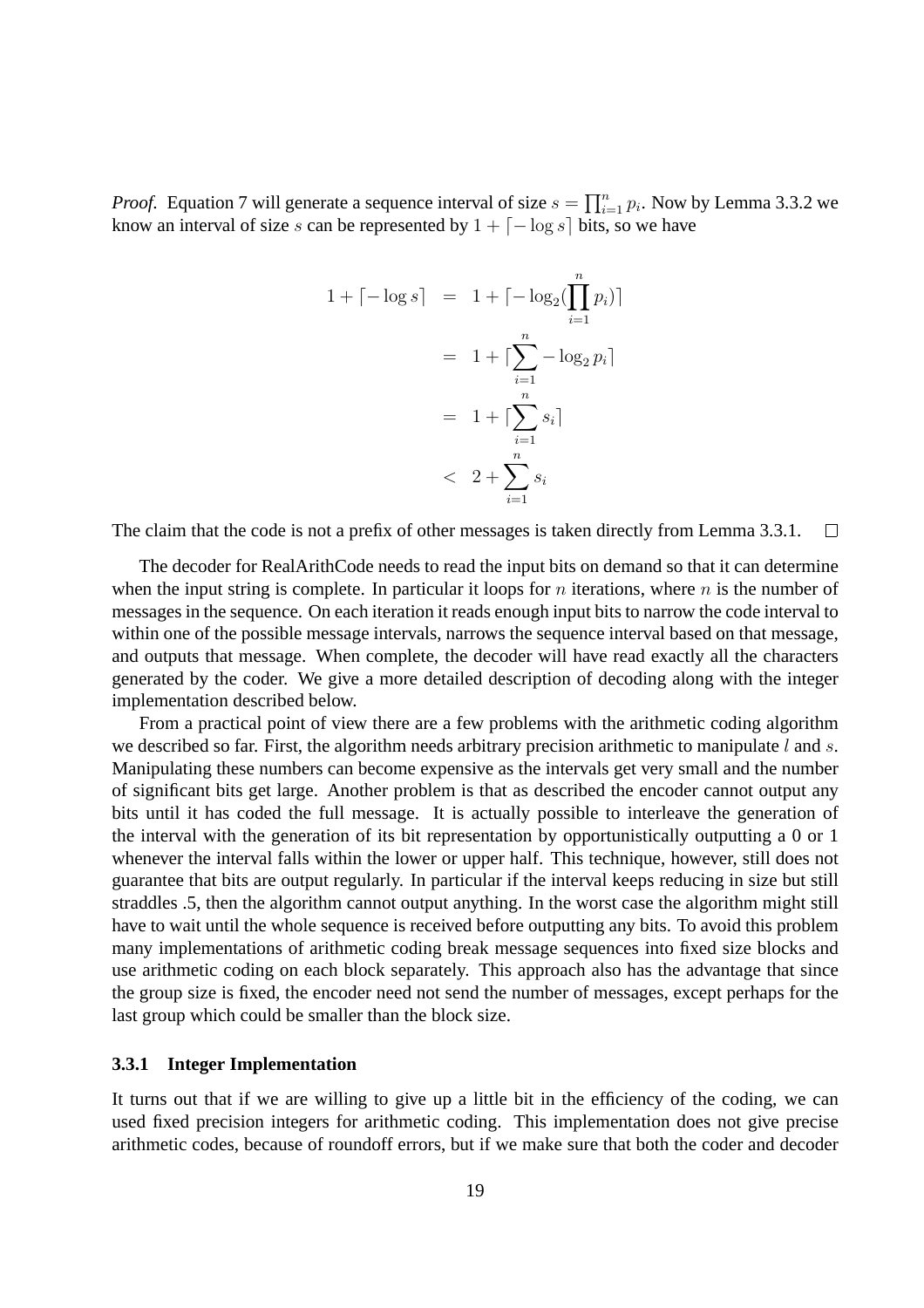are always rounding in the same way the decoder will always be able to precisely interpret the message.

For this algorithm we assume the probabilities are given as counts

$$
c(1),c(2),\ldots,c(m) ,
$$

and the cumulative count are defined as before  $(f(i) = \sum_{j=1}^{i-1} c(j))$ . The total count will be denoted as

$$
T = \sum_{j=1}^{m} c(j) .
$$

Using counts avoids the need for fractional or real representations of the probabilities. Instead of using intervals between 0 and 1, we will use intervals between  $[0..(R-1)]$  where  $R = 2<sup>k</sup>$  (*i.e.*, is a power of 2). There is the additional restriction that  $R > 4T$ . This will guarantee that no region will become too small to represent. The larger  $R$  is, the closer the algorithm will come to real arithmetic coding. As in the non-integer arithmetic coding, each message can come from its own probability distribution (have its own counts and accumulative counts), and we denote the  $i^{th}$ message using subscripts as before.

The coding algorithm is given in Figure 4. The current sequence interval is specified by the integers l (lower) and u (upper), and the corresponding interval is  $[l, u+1]$ . The size of the interval s is therefore  $u - l + 1$ . The main idea of this algorithm is to always keep the size greater than R/4 by expanding the interval whenever it gets too small. This is what the inner **while** loop does. In this loop whenever the sequence interval falls completely within the top half of the region (from  $R/2$  to R) we know that the next bit is going to be a 1 since intervals can only shrink. We can therefore output a 1 and expand the top half to fill the region. Similarly if the sequence interval falls completely within the bottom half we can output a 0 and expand the bottom half of the region to fill the full region.

The third case is when the interval falls within the middle half of the region(from  $R/4$  to  $3R/4$ ). In this case the algorithm cannot output a bit since it does not know whether the bit will be a 0 or 1. It, however, can expand the middle region and keep track that is has expanded by incrementing a count m. Now when the algorithm does expand around the top (bottom), it outputs a 1 (0) followed by m 0s (1s). To see why this is the right thing to do, consider expanding around the middle m times and then around the top. The first expansion around the middle locates the interval between  $1/4$  and  $3/4$  of the initial region, and the second between  $3/8$  and  $5/8$ . After m expansions the interval is narrowed to the region  $(1/2 - 1/2^{m+1}, 1/2 + 1/2^{m+1})$ . Now when we expand around the top we narrow the interval to  $(1/2, 1/2+1/2^{m+1})$ . All intervals contained in this range will start with a 1 followed by  $m$  0s.

Another interesting aspect of the algorithm is how it finishes. As in the case of real-number arithmetic coding, to make it possible to decode, we want to make sure that the code (bit pattern) for any one message sequence is not a prefix of the code for another message sequence. As before, the way we do this is to make sure the code interval is fully contained in the sequence interval. When the integer arithmetic coding algorithm (Figure 4) exits the for loop, we know the sequence interval [l, u] completely covers either the second quarter (from  $R/4$  to  $R/2$ ) or the third quarter (from  $R/2$  to  $3R/4$ ) since otherwise one of the expansion rules would have been applied. The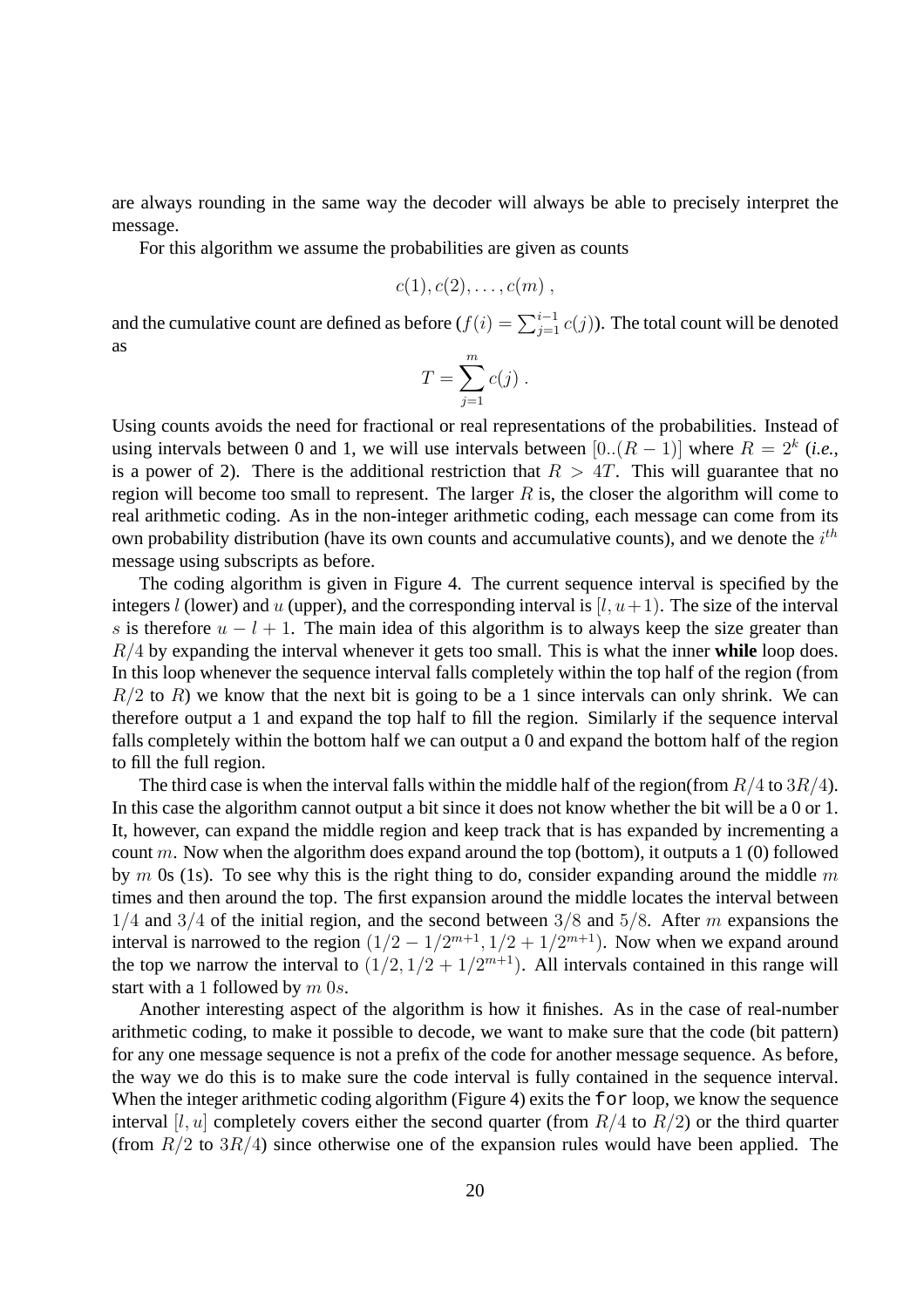**function** IntArithCode(file, k, n)  $R=2^k$  $l = 0$  $u = R - 1$  $m = 0$ **for**  $i = 1$  **to**  $n$  $s = u - l + 1$  $u = l + |s \cdot f_i(v_i + 1)/T| - 1$  $l = l + |s \cdot f_i(v_i)/T|$ **while** true **if**  $(l \geq R/2)$  // interval in top half WriteBit(1)  $u = 2u - R + 1$   $l = 2l - R$ **for**  $j = 1$  **to** m WriteBit(0)  $m = 0$ **else if**  $(u < R/2)$  // interval in bottom half WriteBit(0)  $u = 2u + 1$   $l = 2l$ **for**  $j = 1$  **to** m WriteBit(1)  $m = 0$ **else if**  $(l \geq R/4$  and  $u < 3R/4$ ) // interval in middle half  $u = 2u - R/2 + 1$   $l = 2l - R/2$  $m = m + 1$ **else continue** // exit **while** loop **end while end for if**  $(l \geq R/4)$  // output final bits WriteBit(1) **for**  $j = 1$  **to** m WriteBit(0) WriteBit(0) **else** WriteBit(0) **for**  $j = 1$  **to** m WriteBit(1) WriteBit(1)

Figure 4: Integer Arithmetic Coding.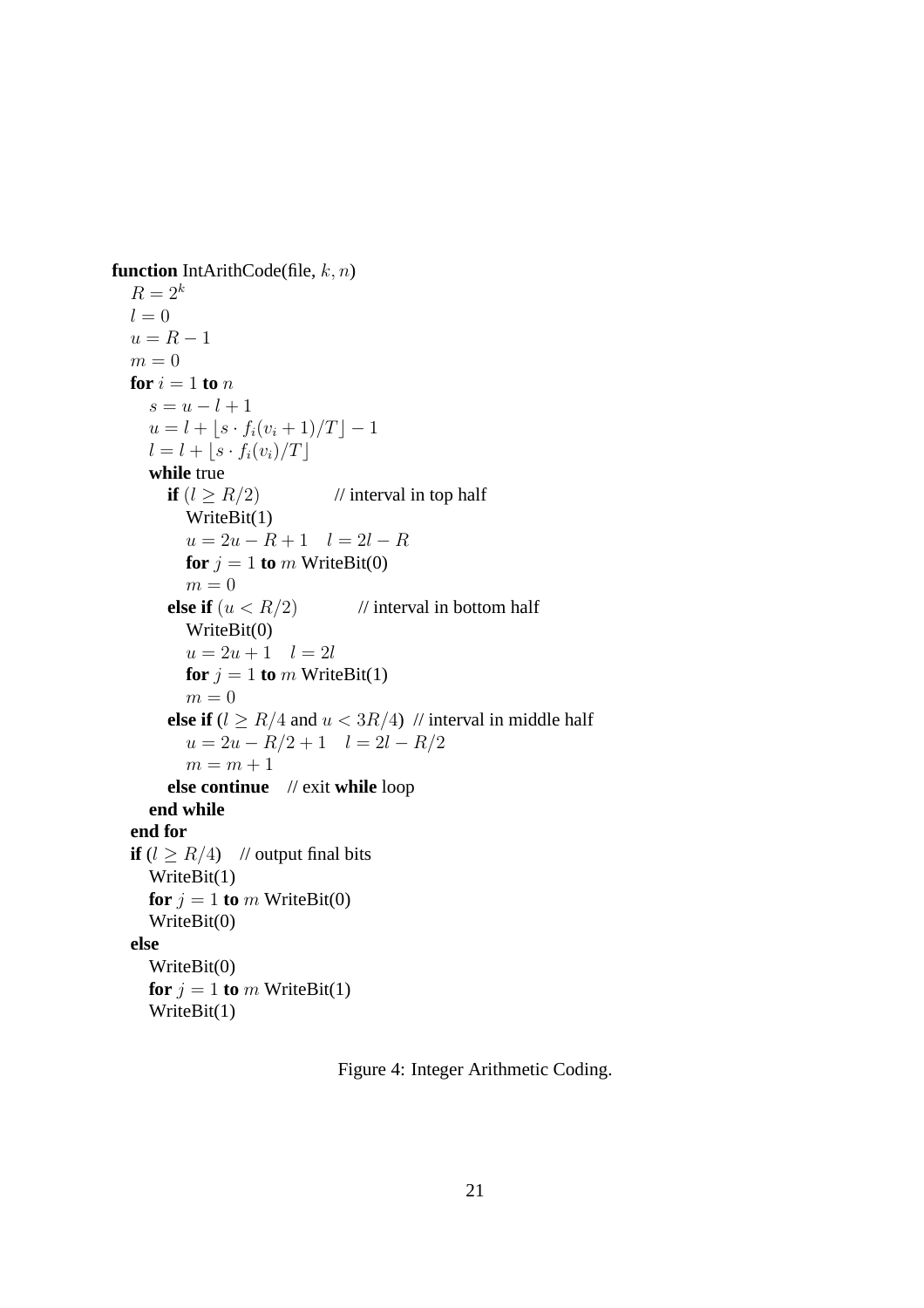algorithm therefore simply determines which of these two regions the sequence interval covers and outputs code bits that narrow the code interval to one of these two quarters—a 01 for the second quarter, since all completions of 01 are in the second quarter, and a 10 for the third quarter. After outputting the first of these two bits the algorithm must also output  $m$  bits corresponding to previous expansions around the middle.

The reason that R needs to be at least  $4T$  is that the sequence interval can become as small as  $R/4 + 1$  without falling completely within any of the three halves. To be able to resolve the counts  $C(i)$ , T has to be at least as large as this interval.

**An example:** Here we consider an example of encoding a sequence of messages each from the same probability distribution, given by the following counts.

$$
c(1) = 1, \ c(2) = 10, \ c(3) = 20
$$

The cumulative counts are

$$
f(1) = 0
$$
,  $f(2) = 1$ ,  $f(3) = 11$ 

and  $T = 31$ . We will chose  $k = 8$ , so that  $R = 256$ . This satisfies the requirement that  $R > 4T$ . Now consider coding the message sequence 3, 1, 2, 3. Figure 5 illustrates the steps taken in coding this message sequence. The full code that is output is 01011111101 which is of length 11. The sum of the self-information of the messages is

$$
-(\log_2(20/31) + \log_2(10/31) + \log_2(1/31) + \log_2(10/31)) = 8.85.
$$

Note that this is not within the bound given by Theorem 3.3.1. This is because we are not generating an exact arithmetic code and we are loosing some coding efficiency.

We now consider how to decode a message sent using the integer arithmetic coding algorithm. The code is given in Figure 6. The idea is to keep separate lower and upper bounds for the code interval  $(l_b$  and  $u_b$ ) and the sequence interval (l and u). The algorithm reads one bit at a time and reduces the code interval by half for each bit that is read (the bottom half when the bit is a 0 and the top half when it is a 1). Whenever the code interval falls within an interval for the next message, the message is output and the sequence interval is reduced by the message interval. This reduction is followed by the same set of expansions around the top, bottom and middle halves as followed by the encoder. The sequence intervals therefore follow the exact same set of lower and upper bounds as when they were coded. This property guarantees that all rounding happens in the same way for both the coder and decoder, and is critical for the correctness of the algorithm. It should be noted that reduction and expansion of the code interval is always exact since these are always changed by powers of 2.

## **4 Applications of Probability Coding**

To use a coding algorithm we need a model from which to generate probabilities. Some simple models are to count characters for text or pixel values for images and use these counts as probabilities. Such counts, however, would only give a compression ratio of about  $4.7/8 = .59$  for English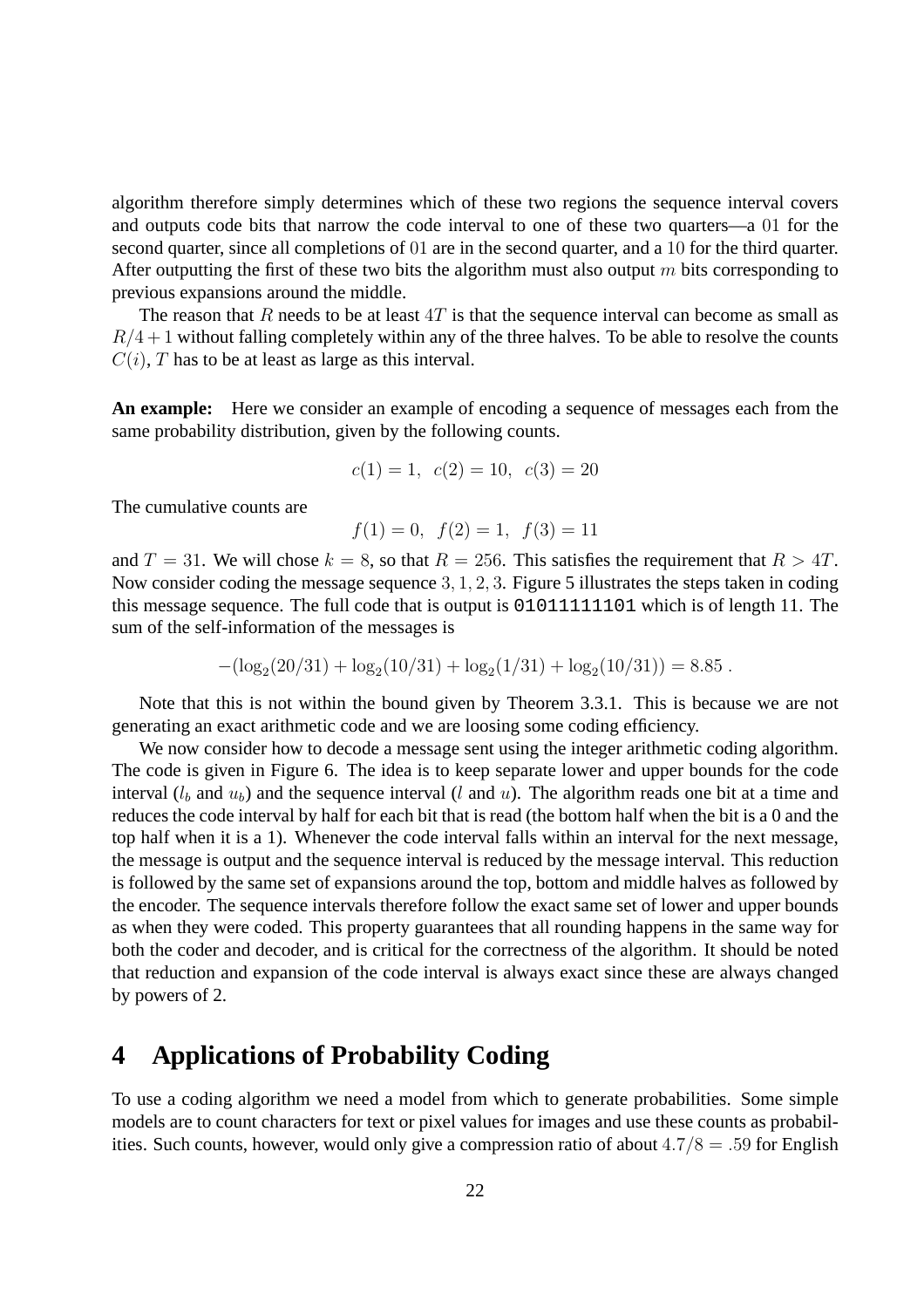| $\mathbf{i}$   | $v_i$          | $f(v_i)$       | $f(v_i+1)$ | l              | $\boldsymbol{u}$ | $\mathcal{S}_{\mathcal{S}}$ | m              | expand rule   | output  |
|----------------|----------------|----------------|------------|----------------|------------------|-----------------------------|----------------|---------------|---------|
| start          |                |                |            | $\overline{0}$ | 255              | 256                         |                |               |         |
| 1              | 3              | 11             | 31         | 90             | 255              | 166                         | $\theta$       |               |         |
| $\overline{2}$ | $\overline{2}$ |                | 11         | 95             | 147              | 53                          | $\overline{0}$ |               |         |
| $^{+}$         |                |                |            | 62             | 167              | 106                         | 1              | (middle half) |         |
| 3              | 1              | $\overline{0}$ | 1          | 62             | 64               | 3                           | 1              |               |         |
| $^{+}$         |                |                |            | 124            | 129              | 6                           | $\overline{0}$ | (bottom half) | 01      |
| $^{+}$         |                |                |            | 120            | 131              | 12                          | 1              | (middle half) |         |
| $+$            |                |                |            | 112            | 135              | 24                          | 2              | (middle half) |         |
| $^{+}$         |                |                |            | 96             | 143              | 48                          | 4              | (middle half) |         |
| $^{+}$         |                |                |            | 64             | 159              | 96                          | 5              | (middle half) |         |
| $^{+}$         |                |                |            | $\overline{0}$ | 191              | 192                         | 6              | (middle half) |         |
| $\overline{4}$ | $\overline{2}$ |                | 11         | 6              | 67               | 62                          | 6              |               |         |
| $+$            |                |                |            | 12             | 135              | 124                         | $\overline{0}$ | (bottom half) | 0111111 |
| end            |                |                |            |                |                  |                             | $\overline{0}$ | (final out)   | 01      |

Figure 5: Example of integer arithmetic coding. The rows represent the steps of the algorithm. Each row starting with a number represents the application of a contraction based on the next message, and each row with a + represents the application of one of the expansion rules.

text as compared to the best compression algorithms that give ratios of close to .2. In this section we give some examples of more sophisticated models that are used in real-world applications. All these techniques take advantage of the "context" in some way. This can either be done by transforming the data before coding (*e.g.*, run-length coding, move-to-front coding, and residual coding), or directly using conditional probabilities based on a context (JBIG and PPM).

An issue to consider about a model is whether it is static or dynamic. A model can be static over all message sequences. For example one could predetermine the frequency of characters and text and "hardcode" those probabilities into the encoder and decoder. Alternatively, the model can be static over a single message sequence. The encoder executes one pass over the sequence to determine the probabilities, and then a second pass to use those probabilities in the code. In this case the encoder needs to send the probabilities to the decoder. This is the approach taken by most vector quantizers. Finally, the model can be dynamic over the message sequence. In this case the encoder updates its probabilities as it encodes messages. To make it possible for the decoder to determine the probability based on previous messages, it is important that for each message, the encoder codes it using the old probability and then updates the probability based on the message. The advantages of this approach are that the coder need not send additional probabilities, and that it can adapt to the sequence as it changes. This approach is taken by PPM.

Figure 7 illustrates several aspects of our general framework. It shows, for example, the interaction of the model and the coder. In particular, the model generates the probabilities for each possible message, and the coder uses these probabilities along with the particular message to generate the codeword. It is important to note that the model has to be identical on both sides. Furthermore the model can only use previous messages to determine the probabilities. It cannot use the current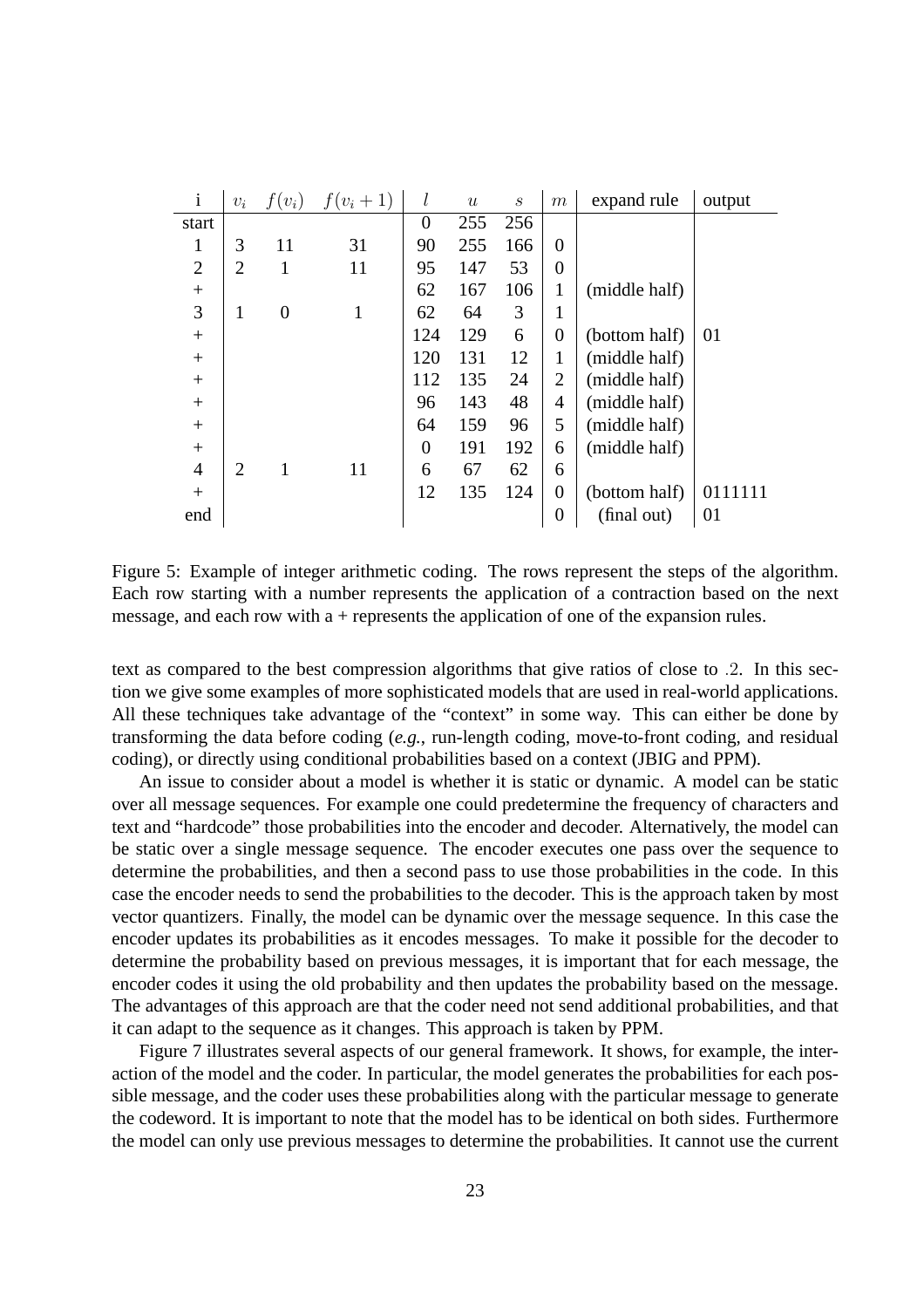**function** IntArithDecode(file,k, n)

 $R = 2^k$  $l = 0$   $u = R - 1$  // sequence interval  $l_b = 0$   $u_b = R - 1$  // code interval  $j = 1$  // message number **while**  $j \leq n$  **do**  $s = u - l + 1$  $i = 0$ **do** // find if the code interval is within one of the message intervals  $i = i + 1$  $u' = l + \lfloor s \cdot f_j(i+1)/T_j \rfloor - 1$  $l' = l + \lfloor s \cdot f_j(i)/T_j \rfloor$ **while**  $i \leq m_j$  and not( $(l_b \geq l')$  and  $(u_b \leq u')$ ) **if**  $i > m<sub>i</sub>$  **then** // halve the size of the code interval by reading a bit  $b = ReadBit(file)$  $s_b = u_b - l_b + 1$  $l_b = l_b + b(s_b/2)$  $u_b = l_b + s_b/2 - 1$ **else** Output $(i)$  // output the message in which the code interval fits  $u = u' \quad l = l'$ // adjust the sequence interval  $j = j + 1$ **while** true **if**  $(l > R/2)$  // sequence interval in top half  $u = 2u - R + 1$   $l = 2l - R$  $u_b = 2u_b - R + 1$   $l_b = 2l_b - R$ **else if**  $(u < R/2)$  // sequence interval in bottom half  $u = 2u + 1$   $l = 2l$  $u_b = 2u_b + 1$   $l_b = 2l_b$ **else if**  $(l > R/4$  and  $u < 3R/4$ ) // sequence interval in middle half  $u = 2u - R/2 + 1$   $l = 2l - R/2$  $u_b = 2u_b - R/2 + 1$   $l_b = 2l_b - R/2$ **else continue** // exit inner **while** loop **end if end while**

Figure 6: Integer Arithmetic Decoding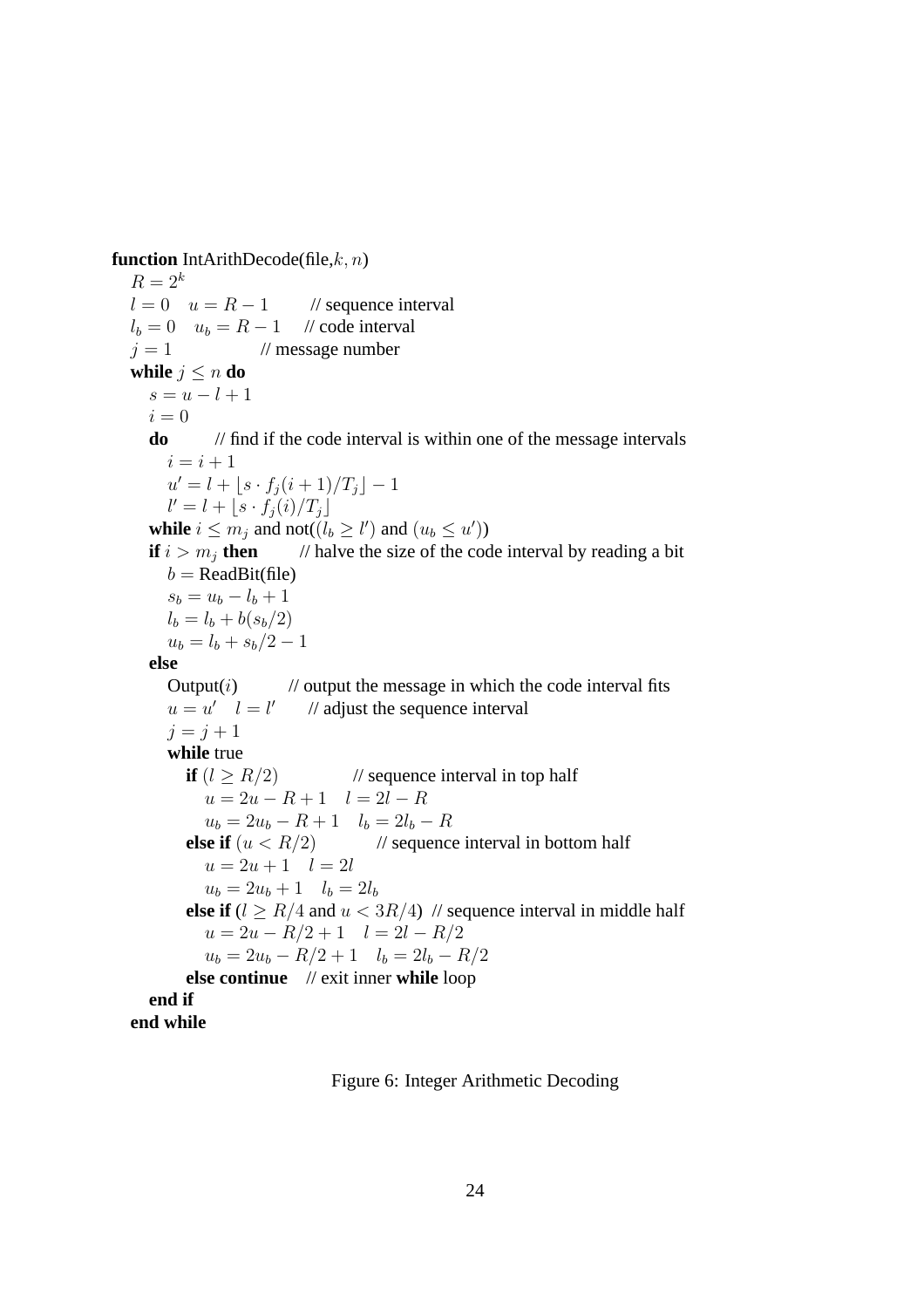

Figure 7: The general framework of a model and coder.

message since the decoder does not have this message and therefore could not generate the same probability distribution. The transform has to be invertible.

### **4.1 Run-length Coding**

Probably the simplest coding scheme that takes advantage of the context is run-length coding. Although there are many variants, the basic idea is to identify strings of adjacent messages of equal value and replace them with a single occurrence along with a count. For example, the message sequence acccbbaaabb could be transformed to  $(a,1)$ ,  $(c,3)$ ,  $(b,2)$ ,  $(a,3)$ ,  $(b,2)$ . Once transformed, a probability coder (*e.g.*, Huffman coder) can be used to code both the message values and the counts. It is typically important to probability code the run-lengths since short lengths (*e.g.*, 1 and 2) are likely to be much more common than long lengths (*e.g.*, 1356).

An example of a real-world use of run-length coding is for the ITU-T T4 (Group 3) standard for Facsimile (fax) machines<sup>1</sup>. At the time of writing (1999), this was the standard for all home and business fax machines used over regular phone lines. Fax machines transmit black-and-white images. Each pixel is called a *pel* and the horizontal resolution is fixed at 8.05 pels/mm. The vertical resolution varies depending on the mode. The T4 standard uses run-length encoding to code each sequence of black and white pixels. Since there are only two message values black and white, only the run-lengths need to be transmitted. The T4 standard specifies the start color by placing a dummy white pixel at the front of each row so that the first run is always assumed to be a white run. For example, the sequence bbbbwwbbbbb would be transmitted as 1,4,2,5. The

<sup>&</sup>lt;sup>1</sup>ITU-T is part of the International Telecommunications Union (ITU, http://www.itu.ch/.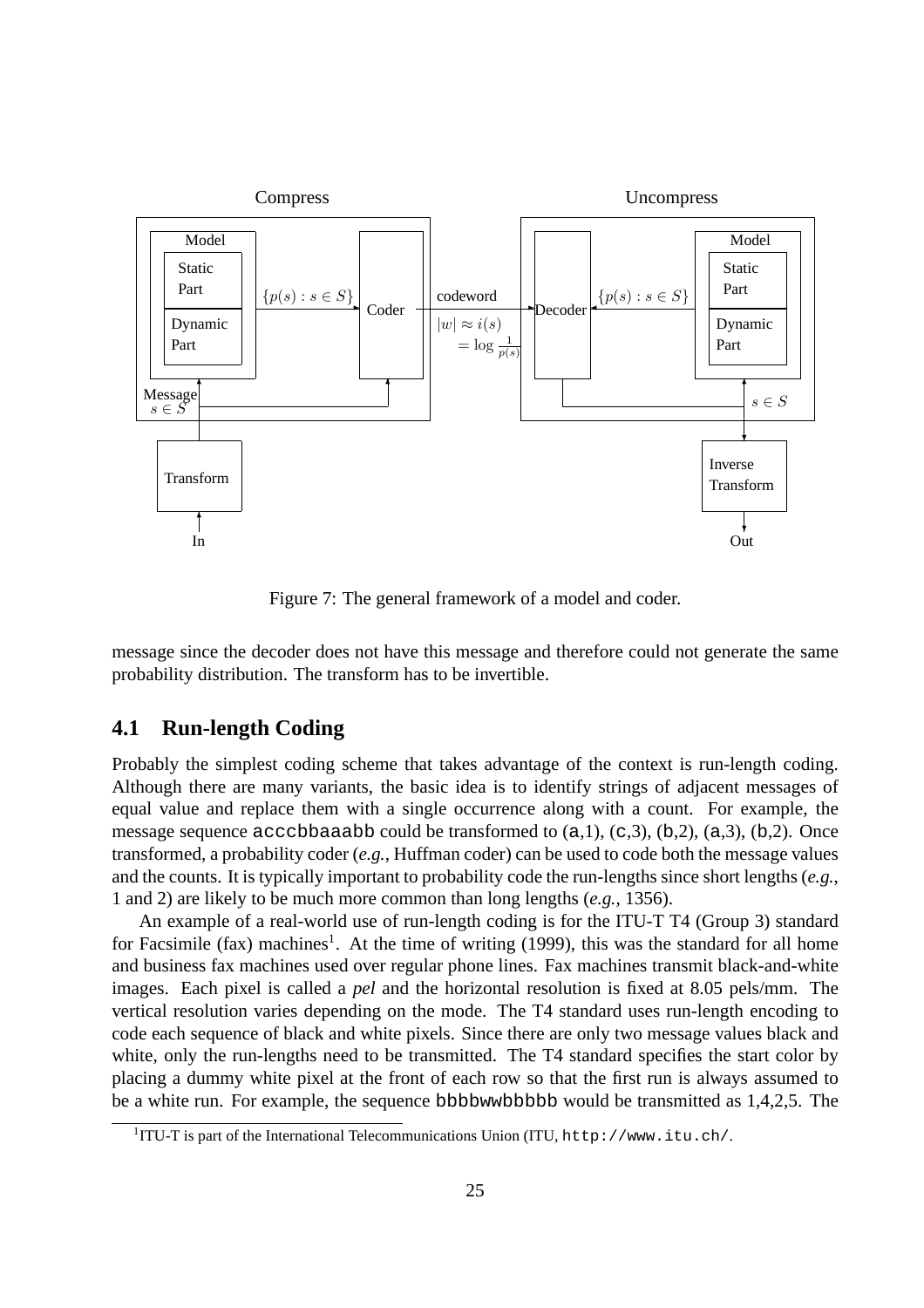|        | run-length white codeword black codeword |              |
|--------|------------------------------------------|--------------|
| 0      | 00110101                                 | 0000110111   |
|        | 000111                                   | 010          |
| 2      | 0111                                     | 11           |
| 3      | 1000                                     | 1 O          |
| 4      | 1011                                     | 011          |
|        |                                          |              |
| 20     | 0001000                                  | 00001101000  |
|        |                                          |              |
| 64+    | 11011                                    | 0000001111   |
| $128+$ | 10010                                    | 000011001000 |

Table 3: ITU-T T4 Group 3 Run-length Huffman codes.

T4 standard uses static Huffman codes to encode the run-lengths, and uses a separate codes for the black and white pixels. To account for runs of more than 64, it has separate codes to specify multiples of 64. For example, a length of 150, would consist of the code for 128 followed by the code for 22. A small subset of the codes are given in Table 4.1. These Huffman codes are based on the probability of each run-length measured over a large number of documents. The full T4 standard also allows for coding based on the previous line.

## **4.2 Move-To-Front Coding**

Another simple coding scheme that takes advantage of the context is move-to-front coding. This is used as a sub-step in several other algorithms including the Burrows-Wheeler algorithm discussed later. The idea of move-to-front coding is to preprocess the message sequence by converting it into a sequence of integers, which hopefully is biased toward integers with low values. The algorithm then uses some form of probability coding to code these values. In practice the conversion and coding are interleaved, but we will describe them as separate passes. The algorithm assumes that each message comes from the same alphabet, and starts with a total order on the alphabet  $(e.g., [a, b, c, d, \ldots])$ . For each message, the first pass of the algorithm outputs the position of the character in the current order of the alphabet, and then updates the order so that the character is at the head. For example, coding the character c with an order  $[a, b, c, d, \ldots]$  would output a 3 and change the order to  $[c, a, b, d, \ldots]$ . This is repeated for the full message sequence. The second pass converts the sequence of integers into a bit sequence using Huffman or Arithmetic coding.

The hope is that equal characters often appear close to each other in the message sequence so that the integers will be biased to have low values. This will give a skewed probability distribution and good compression.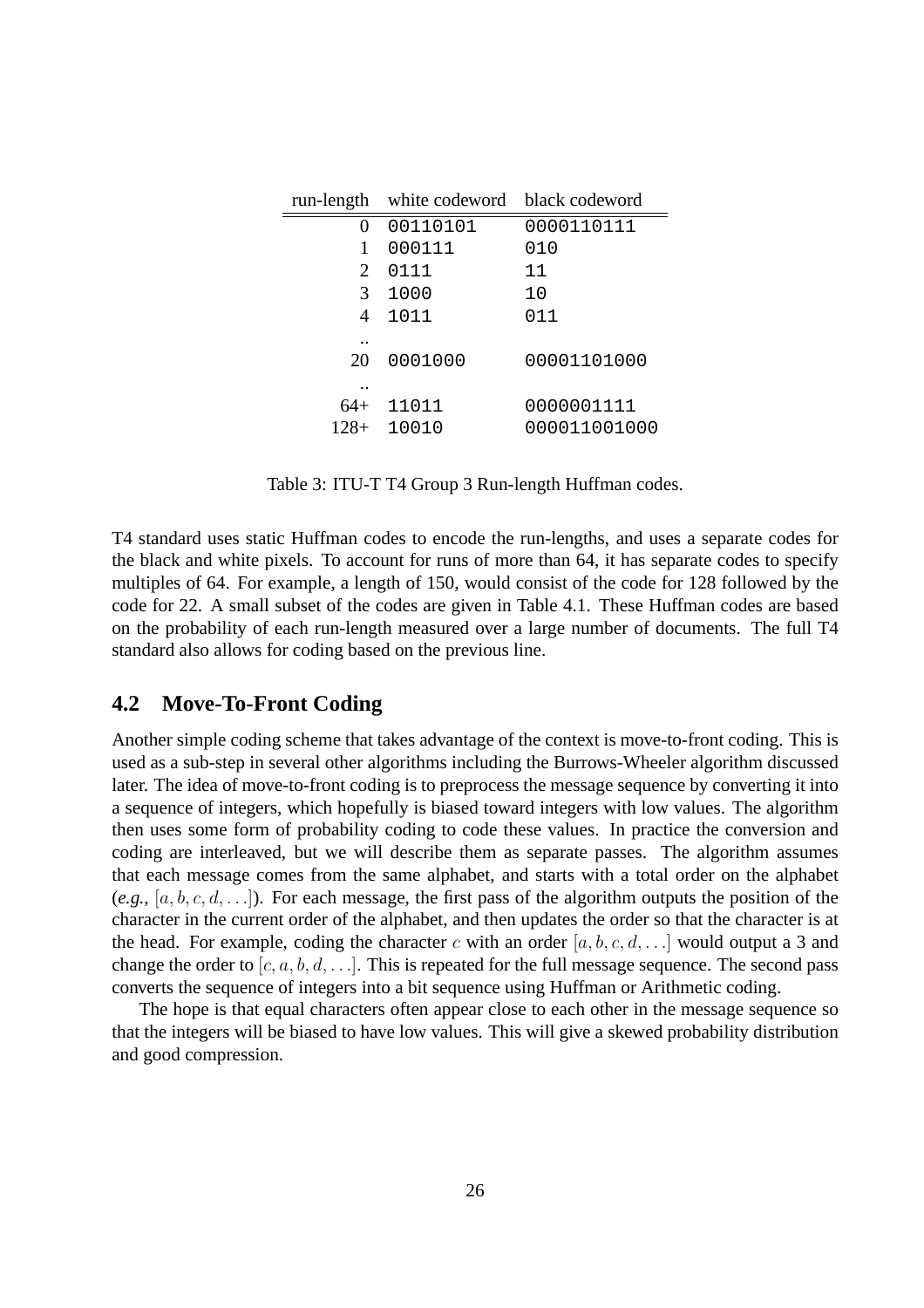### **4.3 Residual Coding: JPEG-LS**

Residual compression is another general compression technique used as a sub-step in several algorithms. As with move-to-front coding, it preprocesses the data so that the message values have a better skew in their probability distribution, and then codes this distribution using a standard probability coder. The approach can be applied to message values that have some meaningful total order (*i.e.*, in which being close in the order implies similarity), and is most commonly used for integers values. The idea of residual coding is that the encoder tries to guess the next message value based on the previous context and then outputs the difference between the actual and guessed value. This is called the *residual*. The hope is that this residual is biased toward low values so that it can be effectively compressed. Assuming the decoder has already decoded the previous context, it can make the same guess as the coder and then use the residual it receives to correct the guess. By not specifying the residual to its full accuracy, residual coding can also be used for lossy compression

Residual coding is used in JPEG lossless (JPEG LS), which is used to compress both greyscale and color images.<sup>2</sup> Here we discuss how it is used on gray scale images. Color images can simply be compressed by compressing each of the three color planes separately. The algorithm compresses images in raster order—the pixels are processed starting at the top-most row of an image from left to right and then the next row, continuing down to the bottom. When guessing a pixel the encoder and decoder therefore have as their disposal the pixels to the left in the current row and all the pixels above it in the previous rows. The JPEG LS algorithm just uses 4 other pixels as a context for the guess—the pixel to the left (W), above and to the left (NW), above (N), and above and to the right (NE). The guess works in two stages. The first stage makes the following guess for each pixel value.

$$
G = \begin{cases} \min(W, N) & \max(N, W) \le NW \\ \max(W, N) & \min(N, W) < NW \\ N + W - NW & \text{otherwise} \end{cases}
$$
 (8)

This might look like a magical equation, but it is based on the idea of taking an average of nearby pixels while taking account of edges. The first and second clauses capture horizontal and vertical edges. For example if  $N > W$  and  $N \leq NW$  this indicates a horizontal edge and W is used as the guess. The last clause captures diagonal edges.

Given an initial guess  $G$  a second pass adjusts that guess based on local gradients. It uses the three gradients between the pairs of pixels  $(NW, W), (NW, N),$  and  $(N, NE)$ . Based on the value of the gradients (the difference between the two adjacent pixels) each is classified into one of 9 groups. This gives a total of 729 contexts, of which only 365 are needed because of symmetry. Each context stores its own adjustment value which is used to adjust the guess. Each context also stores information about the quality of previous guesses in that context. This can be used to predict variance and can help the probability coder. Once the algorithm has the final guess for the pixel, it determines the residual and codes it.

<sup>&</sup>lt;sup>2</sup>This algorithm is based on the LOCO-I (LOw COmplexity LOssless COmpression for Images) algorithm and the official standard number is ISO-14495-1/ITU-T.87.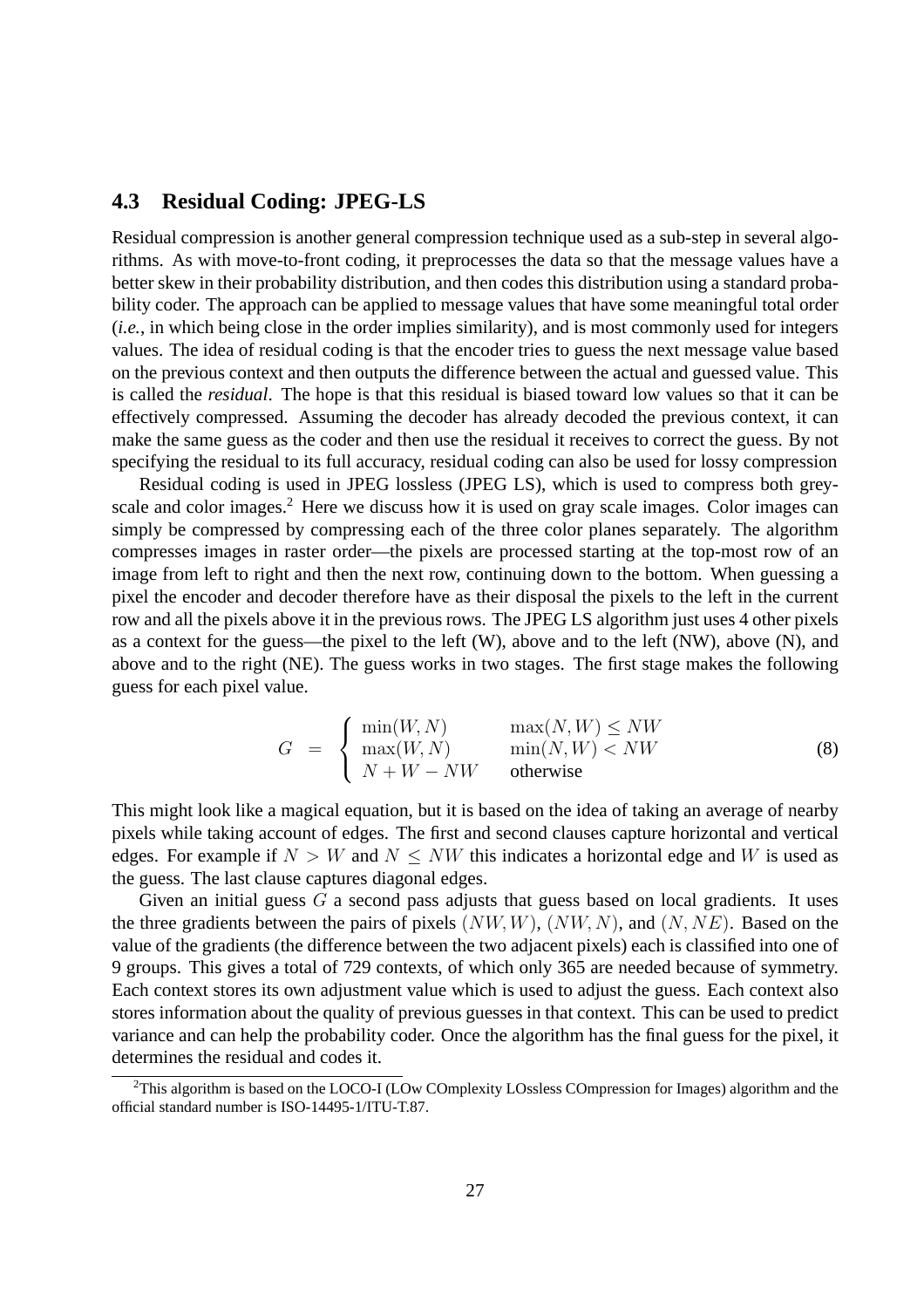

Figure 8: JBIG contexts: (a) three-line template, and (b) two-line template. ? is the current pixel and A is the "roaming pixel".

#### **4.4 Context Coding: JBIG**

The next two techniques we discuss both use conditional probabilities directly for compression. In this section we discuss using context-based conditional probabilities for Bilevel (black-and-white) images, and in particular the JBIG1 standard. In the next section we discuss using a context in text compression. JBIG stands for the Joint Bilevel Image Processing Group. It is part of the same standardization effort that is responsible for the JPEG standard. The algorithm we describe here is JBIG1, which is a lossless compressor for bilevel images. JBIG1 typically compresses 20-80% better than ITU Groups III and IV fax encoding outlined in Section 4.1.

JBIG is similar to JPEG LS in that it uses a local context of pixels to code the current pixel. Unlike JPEG LS, however, JBIG uses conditional probabilities directly. JBIG also allows for progressive compression—an image can be sent as a set of layers of increasing resolution. Each layer can use the previous layer to aid compression. We first outline how the initial layer is compressed, and then how each following layer is compressed.

The first layer is transmitted in raster order, and the compression uses a context of 10 pixels above and to the right of the current pixel. The standard allows for two different templates for the context as shown in Figure 8. Furthermore, the pixel marked  $\Lambda$  is a roaming pixel and can be chosen to be any fixed distance to the right of where it is marked in the figure. This roaming pixel is useful for getting good compression on images with repeated vertical lines. The encoder decides on which of the two templates to use and on where to place  $A$  based on how well they compress. This information is specified at the head of the compressed message sequence. Since each pixel can only have two values, there are  $2^{10}$  possible contexts. The algorithm dynamically generates the conditional probabilities for a black or white pixel for each of the contexts, and uses these probabilities in a modified arithmetic coder—the coder is optimized to avoid multiplications and divisions. The decoder can decode the pixels since it can build the probability table in the same way as the encoder.

The higher-resolution layers are also transmitted in raster order, but now in addition to using a context of previous pixels in the current layer, the compression algorithm can use pixels from the previous layer. Figure 9 shows the context templates. The context consists of 6 pixels from the current layer, and 4 pixels from the lower resolution layer. Furthermore 2 additional bits are needed to specify which of the four configurations the coded pixel is in relative to the previous layer. This gives a total of 12 bits and 4096 contexts. The algorithm generates probabilities in the same way as for the first layer, but now with some more contexts. The JBIG standard also specifies how to generate lower resolution layers from higher resolution layers, but this won't be discussed here.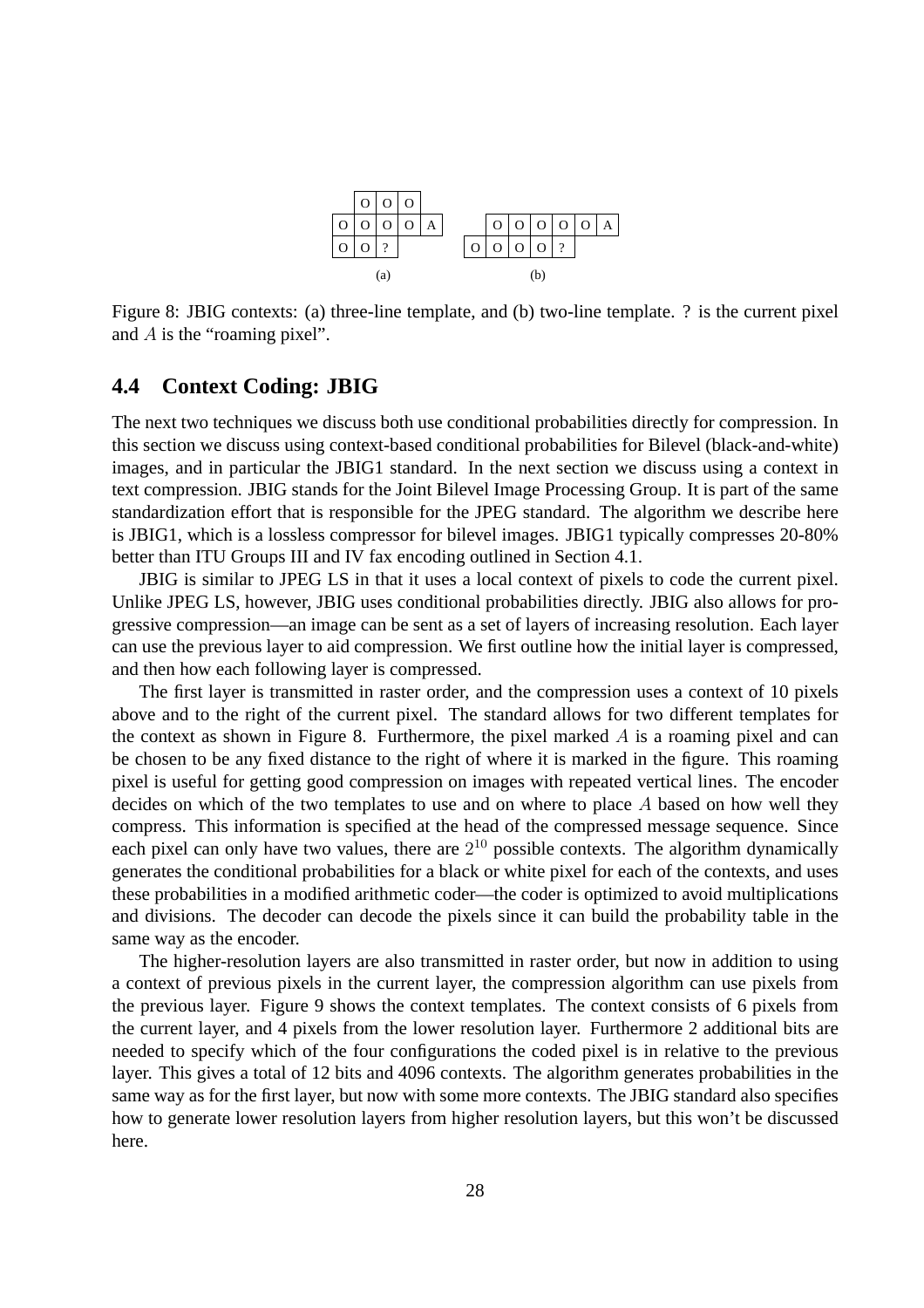

Figure 9: JBIG contexts for progressive transmission. The dark circles are the low resolution pixels, the 0s are the high-resolution pixels, the A is a roaming pixel, and the ? is the pixel we want to code/decode. The four context configurations are for the four possible configurations of the high-resolution pixel relative to the low resolution pixel.

The approach used by JBIG is not well suited for coding grey-scale images directly since the number of possible contexts go up as  $m^p$ , where m is the number of grey-scale pixel values, and  $p$  is the number of pixels. For 8-bit grey-scale images and a context of size 10, the number of possible contexts is  $2^{30}$ , which is far too many. The algorithm can, however, be applied to greyscale images indirectly by compressing each bit-position in the grey scale separately. This still does not work well for grey-scale levels with more than 2 or 3 bits.

#### **4.5 Context Coding: PPM**

Over the past decade, variants of this algorithm have consistently given either the best or close to the best compression ratios (PPMC, PPM<sup>∗</sup> , BOA and RK from Table 2 all use ideas from PPM). They are, however, are not very fast.

The main idea of PPM (Prediction by Partial Matching) is to take advantage of the previous K characters to generate a conditional probability of the current character. The simplest way to do this would be to keep a dictionary for every possible string  $s$  of  $k$  characters, and for each string have counts for every character x that follows s. The conditional probability of x in the context s is then  $C(x|s)/C(s)$ , where  $C(x|s)$  is the number of times x follows s and  $C(s)$  is the number of times s appears. The probability distributions can then be used by a Huffman or Arithmetic coder to generate a bit sequence. For example, we might have a dictionary with qu appearing 100 times and e appearing 45 times after qu. The conditional probability of the e is then .45 and the coder should use about 1 bit to encode it. Note that the probability distribution will change from character to character since each context has its own distribution. In terms of decoding, as long as the context precedes the character being coded, the decoder will know the context and therefore know which probability distribution to use. Because the probabilities tend to be high, arithmetic codes work much better than Huffman codes for this approach.

There are two problems with the basic dictionary method described in the previous paragraph.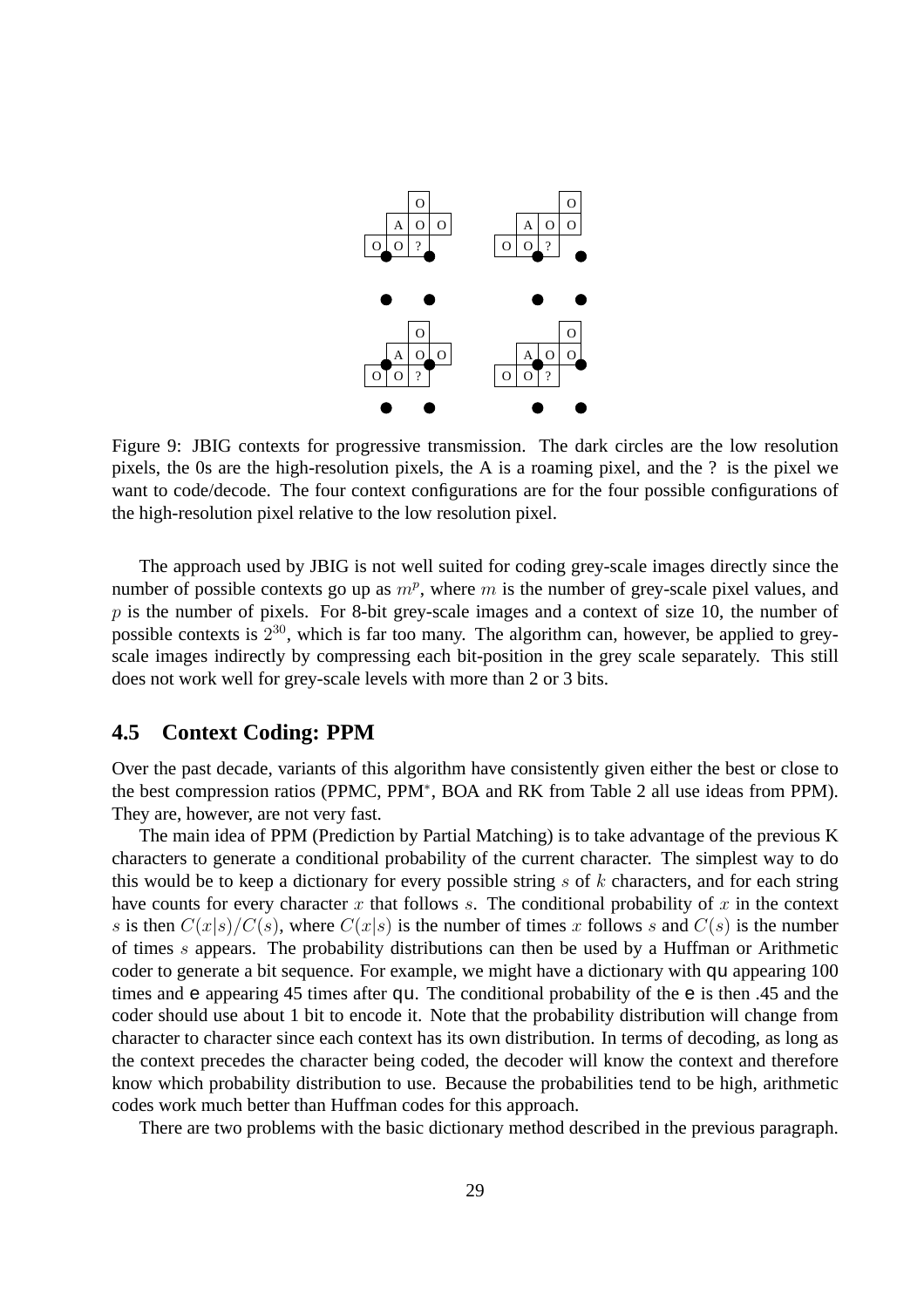| Order <sub>0</sub> |         | Order 1      |         | Order 2 |         |  |
|--------------------|---------|--------------|---------|---------|---------|--|
| Context            | Counts  | Context      | Counts  | Context | Counts  |  |
| empty              | $a = 4$ | a            | $c = 3$ | ac      | $b=1$   |  |
|                    | $b = 2$ |              |         |         | $c = 2$ |  |
|                    | $c = 5$ | b            | $a = 2$ |         |         |  |
|                    |         |              |         | ba      | $c=1$   |  |
|                    |         | $\mathbf{C}$ | $a=1$   |         |         |  |
|                    |         |              | $b = 2$ | ca      | $a = 1$ |  |
|                    |         |              | $c = 2$ |         |         |  |
|                    |         |              |         | cb      | $a = 2$ |  |
|                    |         |              |         |         |         |  |
|                    |         |              |         | cc      | $a=1$   |  |
|                    |         |              |         |         | $b=1$   |  |

Figure 10: An example of the PPM table for  $k = 2$  on the string accbaccacba.

First, the dictionaries can become very large. There is no solution to this problem other than to keep  $k$  small, typically 3 or 4. A second problem is what happens if the count is zero. We cannot use zero probabilities in any of the coding methods (they would imply infinitely long strings). One way to get around this is to assume a probability of not having seen a sequence before and evenly distribute this probability among the possible following characters that have not been seen. Unfortunately this gives a completely even distribution, when in reality we might know that a is more likely than b, even without knowing its context.

The PPM algorithm has a clever way to deal with the case when a context has not been seen before, and is based on the idea of partial matching. The algorithm builds the dictionary on the fly starting with an empty dictionary, and every time the algorithm comes across a string it has not seen before it tries to match a string of one shorter length. This is repeated for shorter and shorter lengths until a match is found. For each length  $0, 1, \ldots, k$  the algorithm keeps statistics of patterns it has seen before and counts of the following characters. In practice this can all be implemented in a single trie. In the case of the length-0 contexts the counts are just counts of each character seen assuming no context.

An example table is given in Figure 10 for a string accbaccacba. Now consider following this string with a c. Since the algorithm has the context ba followed by c in its dictionary, it can output the c based on its probability in this context. Although we might think the probability should be 1, since c is the only character that has ever followed ba, we need to give some probability of no match, which we will call the "escape" probability. We will get back to how this probability is set shortly. If instead of c the next character to code is an a, then the algorithm does not find a match for a length 2 context so it looks for a match of length 1, in this case the context is the previous a. Since a has never followed by another a, the algorithm still does not find a match, and looks for a match with a zero length context. In this case it finds the a and uses the appropriate probability for a  $(4/11)$ . What if the algorithm needs to code a d? In this case the algorithm does not even find the character in the zero-length context, so it assigns the character a probability assuming all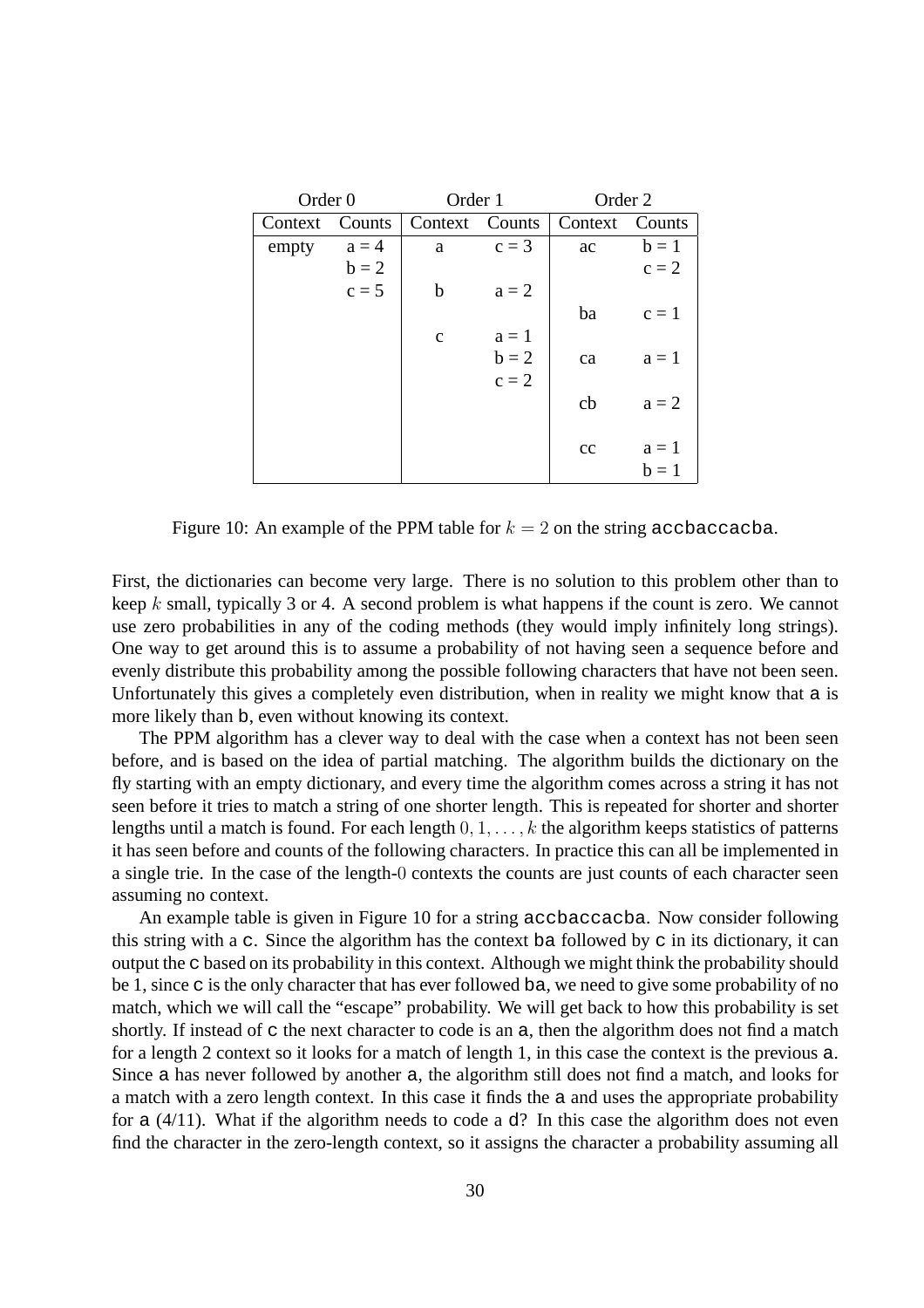| Order <sub>0</sub> |         | Order 1     |                | Order 2 |              |  |
|--------------------|---------|-------------|----------------|---------|--------------|--|
| Context            | Counts  | Context     | Counts         | Context | Counts       |  |
| empty              | $a = 4$ | a           | $c = 3$        | ac      | $b=1$        |  |
|                    | $b = 2$ |             | $\textbf{S}=1$ |         | $c = 2$      |  |
|                    | $c = 5$ |             |                |         | $\$ = 2$     |  |
|                    | $$ = 3$ | b           | $a = 2$        |         |              |  |
|                    |         |             | $\textbf{S}=1$ | ba      | $c = 1$      |  |
|                    |         |             |                |         | $\$\equiv 1$ |  |
|                    |         | $\mathbf c$ | $a=1$          |         |              |  |
|                    |         |             | $b = 2$        | ca      | $c = 1$      |  |
|                    |         |             | $c = 2$        |         | $\$\,=\,1$   |  |
|                    |         |             | $\$ = 3$       |         |              |  |
|                    |         |             |                | cb      | $a = 2$      |  |
|                    |         |             |                |         | $\$\,=\,1$   |  |
|                    |         |             |                |         |              |  |
|                    |         |             |                | cc      | $a = 1$      |  |
|                    |         |             |                |         | $b=1$        |  |
|                    |         |             |                |         | $$ = 2$      |  |

Figure 11: An example of the PPMC table for  $k = 2$  on the string accbaccacba. This assumes the "virtual" count of each escape symbol  $(\$)$  is the number of different characters that have appeared in the context.

unseen characters have even likelihood.

Although it is easy for the encoder to know when to go to a shorter context, how is the decoder supposed to know in which sized context to interpret the bits it is receiving. To make this possible, the encoder must notify the decoder of the size of the context. The PPM algorithm does this by assuming the context is of size  $k$  and then sending an "escape" character whenever moving down a size. In the example of coding an a given above, the encoder would send two escapes followed by the a since the context was reduced from 2 to 0. The decoder then knows to use the probability distribution for zero length contexts to decode the following bits.

The escape can just be viewed as a special character and given a probability within each context as if it was any other kind of character. The question is how to assign this probability. Different variants of PPM have different rules. PPMC uses the following scheme. It sets the count for the escape character to be the number of different characters seen following the given context. Figure 11 shows an example of the counts using this scheme. In this example, the probability of no match for a context of ac is  $2/(1+2+2) = .4$  while the probability for a b in that context is .2. There seems to be no theoretical justification for this choice, but empirically it works well.

There is one more trick that PPM uses. This is that when switching down a context, the algorithm can use the fact that it switched down to exclude the possibility of certain characters from the shorter context. This effectively increases the probability of the other characters and decreases the code length. For example, if the algorithm were to code an a, it would first send an escape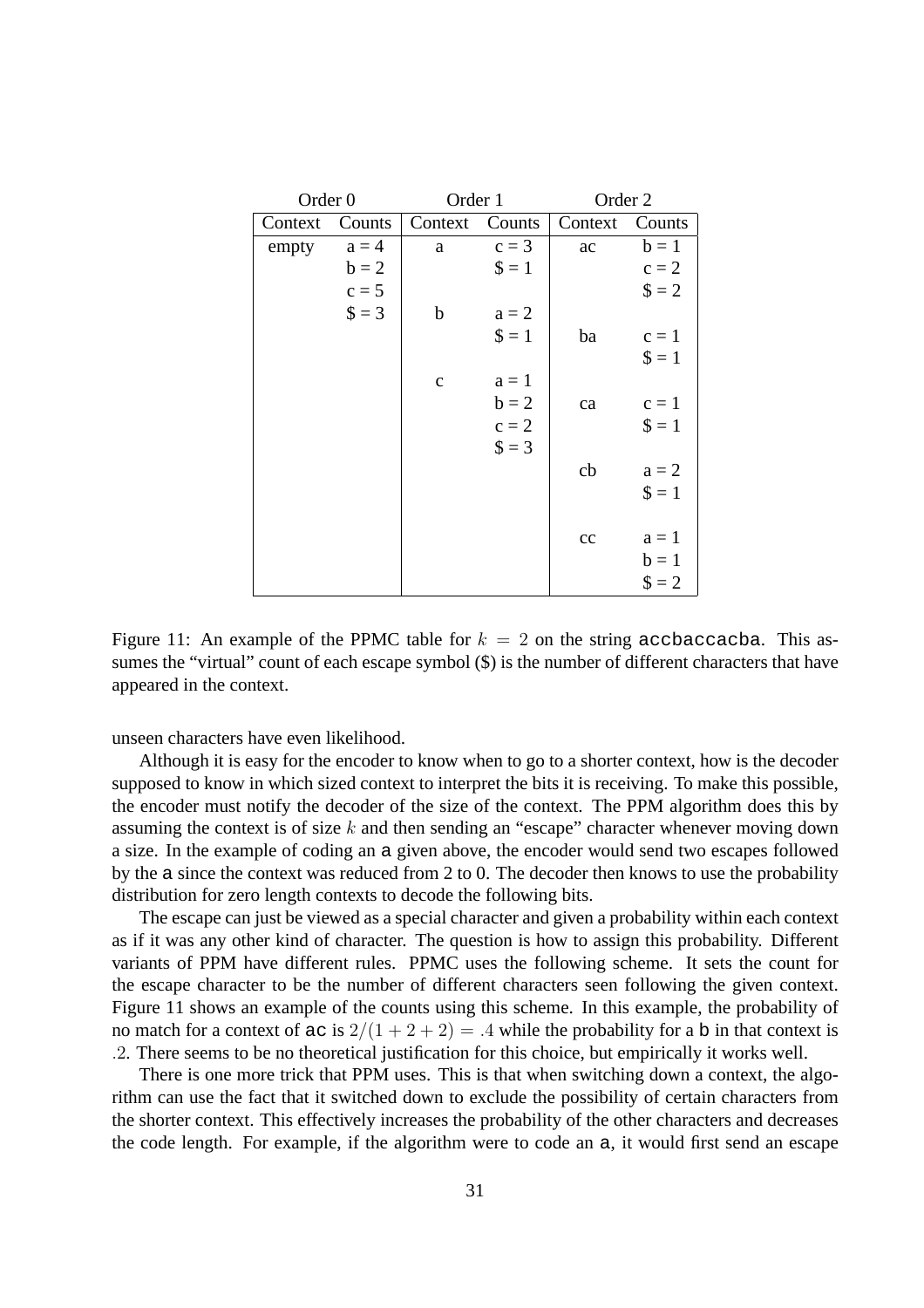with probability  $1/(1+1)$ . It would then skip the second escape since the only character following the context a is c and the the character cannot be a c (if it were it would have been sent from the context ba). Finally it would send the a with probability  $4/(4+2+2) = 1/2$ . The denominator is 4 from the a, 2 from the b, and 2 for the possibility of an escape for a character than has not been seen, e.g., a d. Note that the count for the escape is 2, since we are tossing the c. The total number of bits of information in the messages is therefore 2, one for the first escape, and one for the a in an empty context.

## **5 The Lempel-Ziv Algorithms**

The Lempel-Ziv algorithms compress by building a dictionary of previously seen strings. Unlike PPM which uses the dictionary to predict the probability of each character, and codes each character separately based on the context, the Lempel-Ziv algorithms code groups of characters of varying lengths. The original algorithms also did not use probabilities—strings were either in the dictionary or not and all strings in the dictionary were give equal probability. Some of the newer variants, such as gzip, do take some advantage of probabilities.

At the highest level the algorithms can be described as follows. Given a position in a file, look through the preceeding part of the file to find the longest match to the string starting at the current position, and output some code that refers to that match. Now move the finger past the match. The two main variants of the algorithm were described by Ziv and Lempel in two separate papers in 1977 and 1978, and are often refered to as LZ77 and LZ78. The algorithms differ in how far back they search and how they find matches. The LZ77 algorithm is based on the idea of a sliding window. The algorithm only looks for matches in a window a fixed distance back from the current position. Gzip, ZIP, and V.42bis (a standard modem protocal) are all based on LZ77. The LZ78 algorithm is based on a more conservative approach to adding strings to the dictionary. Unix compress, and the Gif format are both based on LZ78.

In the following discussion of the algorithms we will use the term *cursor* to mean the position an algorithm is currently trying to encode from.

### **5.1 Lempel-Ziv 77 (Sliding Windows)**

The LZ77 algorithm and its variants use a sliding window that moves along with the cursor. The window can be divided into two parts, the part before the cursor, called the dictionary, and the part starting at the cursor, called the lookahead buffer. The size of these two parts are parameters of the program and are fixed during execution of the algorithm. The basic algorithm is very simple, and loops executing the following steps

- 1. Find the longest match of a string starting at the cursor and completely contained in the lookahead buffer to a string starting in the dictionary.
- 2. Output a triple  $(p, n, c)$  containing the position p of the occurence in the window, the length  $n$  of the match and the next character  $c$  past the match.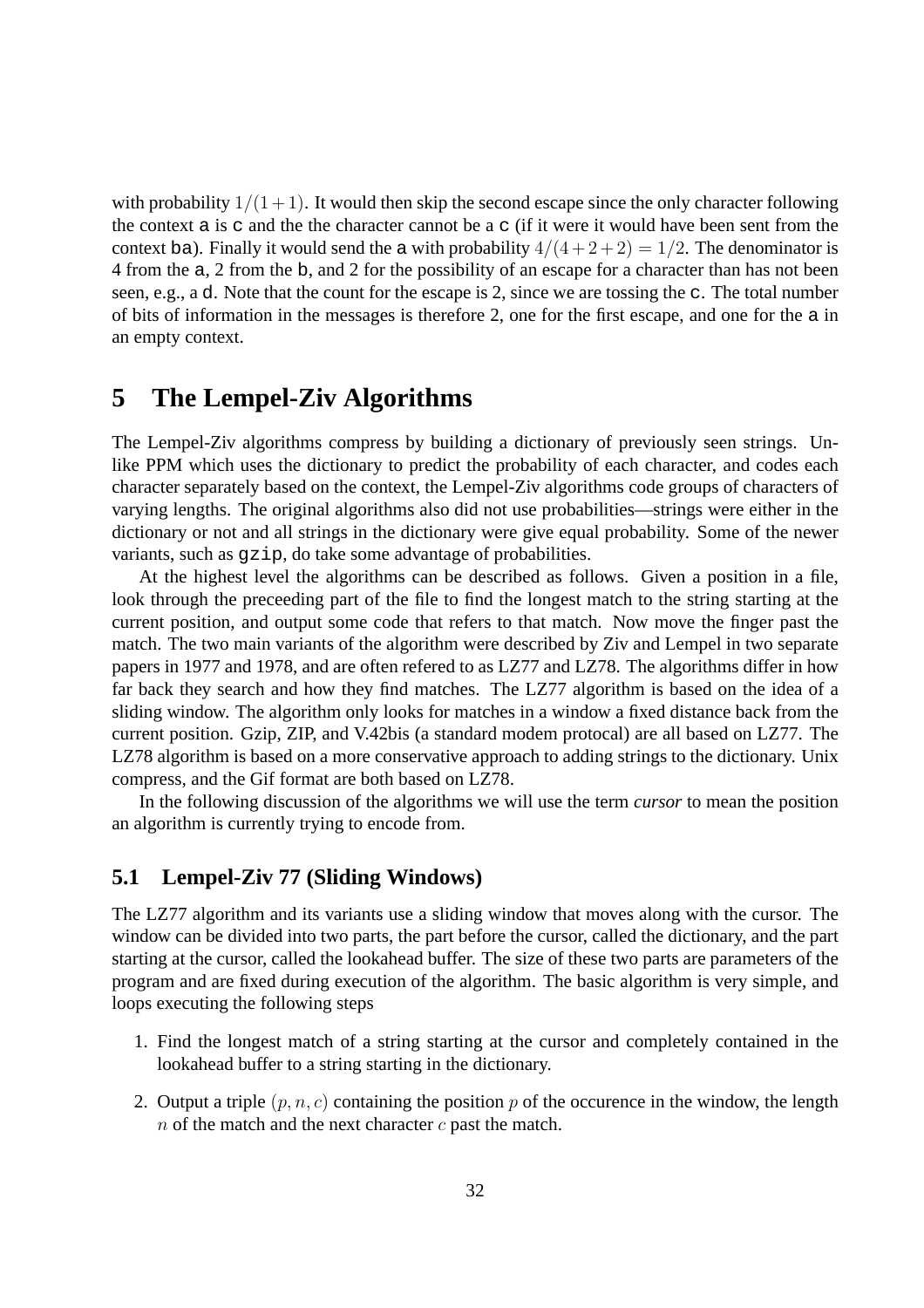| Step  |                     |              |              |     |               |              | <b>Input String</b>   |                                                             |     |              |                                   |              |                                 | <b>Output Code</b> |
|-------|---------------------|--------------|--------------|-----|---------------|--------------|-----------------------|-------------------------------------------------------------|-----|--------------|-----------------------------------|--------------|---------------------------------|--------------------|
|       | a                   | <sub>a</sub> | $\mathbf{c}$ | a a | a             | c a b c      |                       |                                                             | a a | $\mathbf{b}$ | a a a c                           |              |                                 | (0, 0, a)          |
| 2 $a$ |                     | a            | $\mathbf{c}$ | a   | $\frac{a}{2}$ | $\mathbf{C}$ |                       | abcabaa                                                     |     |              |                                   | $\mathbf{a}$ | $\mathbf{C}$                    | (1, 1, c)          |
| 3     | $a \quad a \quad c$ |              |              | a   |               |              |                       | $\underline{a}$ $\underline{c}$ $\underline{a}$ b c a b a a |     |              |                                   | $\mathbf{a}$ | $\mathbf{C}$                    | (3, 4, b)          |
|       | a                   | $a \quad c$  |              | a   | a             | $\mathbf{c}$ | $a \quad b \quad  c $ |                                                             |     |              | $\frac{a}{a}$ $\frac{b}{a}$ a a c |              |                                 | (3, 3, a)          |
|       | a                   | a            | $\mathbf{c}$ | a   |               | a c          |                       | a b c a b a                                                 |     |              | a                                 |              | $\underline{a}$ $\underline{c}$ | (1, 2, c)          |

Figure 12: An example of LZ77 with a dictionary of size 6 and a lookahead buffer of size 4. The cursor position is boxed, the dictionary is bold faced, and the lookahed buffer is underlined. The last step does not find the longer match (10,3,1) since it is outside of the window.

3. Move the cursor  $n + 1$  characters forward.

The position  $p$  can be given relative to the cursor with 0 meaning no match, 1 meaning a match starting at the previous character, etc.. Figure 12 shows an example of the algorithm on the string aacaacabcababac.

To decode the message we consider a single step. Inductively we assume that the decoder has correctly constructed the string up to the current cursor, and we want to show that given the triple  $(p, n, c)$  it can reconstruct the string up to the next cursor position. To do this the decoder can look the string up by going back  $p$  positions and taking the next  $n$  characters, and then following this with the character c. The one tricky case is when  $n > p$ , as in step 3 of the example in Figure 12. The problem is that the string to copy overlaps the lookahead buffer, which the decoder has not filled yet. In this case the decoder can reconstruct the message by taking  $p$  characters before the cursor and repeating them enough times after the cursor to fill in  $n$  positions. If, for example, the code was (2,7,d) and the two characters before the cursor were ab, the algorithm would place abababa and then the d after the cursor.

There have been many improvements on the basic algorithm. Here we will describe several improvements that are used by gzip.

**Two formats:** This improvement, often called the *LZSS Variant*, does not include the next character in the triple. Instead it uses two formats, either a pair with a position and length, or just a character. An extra bit is typically used to distinguish the formats. The algorithm tries to find a match and if it finds a match that is at least of length 3, it uses the offset, length format, otherwise it uses the single character format. It turns out that this improvement makes a huge difference for files that do not compress well since we no longer have to waste the position and length fields.

**Huffman coding the components:** Gzip uses separate huffman codes for the offset, the length and the character. Each uses addaptive Huffman codes.

**Non greedy:** The LZ77 algorithm is greedy in the sense that it always tries to find a match starting at the first character in the lookahead buffer without caring how this will affect later matches. For some strings it can save space to send out a single character at the current cursor position and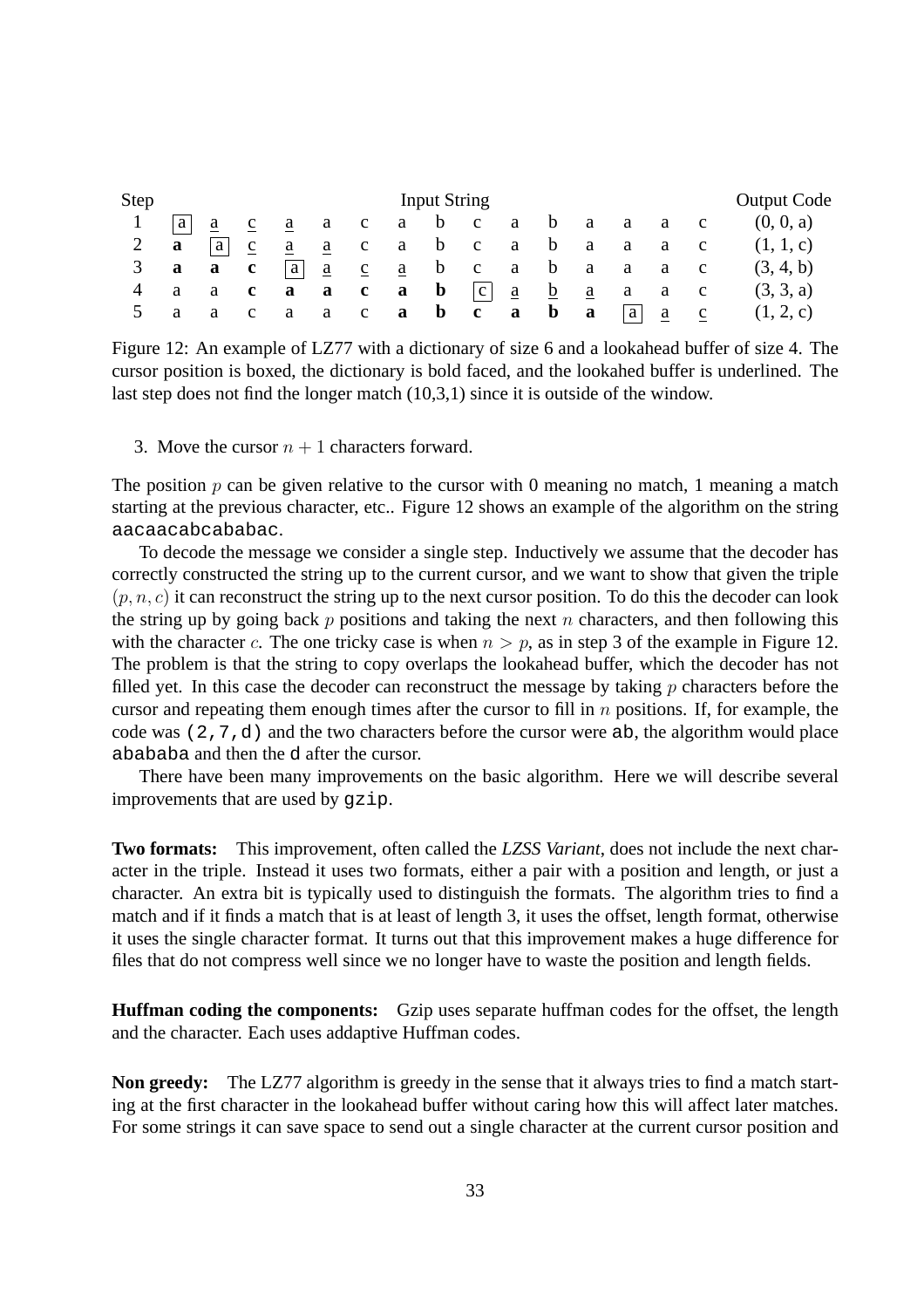then match on the next position, even if there is a match at the current position. For example, consider coding the string

**d b c a b c d**  $\boxed{a}$  **<u>b c a b**</u>

In this case LZCC would code it as (1,3,3), (0,a), (0,b). The last two letters are coded as singletons since the match is not at least three characters long. This same buffer could instead be coded as (0,a), (1,6,4) if the coder was not greedy. In theory one could imagine trying to optimize coding by trying all possible combinations of matches in the lookahead buffer, but this could be costly. As a tradeoff that seems to work well in practice, Gzip only looks ahead 1 character, and only chooses to code starting at the next character if the match is longer than the match at the current character.

**Hash Table:** To quickly access the dictionary Gzip uses a hash table with every string of length 3 used as the hash keys. These keys index into the position(s) in which they occur in the file. When trying to find a match the algorithm goes through all of the hash entries which match on the first three characters and looks for the longest total match. To avoid long searches when the dictionary window has many strings with the same three characters, the algorithm only searches a bucket to a fixed length. Within each bucket, the positions are stored in an order based on the position. This makes it easy to select the more recent match when the two longest matches are equal length. Using the more recent match better skews the probability distribution for the offsets and therefore decreases the average length of the Huffman codes.

### **5.2 Lempel-Ziv-Welch**

In this section we will describe the LZW (Lempel-Ziv-Welch) variant of LZ78 since it is the one that is most commonly used in practice. In the following discussion we will assume the algorithm is used to encode byte streams (*i.e.*, each message is a byte). The algorithm maintains a dictionary of strings (sequences of bytes). The dictionary is initialized with one entry for each of the 256 possible byte values—these are strings of length one. As the algorithm progresses it will add new strings to the dictionary such that each string is only added if a prefix one byte shorter is already in the dictionary. For example, John is only added if Joh had previously appeared in the message sequence.

We will use the following interface to the dictionary. We assume that each entry of the dictionary is given an index, where these indices are typically given out incrementally starting at 256 (the first 256 are reserved for the byte values).

| $C' = AddDict(C, x)$           | Creates a new dictionary entry by extending an existing dic-      |
|--------------------------------|-------------------------------------------------------------------|
|                                | tionary entry given by index $C$ with the byte $x$ . Returns the  |
|                                | new index.                                                        |
| $C' = \textbf{GetIndex}(C, x)$ | Return the index of the string gotten by extending the string     |
|                                | corresponding to index $C$ with the byte $x$ . If the entry does  |
|                                | not exist, return -1.                                             |
| $W = \textbf{GetString}(C)$    | Returns the string $W$ corresponding to index $C$ .               |
| $Flag = IndexInDict?(C)$       | Returns true if the index $C$ is in the dictionary and false oth- |
|                                | erwise.                                                           |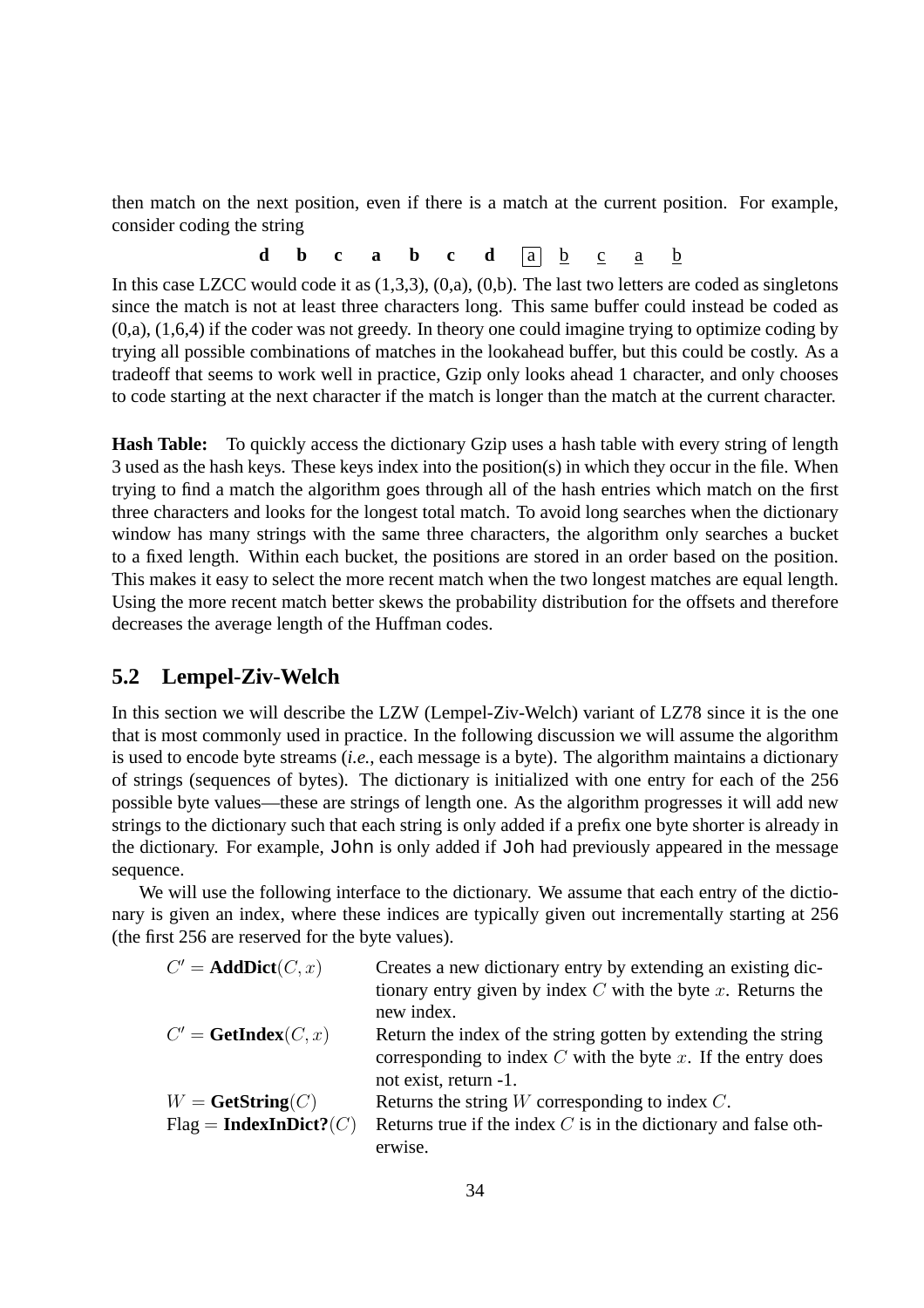```
function LZW Encode(File)
  C = \textbf{ReadByte}(File)while C \neq \text{EOF do}x = \textbf{ReadByte}(File)C' = \text{GetIndex}(C, x)while C' \neq -1 do
        C=C'x = \textbf{ReadByte}(File)C' = \text{GetIndex}(C, x)\text{Output}(C)AddDict(C, x)C = xfunction LZW Decode(File)
                                            C = \textbf{ReadIndex}(File)W = \textbf{GetString}(C)Output(W)
                                            while C \neq \text{EOF do}C
′ = ReadIndex(File)
                                               if IndexInDict?(C
′
) then
                                                  W = \textbf{GetString}(C')AddDict(C, W[0])else
                                                 C' = AddDict(C, W[0])W = \textbf{GetString}(C')Output(W)
                                               C = C'
```
Figure 13: Code for LZW encoding and decoding.

The encoder is described in Figure 13, and Tables 4 and 5 give two examples of encoding and decoding. Each iteration of the outer loop works by first finding the longest match  $W$  in the dictionary for a string starting at the current position—the inner loop finds this match. The iteration then outputs the index for W and adds the string  $Wx$  to the dictionary, where x is the next character after the match. The use of a "dictionary" is similar to LZ77 except that the dictionary is stored explicitly rather than as indices into a window. Since the dictionary is explicit, *i.e.*, each index corresponds to a precise string, LZW need not specify the length.

The decoder works since it builds the dictionary in the same way as the encoder and in general can just look up the indices it receives in its copy of the dictionary. One problem, however, is that the dictionary at the decoder is always one step behind the encoder. This is because the encoder can add  $Wx$  to its dictionary at a given iteration, but the decoder will not know x until the next message it receives. The only case in which this might be a problem is if the encoder sends an index of an entry added to the dictionary in the previous step. This happens when the encoder sends an index for a string W and the string is followed by  $WW[0]$ , where  $W[0]$  refers to the first character of W (*i.e.*, the input is of the form WWW[0]). On the iteration the encoder sends the index for W it adds  $WW[0]$  to its dictionary. On the next iteration it sends the index for  $WW[0]$ . If this happens, the decoder will receive the index for  $WW[0]$ , which it does not have in its dictionary yet. Since the it is able to decode the previous W, however, it can easily reconstruct  $WW[0]$ . This case is handled by the **else** clause in LZW decode, and shown by the second example.

A problem with the algorithm is that the dictionary can get too large. There are several choices of what to do. Here are some of them.

- 1. Throw dictionary away when reaching a certain size (GIF)
- 2. Throw dictionary away when not effective (Unix Compress)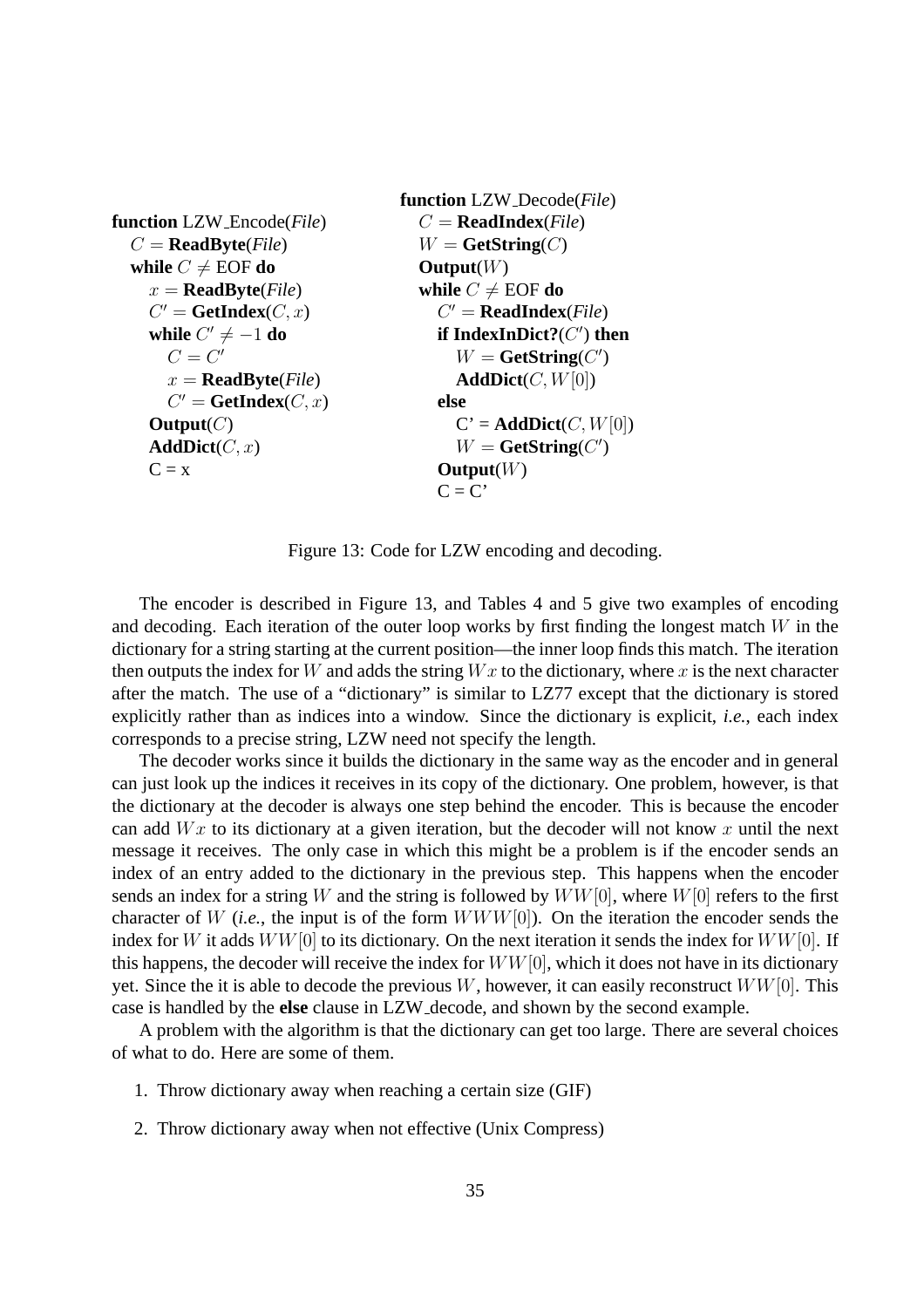|      | C           | X           | GetIndex(C, x) | AddDict(C,x) | Output(C)   |
|------|-------------|-------------|----------------|--------------|-------------|
| init | a           |             |                |              |             |
|      | a           |             |                | $256$ (a,b)  | a           |
|      | b           | $\mathbf c$ |                | 257(b,c)     |             |
|      | $\mathbf c$ | a           |                | 258(c,a)     | $\mathbf c$ |
|      | a           |             | 256            |              |             |
|      | 256         | $\mathbf c$ | -1             | 259(256,c)   | 256         |
|      | $\mathbf c$ | a           | 258            |              |             |
|      | 258         | EOF         |                |              | 258         |

## (a) Encoding

|      |     | $\mathsf{\Gamma}^{\boldsymbol{\cdot}}$ | W  | IndexInDict? $(C')$ | AddDict(C,W[0]) | Output(W) |
|------|-----|----------------------------------------|----|---------------------|-----------------|-----------|
| Init | a   |                                        | a  |                     |                 | a         |
|      | a   |                                        |    | true                | $256$ (a,b)     |           |
|      | b   | c                                      | c  | true                | 257(b,c)        | с         |
|      | C   | 256                                    | ab | true                | 258(c,a)        | ab        |
|      | 256 | 258                                    | ca | true                | 259(256,c)      | ca        |

(b) Decoding

Table 4: LZW Encoding and Decoding abcabca. The rows with a + for encoding are iterations of the inner **while** loop.

|      | $\subset$ | X   | GetIndex(C, x) | AddDict(C,x) | Output(C) |
|------|-----------|-----|----------------|--------------|-----------|
| init | a         |     |                |              |           |
|      | a         | a   |                | 256(a,a)     | a         |
|      | a         | a   | 256            |              |           |
|      | 256       | a   |                | 257(256,a)   | 256       |
|      | a         | a   | 256            |              |           |
|      | 256       | a   | 257            |              |           |
|      | 257       | EOF |                |              | 257       |

### (a) Encoding

|      |   | ⌒'  | W   | IndexInDict? $(C')$ | AddDict(C,W[0]) | $\mid$ Output(W) |
|------|---|-----|-----|---------------------|-----------------|------------------|
| Init | a |     | a   |                     |                 |                  |
|      | a |     | aa  | false               | $256$ (a,a)     | aa               |
|      |   | つよつ | aaa | false               | 257(256,a)      | aaa              |

(b) Decoding

Table 5: LZW Encoding and Decoding aaaaaa. This is an example in which the decoder does not have the index in its dictionary.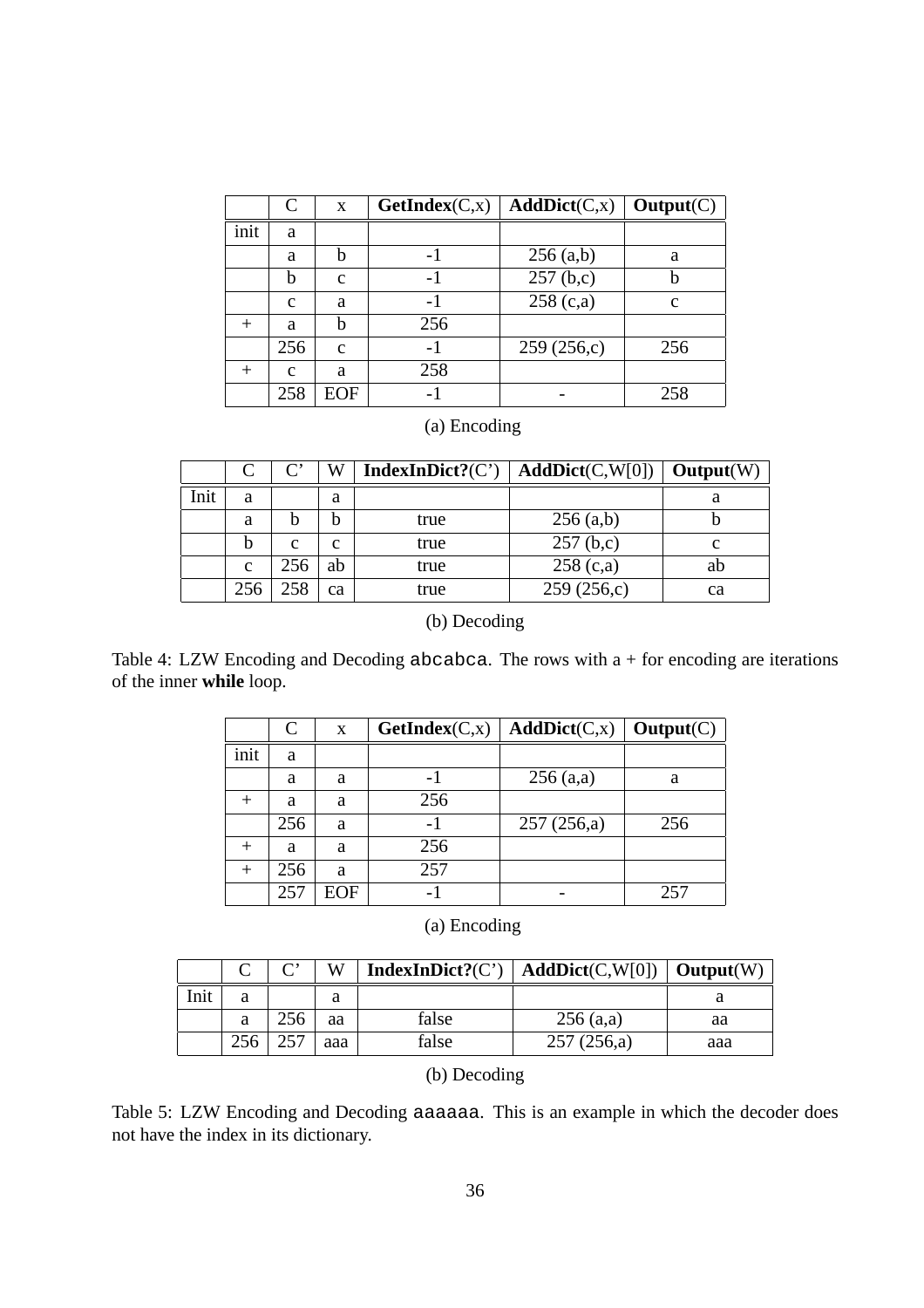3. Throw Least Recently Used entry away when reaches a certain size (BTLZ - British Telecom Standard)

**Implementing the Dictionary:** One of the biggest advantages of the LZ78 algorithms and reason for its success is that the dictionary operations can run very quickly. Our goal is to implement the 3 dictionary operations. The basic idea is to store the dictionary as a partially filled k-ary tree such that the root is the empty string, and any path down the tree to a node from the root specifies the match. The path need not go to a leaf since because of the prefix property of the LZ78 dictionary, all paths to internal nodes must belong to strings in the dictionary. We can use the indices as pointers to nodes of the tree (possibly indirectly through an array). To implement the **GetString** $(C)$  function we start at the node pointed to by C and follow a path from that node to the root. This requires that every child has a pointer to its parent. To implement the **GetIndex** $(C, x)$  operation we go from the node pointed to by  $C$  and search to see if there is a child byte-value  $x$  and return the corresponding index. For the **AddDict** $(C, x)$  operation we add a child with byte-value x to the node pointed to by C. If we assume k is constant, the **GetIndex** and **AddDict** operations will take constant time since they only require going down one level of the tree. The **GetString** operation requires  $|W|$  time to follow the tree up to the root, but this operation is only used by the decoder, and always outputs  $W$ after decoding it. The whole algorithm for both coding and decoding therefore require time that is linear in the message size.

To discuss one more level of detail, lets consider how to store the pointers. The parent pointers are trivial to keep since each node only needs a single pointer. The children pointers are a bit more difficult to do efficiently. One choice is to store an array of length  $k$  for each node. Each entry is initialized to empty and then searches can be done with a single arrary reference, but we need  $k$ pointers per node (k is often 256 in practice) and the memory is prohibitive. Another choice is to use a linked list (or possibly balanced tree) to store the children. This has much better space but requires more time to find a child (although technically still constant time since  $k$  is "constant"). A compromise that can be made in practice is to use a linked list until the number of children in a node rises above some threshold k' and then switch to an array. This would require copying the linked list into the array when switching.

Yet another technique is to use a hash table instead of child pointers. The string being searched for can be hashed directly to the appropriate index.

## **6 Other Lossless Compression**

#### **6.1 Burrows Wheeler**

The Burrows Wheeler algorithm is a relatively recent algorithm. An implementation of the algorithm called bzip, is currently one of the best overall compression algorithms for text. It gets compression ratios that are within 10% of the best algorithms such as PPM, but runs significantly faster.

Rather than describing the algorithm immediately, lets try to go through a thought process that leads to the algorithm. Recall that the basic idea of PPM was to try to find as long a context as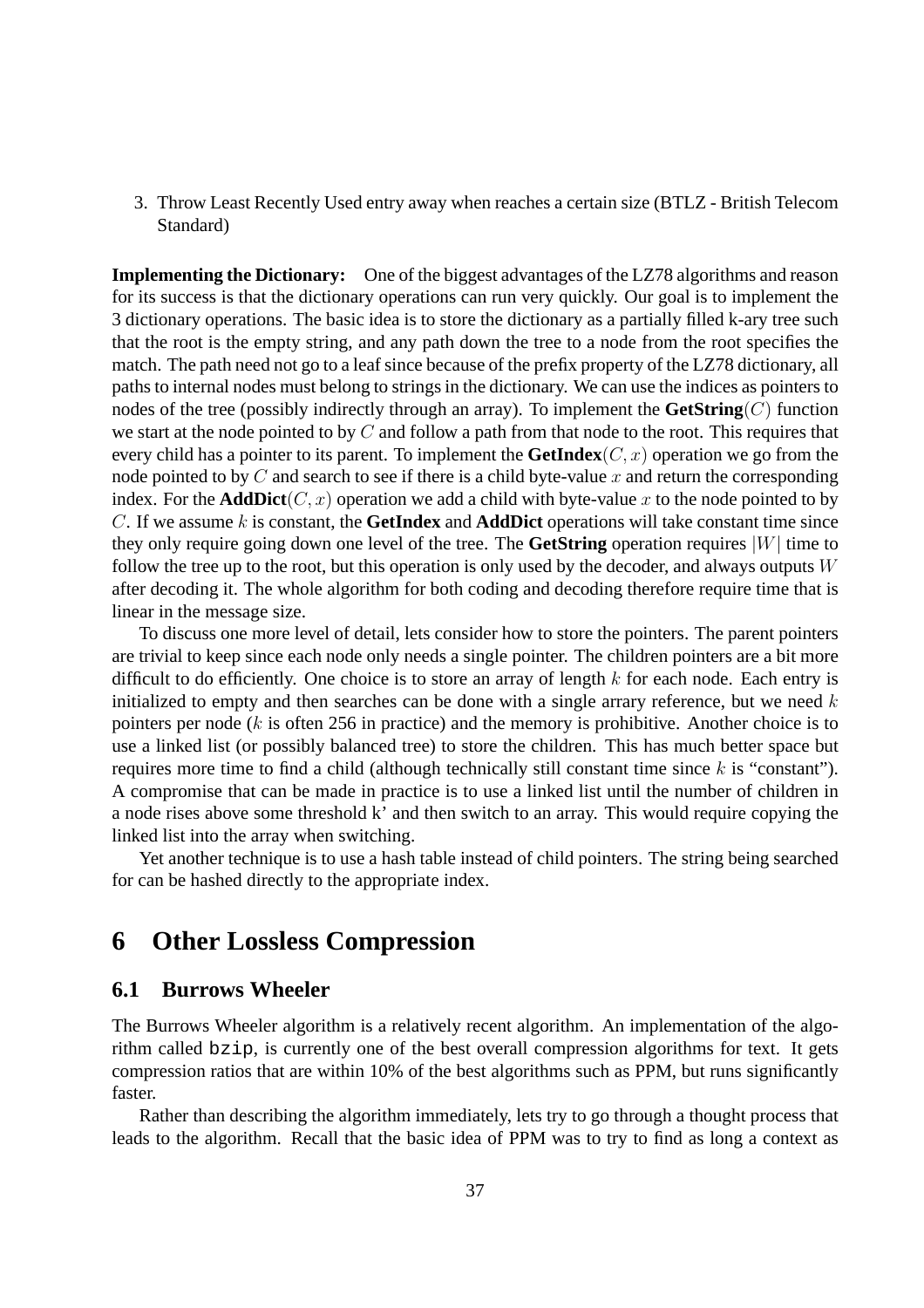|               | a            |               | ccbaccacba ccbaccacba $_4$ a                                       |                | cbaccacbaa <sub>1</sub>                 | C <sub>1</sub> |
|---------------|--------------|---------------|--------------------------------------------------------------------|----------------|-----------------------------------------|----------------|
| a             | $\mathbf{C}$ | cbaccacba     | cbaccacbaa <sub>1</sub>                                            | C <sub>1</sub> | $ccbaccacba_4$                          | $a_1$          |
| aс            | C            | baccacba      | baccacbaac <sub>1</sub>                                            | C <sub>2</sub> | $\mathtt{cache}$                        | $C_3$          |
| acc           |              | b accacba     | $accacbaacc2$ b                                                    |                | baaccbacca <sub>3</sub>                 | $C_{5}$        |
|               |              | accb a ccacba | ccacbaaccb <sub>1</sub> a <sub>2</sub>                             |                | accbaccache <sub>2</sub> a <sub>4</sub> |                |
| accba c       |              | cacba         | cacbaaccba <sub>2</sub> $c_3$                                      |                | ccacbaaccb <sub>1</sub>                 | $\mathsf{a}_2$ |
| accbac c acba |              |               | $acbaaccbac3$ $c4$                                                 |                | $baccacbaac_1$                          | $\mathsf{C}_2$ |
| accbacc a     |              | - cha         | $\mathtt{ch}$ aa $\mathtt{c}$ c $\mathtt{b}$ a $\mathtt{c}$ c $_4$ | a              | acbaaccbac <sub>3</sub>                 | $C_4$          |
| accbacca c    |              | - ba          | baaccbacca <sub>3</sub>                                            | C <sub>5</sub> | $\mathtt{aaccbaccacc}_{5}$              | $b_2$          |
| accbaccac b a |              |               | aaccbaccac <sub>5</sub>                                            | $b_2$          | accacbaacc <sub>2</sub>                 | $b_1$          |
| accbaccacb a  |              |               | accbaccacb <sub>2</sub>                                            | $\mathsf{a}_4$ | $cbaaccbacc4$ a <sub>3</sub>            |                |
|               | (a)          |               | (b)                                                                |                | (C)                                     |                |

Figure 14: Sorting the characters  $a_1c_1c_2b_1a_2c_3c_4a_3c_5b_2a_4$  based on context: (a) each character in its context, (b) end context moved to front, and (c) characters sorted by their context using reverse lexicographic ordering. We use subscripts to distinguish different occurences of the same character.

possible that matched the current context and use that to effectively predict the next character. A problem with PPM is in selecting k. If we set k too large we will usually not find matches and end up sending too many escape characters. On the other hand if we set it too low, we would not be taking advantage of enough context. We could have the system automatically select  $k$  based on which does the best encoding, but this is expensive. Also within a single text there might be some very long contexts that could help predict, while most helpful contexts are short. Using a fixed k we would probably end up ignoring the long contexts.

Lets see if we can come up with a way to take advantage of the context that somehow automatically adapts. Ideally we would like the method also to be a bit faster. Consider taking the string we want to compress and looking at the full context for each character—*i.e.*, all previous characters from the start of the string up to the character. In fact, to make the contexts the same length, which will be convenient later, we add to the head of each context the part of the string following the character making each context  $n - 1$  characters. Examples of the context for each character of the string accbaccacba are given in Figure 6.1. Now lets sort these contexts based on reverse lexical order, such that the last character of the context is the most significant (see Figure 6.1c). Note that now characters with the similar contexts (preceeding characters) are near each other. In fact, the longer the match (the more preceeding characters that match identically) the closer they will be to each other. This is similar to PPM in that it prefers longer matches when "grouping", but will group things with shorter matches when the longer match does not exist. The difference is that there is no fixed limit k on the length of a match—a match of length 100 has priority over a match of 99.

In practice the sorting based on the context is executed in blocks, rather than for the full message sequence. This is because the full message sequence and additional data structures required for sorting it, might not fit in memory. The process of sorting the characters by their context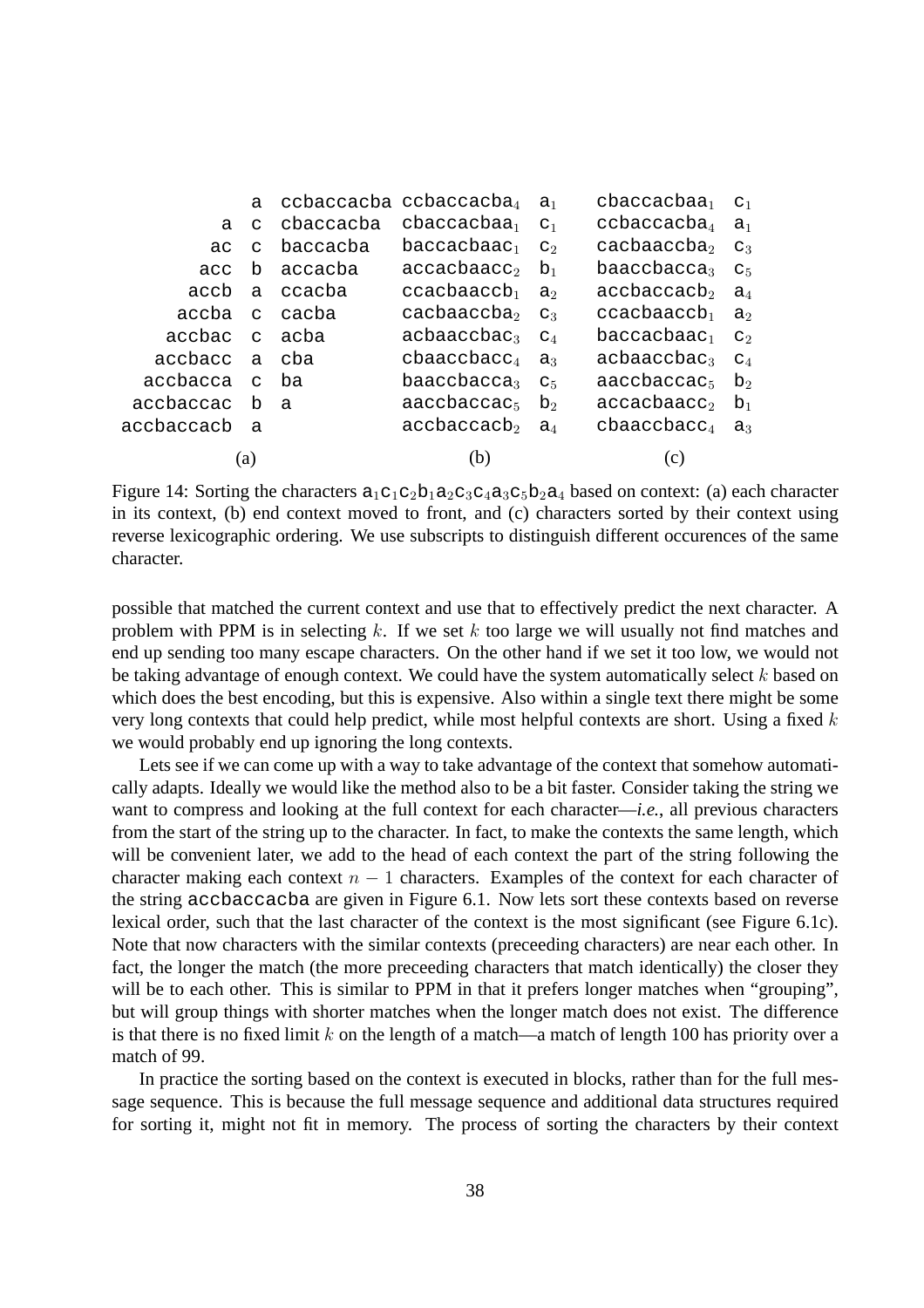is often refered to as a *block-sorting transform*. In the dicussion below we will refer to the sequence of characters generated by a block-sorting transform as the *context-sorted sequence* (*e.g.*,  $c_1a_1c_3c_5a_4a_2c_2c_4b_2b_1a_3$  in Figure 6.1). Given the correlation between nearyby characters in a context-sorted sequence, we should be able to code them quite efficiently by using, for example, a move-to-front coder (Section 4.2). For long strings with somewhat larger character sets this technique should compress the string significantly since the same character is likely to appear in similar contexts. Experimentally, in fact, the technique compresses about as well as PPM even though it has no magic number  $k$  or magic way to select the escape probabilities.

The problem remains, however, of how to reconstruct the original sequence from contextsorted sequence. The way to do this is the ingenious contribution made by Burrows and Wheeler. You might try to recreate it before reading on. The order of the most-significant characters in the sorted contexts plays an important role in decoding. In the example of Figure 6.1, these are  $a_1a_4a_2a_3b_2b_1c_1c_3c_5c_2c_4$ . The characters are sorted, but equal valued characters do not necessarily appear in the same order as in the input sequence. The following lemma is critical in the algorithm for efficiently reconstruct the sequence.

**Lemma 6.1.1.** *For the Block-Sorting transform, as long as there are at least two distinct characters in the input, equal valued characters appear in the same order in the most-significant characters of the sorted contexts as in the output (the context sorted sequence).*

*Proof.* Since the contexts are sorted in reverse lexicographic order, sets of contexts whose mostsignificant character are equal will be ordered by the remaining context—*i.e.*, the string of all previous characters. Now consider the contexts of the context-sorted sequence. If we drop the least-significant character of these contexts, then they are exactly the same as the remaining context above, and therefore will be sorted into the same ordering. The only time that dropping the leastsignificant character can make a difference is when all other characters are equal. This can only happen when all characters in the input are equal.  $\Box$ 

Based on Lemma 6.1.1, it is not hard to reconstruct the sequence from the context-sorted sequence as long as we are also given the index of the first character to output (the first character in the original input sequence). The algorithm is given by the following code.

```
function BW Decode(In,FirstIndex,n)
  S = \text{MoveToFrontDecode}(In, n)R =Rank(S)j =FirstIndex
  for i = 1 to n - 1Out[i] = S[j]i = R[i]
```
For an ordered sequence S, the Rank(S) function returns a sequence of integers specifying for each character  $c \in S$  how many characters are either less than c or equal to c and appear before c in S. Another way of saying this is that it specifies the position of the character if it where sorted using a stable sort.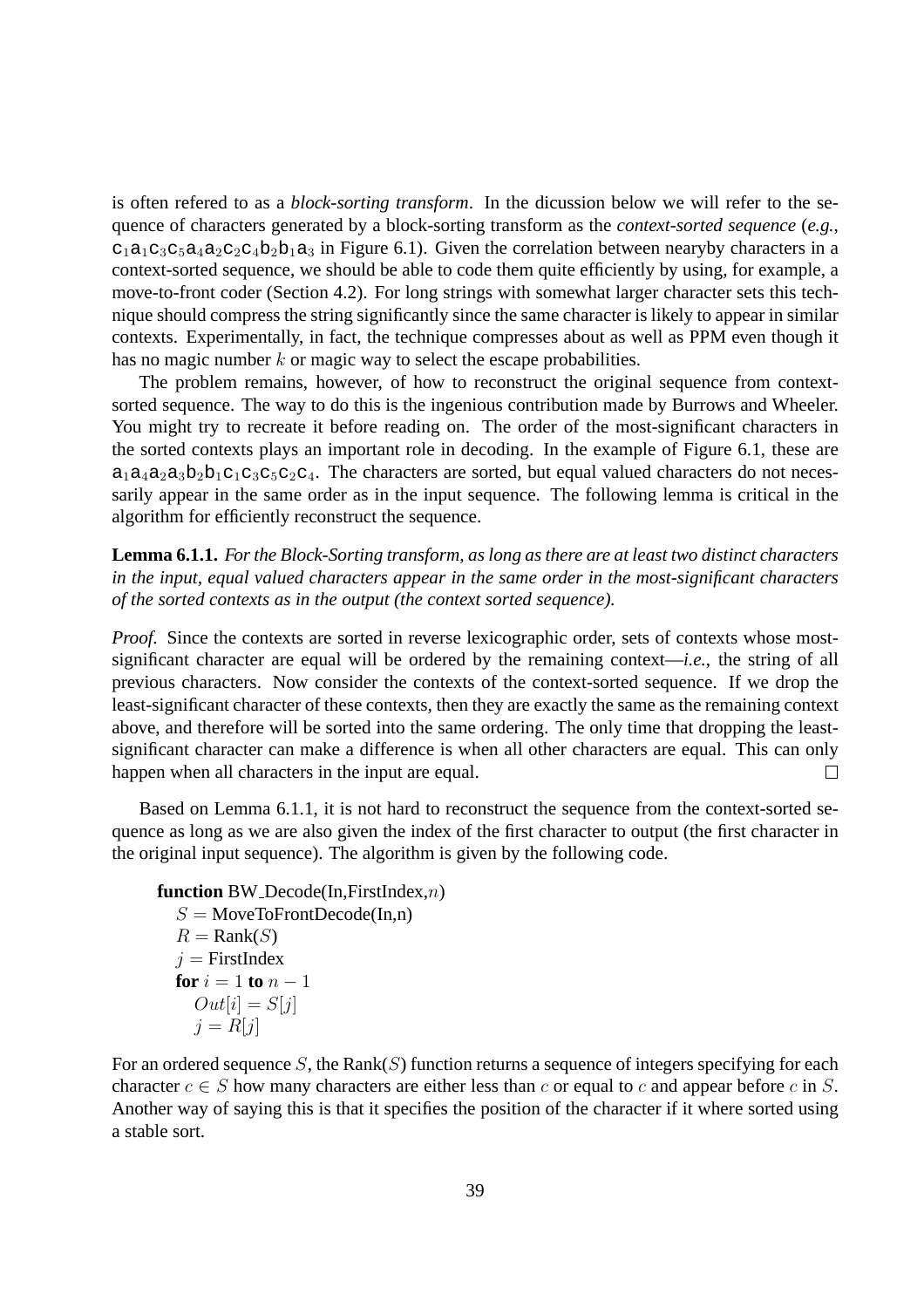| $\cal S$            | Sort(S)        | ${\cal S}$       | Rank(S)                     | Out                                |
|---------------------|----------------|------------------|-----------------------------|------------------------------------|
| $\rm s$             | a <sub>1</sub> | $\mathbf{s}_1$   | 9                           | $a_4$<br>$\mathtt{a}_1$<br>⇐       |
| $\mathbf s$         | a <sub>2</sub> | $\mathtt{s}_2$   | 10                          | a <sub>1</sub><br>$\mathbf{s}_1$   |
| n                   | $\mathtt{a}_3$ | $n_1$            | 8                           | $\mathbf{s}_1$<br>$\mathtt{s}_4$   |
| а<br>⇐              | $a_4$          | $a_1$            | $\mathbf 1$<br>$\Leftarrow$ | $\mathtt{s}_4$<br>$\mathtt{a}_3$   |
| $\rm s$             | $\mathbf{i}_1$ | $\mathtt{s}_3$   | 11                          | $a_3$<br>$\mathtt{n}_1$            |
| m                   | $\dot{1}_2$    | m <sub>1</sub>   | 7                           | $\mathtt{i}_1$<br>$\mathtt{n}_1$   |
| а                   | m <sub>1</sub> | $a_2$            | 2                           | $\dot{1}_1$<br>$\mathtt{S}_3$      |
| $\ddot{\textbf{i}}$ | $n_1$          | $\mathtt{i}_1$   | 5                           | $\mathtt{s}_{6}$<br>$\mathtt{s}_3$ |
| $\rm s$             | $\mathbf{s}_1$ | $\mathtt{s}_4$   | 12                          | $\dot{1}_2$<br>$\mathtt{s}_{6}$    |
| $\rm s$             | $\mathtt{s}_2$ | $\mathtt{s}_5$   | 13                          | $\dot{1}_2$<br>$m_1$               |
| S                   | $\mathtt{s}_3$ | $\mathtt{s}_{6}$ | 14                          | m <sub>1</sub><br>$a_2$            |
| а                   | $\mathtt{s}_4$ | $a_3$            | 3                           | $\mathtt{s}_2$<br>a <sub>2</sub>   |
| a                   | $\mathtt{s}_5$ | $a_4$            | 4                           | $\mathtt{s}_2$<br>$\mathbf{S}_5$   |
| i                   | $s_6$          | $\mathbf{i}_2$   | 6                           | $\mathtt{s}_5$<br>$a_4$            |
| (a)                 |                | (b)              |                             | (c)                                |

Figure 15: Burrows-Wheeler Decoding Example. The decoded message sequence is assanissimassa.

To show how this algorithms works, we consider an example in which the MoveToFront decoder returns  $S =$  ssnasmaisssaai, and in which FirstIndex = 4 (the first a). The example is shown in Figure 15(a). We can generate the most significant characters of the contexts simply by sorting S. The result of the sort is shown in Figure 15(b) along with the rank R. Because of Lemma 6.1.1, we know that equal valued characters will have the same order in this sorted sequence and in  $S$ . This is indicated by the subscripts in the figure. Now each row of Figure 15(b) tells us for each character what the next character is. We can therefore simply rebuild the initial sequence by starting at the first character and adding characters one by one, as done by BW Decode and as illustrated in Figure 15(c).

## **7 Lossy Compression Techniques**

Lossy compression is compression in which some of the information from the original message sequence is lost. This means the original sequences cannot be regenerated from the compressed sequence. Just because information is lost doesn't mean the quality of the output is reduced. For example, random noise has very high information content, but when present in an image or a sound file, we would typically be perfectly happy to drop it. Also certain losses in images or sound might be completely imperceptible to a human viewer (e.g. the loss of very high frequencies). For this reason, lossy compression algorithms on images can often get a factor of 2 better compression than lossless algorithms with an imperceptible loss in quality. However, when quality does start degrading in a noticeable way, it is important to make sure it degrades in a way that is least objec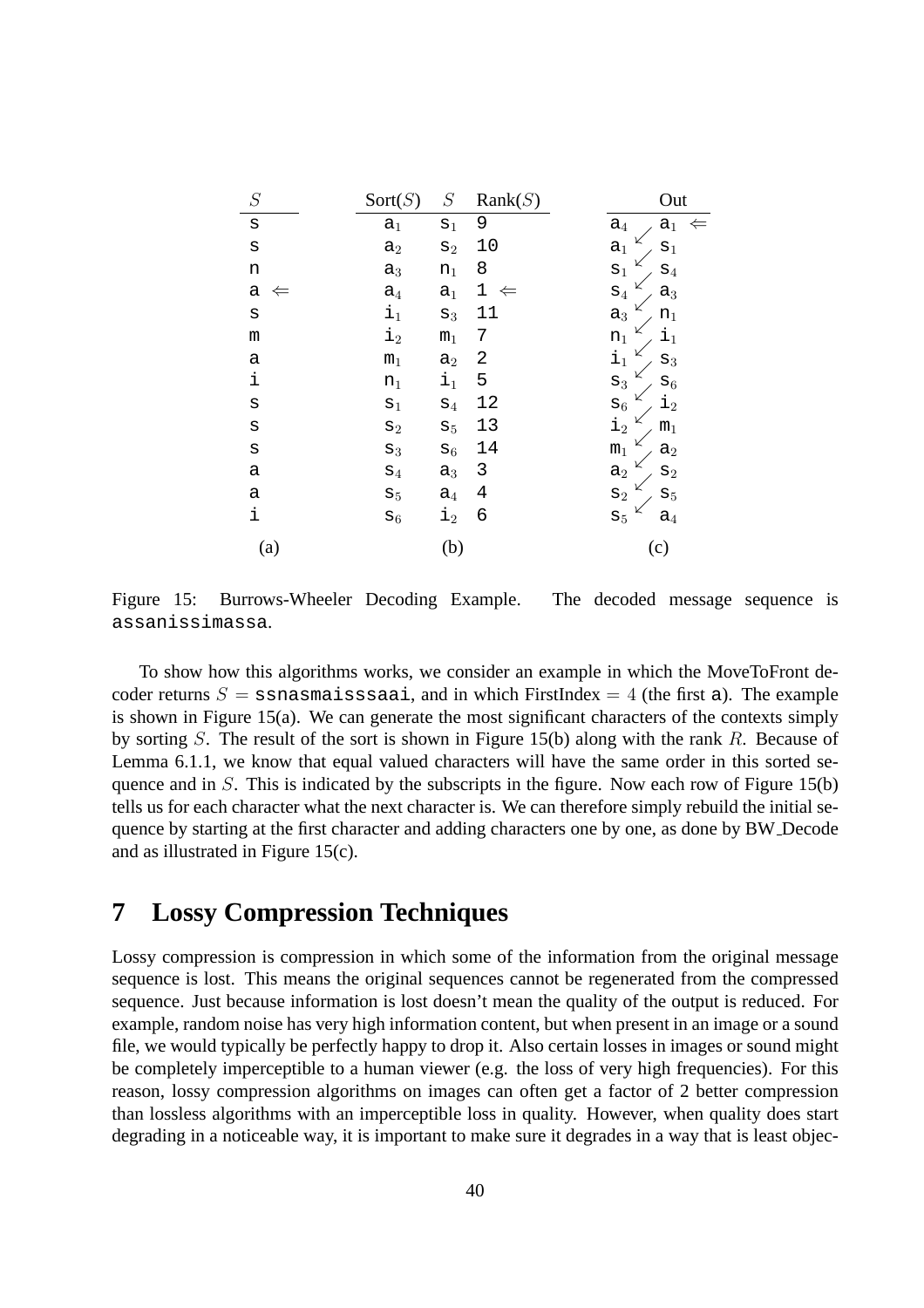tionable to the viewer (*e.g.*, dropping random pixels is probably more objectionable than dropping some color information). For these reasons, the way most lossy compression techniques are used are highly dependent on the media that is being compressed. Lossy compression for sound, for example, is very different than lossy compression for images.

In this section we go over some general techniques that can be applied in various contexts, and in the next two sections we go over more specific examples and techniques.

### **7.1 Scalar Quantization**

A simple way to implement lossy compression is to take the set of possible messages S and reduce it to a smaller set S' by mapping each element of S to an element in S'. For example we could take 8-bit integers and divide by 4 (*i.e.*, drop the lower two bits), or take a character set in which upper and lowercase characters are distinguished and replace all the uppercase ones with lowercase ones. This general technique is called *quantization*. Since the mapping used in quantization is many-toone, it is irreversible and therefore lossy.

In the case that the set  $S$  comes from a total order and the total order is broken up into regions that map onto the elements of S ′ , the mapping is called *scalar quantization*. The example of dropping the lower two bits given in the previous paragraph is an example of scalar quantization. Applications of scalar quantization include reducing the number of color bits or gray-scale levels in images (used to save memory on many computer monitors), and classifying the intensity of frequency components in images or sound into groups (used in JPEG compression). In fact we mentioned an example of quantization when talking about JPEG-LS. There quantization is used to reduce the number of contexts instead of the number of message values. In particular we categorized each of 3 gradients into one of 9 levels so that the context table needs only  $9^3$  entries (actually only  $(9^3 + 1)/2$  due to symmetry).

The term *uniform scalar quantization* is typically used when the mapping is linear. Again, the example of dividing 8-bit integers by 4 is a linear mapping. In practice it is often better to use a *nonuniform scalar quantization*. For example, it turns out that the eye is more sensitive to low values of red than to high values. Therefore we can get better quality compressed images by making the regions in the low values smaller than the regions in the high values. Another choice is to base the nonlinear mapping on the probability of different input values. In fact, this idea can be formalized—for a given error metric and a given probability distribution over the input values, we want a mapping that will minimize the expected error. For certain error-metrics, finding this mapping might be hard. For the root-mean-squared error metric there is an iterative algorithm known as the Lloyd-Max algorithm that will find the optimal mapping. An interesting point is that finding this optimal mapping will have the effect of decreasing the effectiveness of any probability coder that is used on the output. This is because the mapping will tend to more evenly spread the probabilities in  $S'$ .

#### **7.2 Vector Quantization**

Scalar quantization allows one to separately map each color of a color image into a smaller set of output values. In practice, however, it can be much more effective to map regions of 3-d color space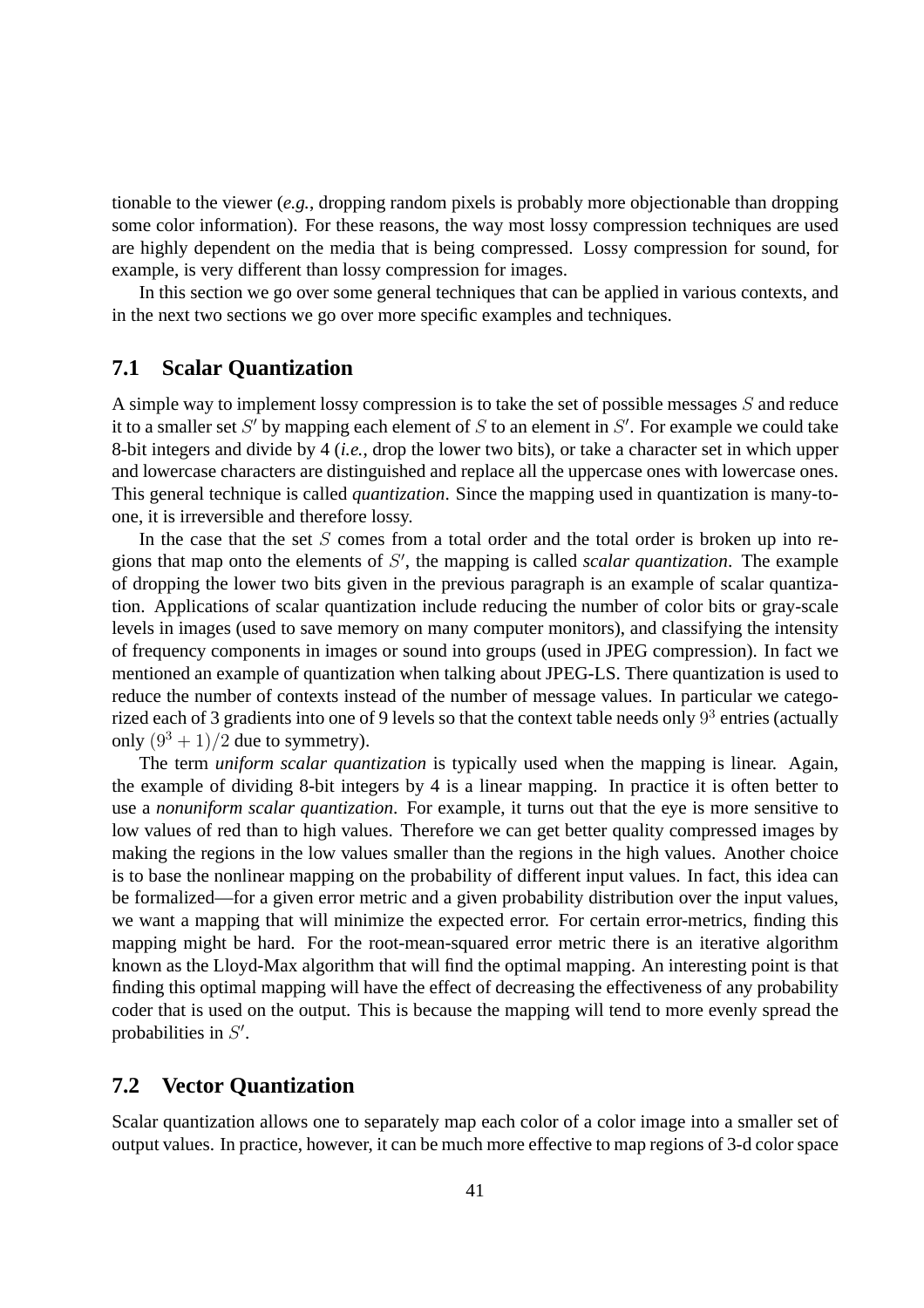

Figure 16: Examples of (a) uniform and (b) non-uniform scalar quantization.



Figure 17: Example of vector-quantization for a height-weight chart.

into output values. By more effective we mean that a better compression ratio can be achieved based on an equivalent loss of quality.

The general idea of mapping a multidimensional space into a smaller set of messages  $S'$  is called *vector quantization*. Vector quantization is typically implemented by selecting a set of representatives from the input space, and then mapping all other points in the space to the closest representative. The representatives could be fixed for all time and part of the compression protocol, or they could be determined for each file (message sequence) and sent as part of the sequence. The most interesting aspect of vector quantization is how one selects the representatives. Typically it is implemented using a clustering algorithm that finds some number of clusters of points in the data. A representative is then chosen for each cluster by either selecting one of the points in the cluster or using some form of centroid for the cluster. Finding good clusters is a whole interesting topic on its own.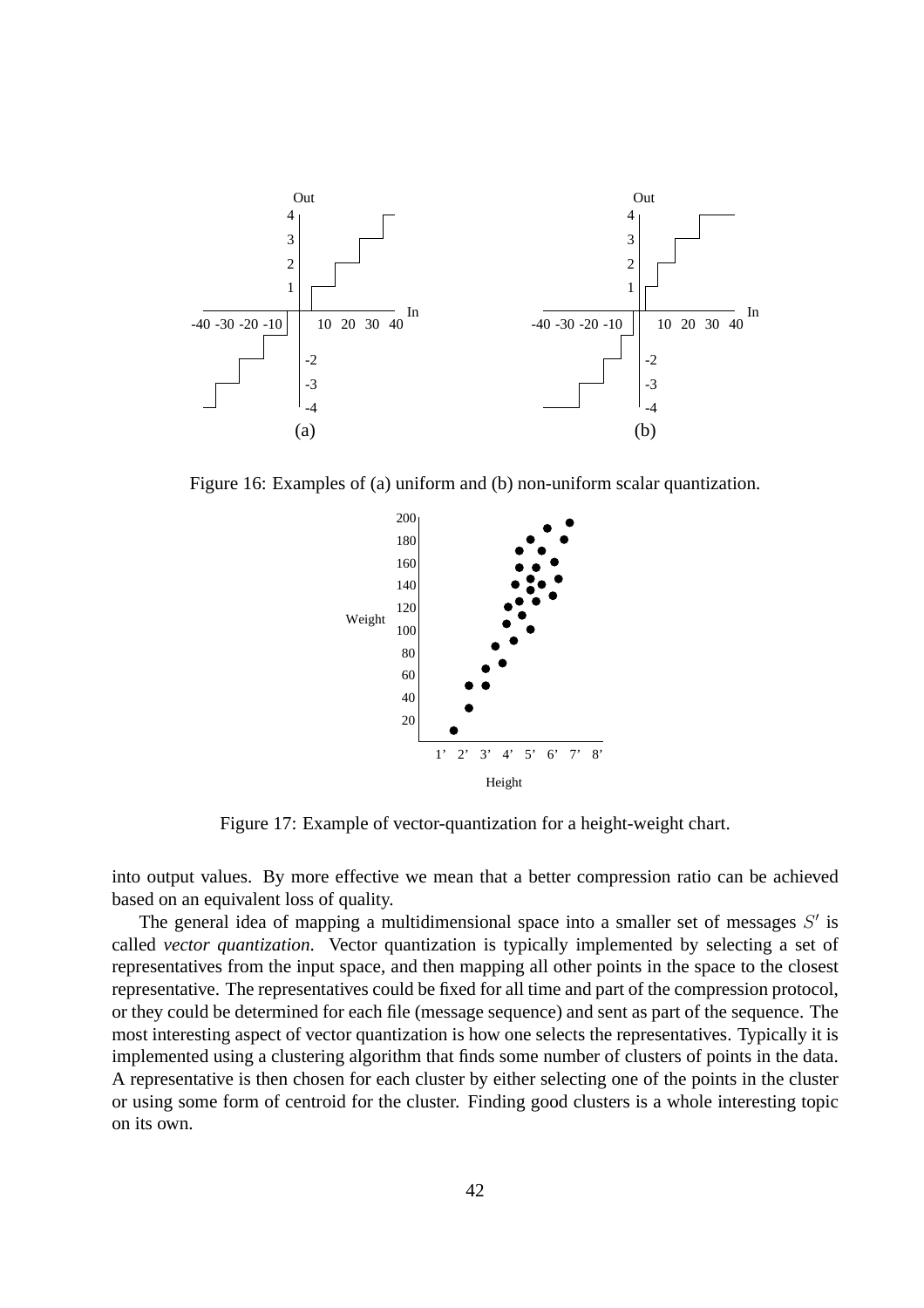Vector quantization is most effective when the variables along the dimensions of the space are correlated. Figure 17 gives an example of possible representatives for a height-weight chart. There is clearly a strong correlation between people's height and weight and therefore the representatives can be concentrated in areas of the space that make physical sense, with higher densities in more common regions. Using such representatives is very much more effective than separately using scalar quantization on the height and weight.

We should note that vector quantization, as well as scalar quantization, can be used as part of a lossless compression technique. In particular if in addition to sending the closest representative, the coder sends the distance from the point to the representative, then the original point can be reconstructed. The distance is often referred to as the residual. In general this would not lead to any compression, but if the points are tightly clustered around the representatives, then the technique can be very effective for lossless compression since the residuals will be small and probability coding will work well in reducing the number of bits.

#### **7.3 Transform Coding**

The idea of transform coding is to transform the input into a different form which can then either be compressed better, or for which we can more easily drop certain terms without as much qualitative loss in the output. One form of transform is to select a linear set of basis functions  $(\phi_i)$  that span the space to be transformed. Some common sets include sin, cos, polynomials, spherical harmonics, Bessel functions, and wavelets. Figure 18 shows some examples of the first three basis functions for discrete cosine, polynomial, and wavelet transformations. For a set of  $n$  values, transforms can be expressed as an  $n \times n$  matrix T. Multiplying the input by this matrix T gives, the transformed coefficients. Multiplying the coefficients by  $T^{-1}$  will convert the data back to the original form. For example, the coefficients for the discrete cosine transform (DCT) are

$$
T_{ij} = \begin{cases} \sqrt{1/n} \cos \frac{(2j+1)i\pi}{2n} & i = 0, 0 \le j < n \\ \sqrt{2/n} \cos \frac{(2j+1)i\pi}{2n} & 0 < i < n, 0 \le j < n \end{cases}
$$

The DCT is one of the most commonly used transforms in practice for image compression, more so than the discrete Fourier transform (DFT). This is because the DFT assumes periodicity, which is not necessarily true in images. In particular to represent a linear function over a region requires many large amplitude high-frequency components in a DFT. This is because the periodicity assumption will view the function as a sawtooth, which is highly discontinuous at the teeth requiring the high-frequency components. The DCT does not assume periodicity and will only require much lower amplitude high-frequency components. The DCT also does not require a phase, which is typically represented using complex numbers in the DFT.

For the purpose of compression, the properties we would like of a transform are (1) to decorrelate the data, (2) have many of the transformed coefficients be small, and (3) have it so that from the point of view of perception, some of the terms are more important than others.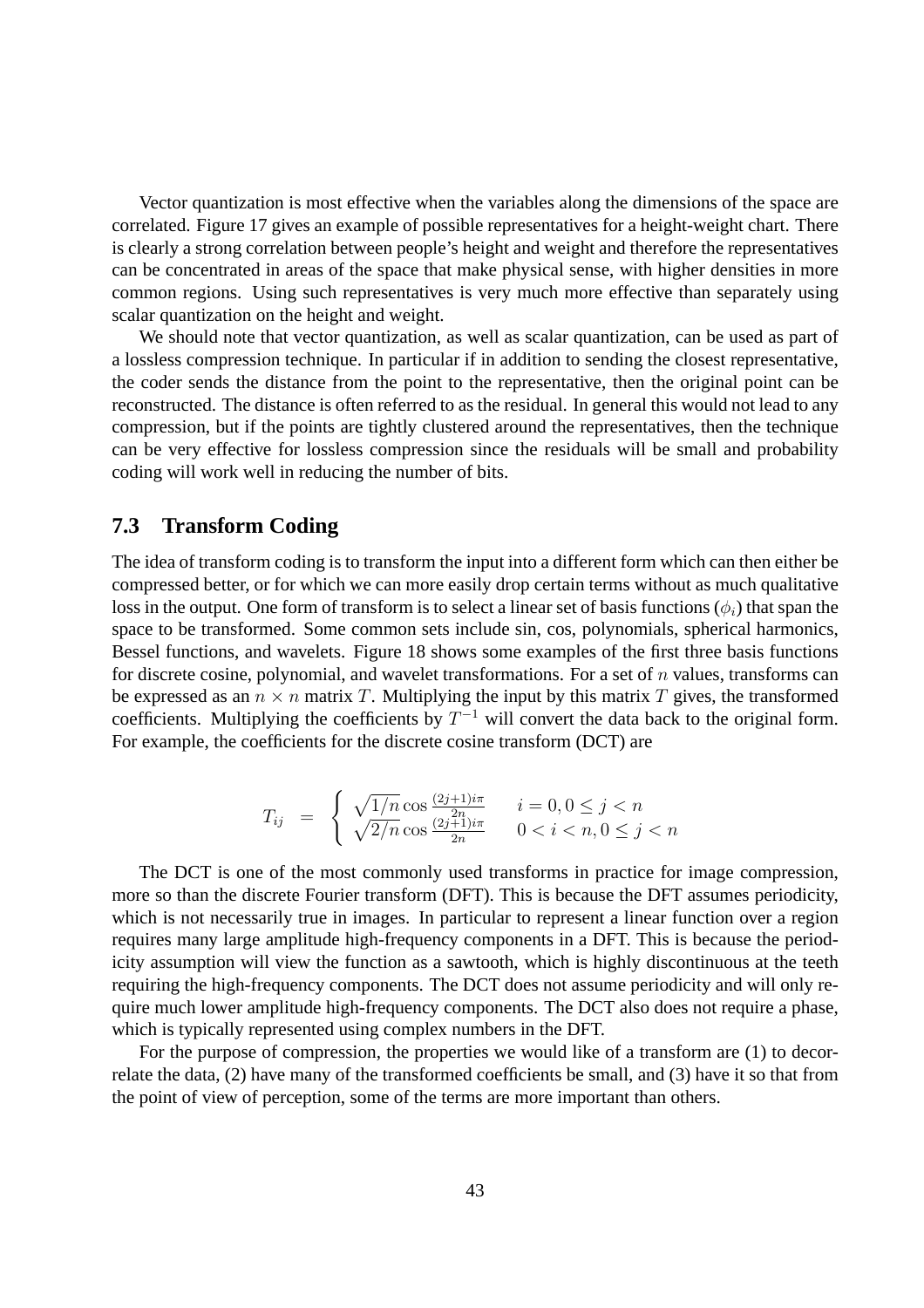

Figure 18: Transforms

## **8 A Case Study: JPEG and MPEG**

The JPEG and the related MPEG format make good real-world examples of compression because (a) they are used very widely in practice, and (b) they use many of the compression techniques we have been talking about, including Huffman codes, arithmetic codes, residual coding, runlength coding, scalar quantization, and transform coding. JPEG is used for still images and is the standard used on the web for photographic images (the GIF format is often used for textual images). MPEG is used for video and after many years of debated MPEG-2 has become the standard for the transmission of high-definition television (HDTV). This means in a few years we will all be receiving MPEG at home. As we will see, MPEG is based on a variant of JPEG (i.e. each frame is coded using a JPEG variant). Both JPEG and MPEG are lossy formats.

## **8.1 JPEG**

JPEG is a lossy compression scheme for color and gray-scale images. It works on full 24-bit color, and was designed to be used with photographic material and naturalistic artwork. It is not the ideal format for line-drawings, textual images, or other images with large areas of solid color or a very limited number of distinct colors. The lossless techniques, such as JBIG, work better for such images.

JPEG is designed so that the loss factor can be tuned by the user to tradeoff image size and image quality, and is designed so that the loss has the least effect on human perception. It however does have some anomalies when the compression ratio gets high, such as odd effects across the boundaries of 8x8 blocks. For high compression ratios, other techniques such as wavelet compression appear to give more satisfactory results.

An overview of the JPEG compression process is given in Figure 19. We will cover each of the steps in this process.

The input to JPEG are three color planes of 8-bits per-pixel each representing Red, Blue and Green (RGB). These are the colors used by hardware to generate images. The first step of JPEG compression, which is optional, is to convert these into YIQ color planes. The YIQ color planes are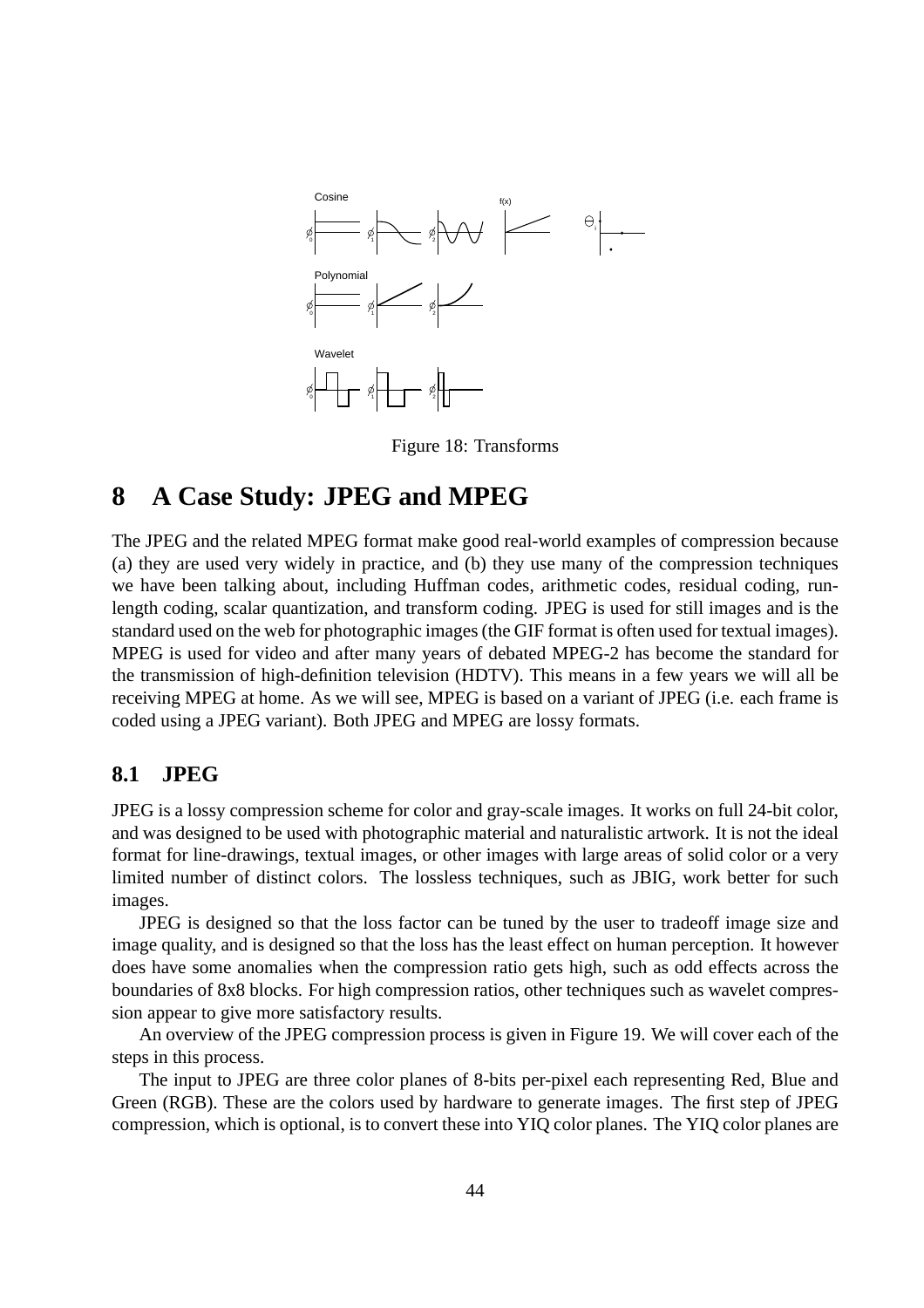

Figure 19: Steps in JPEG compression.

designed to better represent human perception and are what are used on analog TVs in the US (the NTSC standard). The Y plane is designed to represent the brightness (luminance) of the image. It is a weighted average of red, blue and green  $(0.59$  Green  $+ 0.30$  Red  $+ 0.11$  Blue). The weights are not balanced since the human eye is more responsive to green than to red, and more to red than to blue. The I (interphase) and Q (quadrature) components represent the color hue (chrominance). If you have an old black-and-white television, it uses only the Y signal and drops the I and Q components, which are carried on a sub-carrier signal. The reason for converting to YIQ is that it is more important in terms of perception to get the intensity right than the hue. Therefore JPEG keeps all pixels for the intensity, but typically down samples the two color planes by a factor of 2 in each dimension (a total factor of 4). This is the first lossy component of JPEG and gives a factor of 2 compression:  $(1 + 2 * .25)/3 = .5$ .

The next step of the JPEG algorithm is to partition each of the color planes into 8x8 blocks. Each of these blocks is then coded separately. The first step in coding a block is to apply a cosine transform across both dimensions. This returns an 8x8 block of 8-bit frequency terms. So far this does not introduce any loss, or compression. The block-size is motivated by wanting it to be large enough to capture some frequency components but not so large that it causes "frequency spilling". In particular if we cosine-transformed the whole image, a sharp boundary anywhere in a line would cause high values across all frequency components in that line.

After the cosine transform, the next step applied to the blocks is to use uniform scalar quantization on each of the frequency terms. This quantization is controllable based on user parameters and is the main source of information loss in JPEG compression. Since the human eye is more perceptive to certain frequency components than to others, JPEG allows the quantization scaling factor to be different for each frequency component. The scaling factors are specified using an 8x8 table that simply is used to element-wise divide the 8x8 table of frequency components. JPEG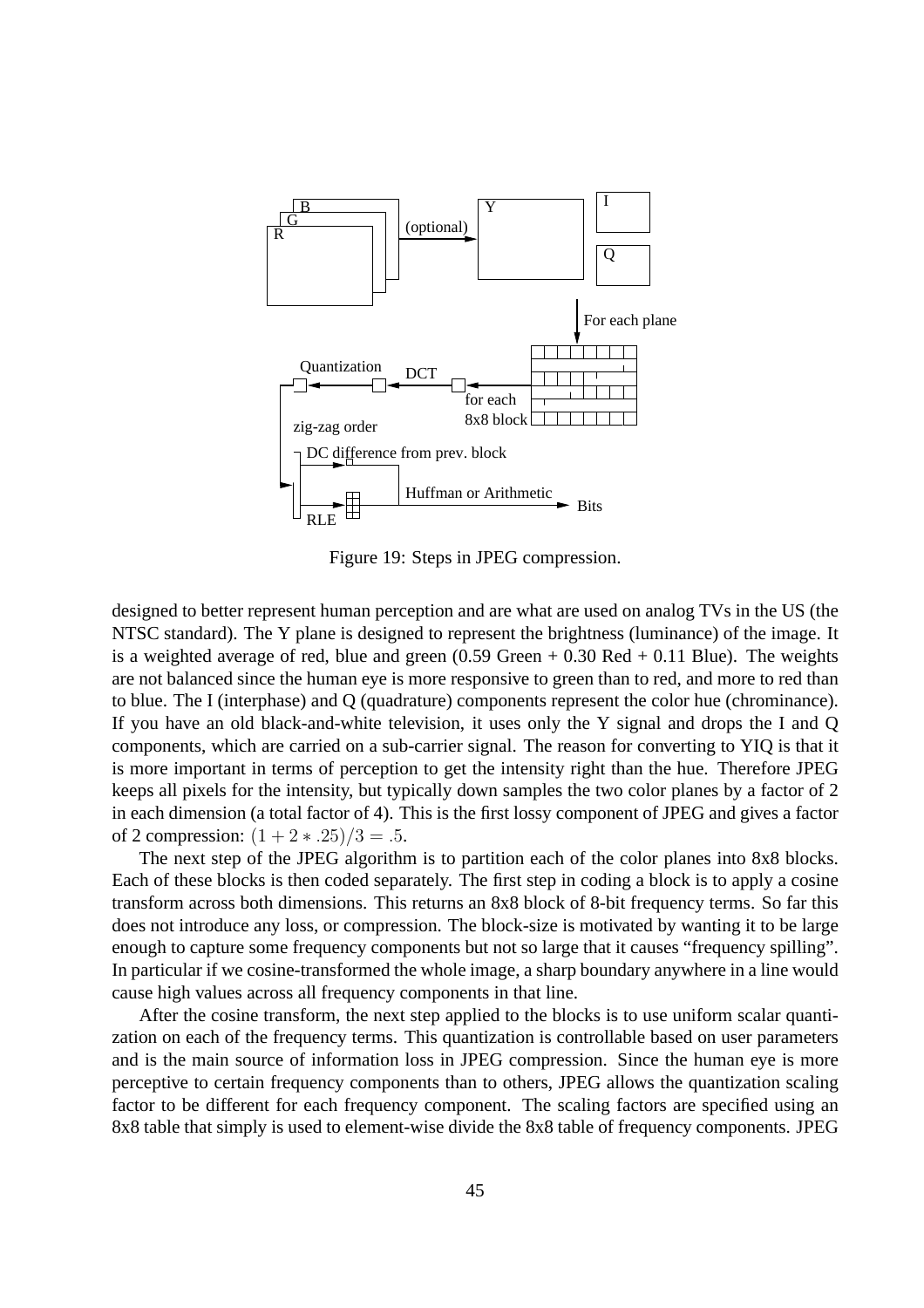|  |  | 16 11 10 16 24 40 51      |      | 61  |
|--|--|---------------------------|------|-----|
|  |  | 12 12 14 19 26 58         | - 60 | 55  |
|  |  | 14 13 16 24 40 57 69      |      | 56  |
|  |  | 14 17 22 29 51 87 80      |      | 62  |
|  |  | 18 22 37 56 68 109 103 77 |      |     |
|  |  | 24 35 55 64 81 104 113    |      | 92  |
|  |  | 49 64 78 87 103 121 120   |      | 101 |
|  |  | 72 92 95 98 112 100 103   |      | 99  |
|  |  |                           |      |     |

Table 6: JPEG default quantization table, luminance plane.



Figure 20: Zig-zag scanning of JPEG blocks.

defines standard quantization tables for both the Y and I-Q components. The table for Y is shown in Table 6. In this table the largest components are in the lower-right corner. This is because these are the highest frequency components which humans are less sensitive to than the lower-frequency components in the upper-left corner. The selection of the particular numbers in the table seems magic, for example the table is not even symmetric, but it is based on studies of human perception. If desired, the coder can use a different quantization table and send the table in the head of the message. To further compress the image, the whole resulting table can be divided by a constant, which is a scalar "quality control" given to the user. The result of the quantization will often drop most of the terms in the lower left to zero.

JPEG compression then compresses the DC component (upper-leftmost) separately from the other components. In particular it uses a difference coding by subtracting the value given by the DC component of the previous block from the DC component of this block. It then Huffman or arithmetic codes this difference. The motivation for this method is that the DC component is often similar from block-to-block so that difference coding it will give better compression.

The other components (the AC components) are now compressed. They are first converted into a linear order by traversing the frequency table in a zig-zag order (see Figure 20). The motivation for this order is that it keeps frequencies of approximately equal length close to each other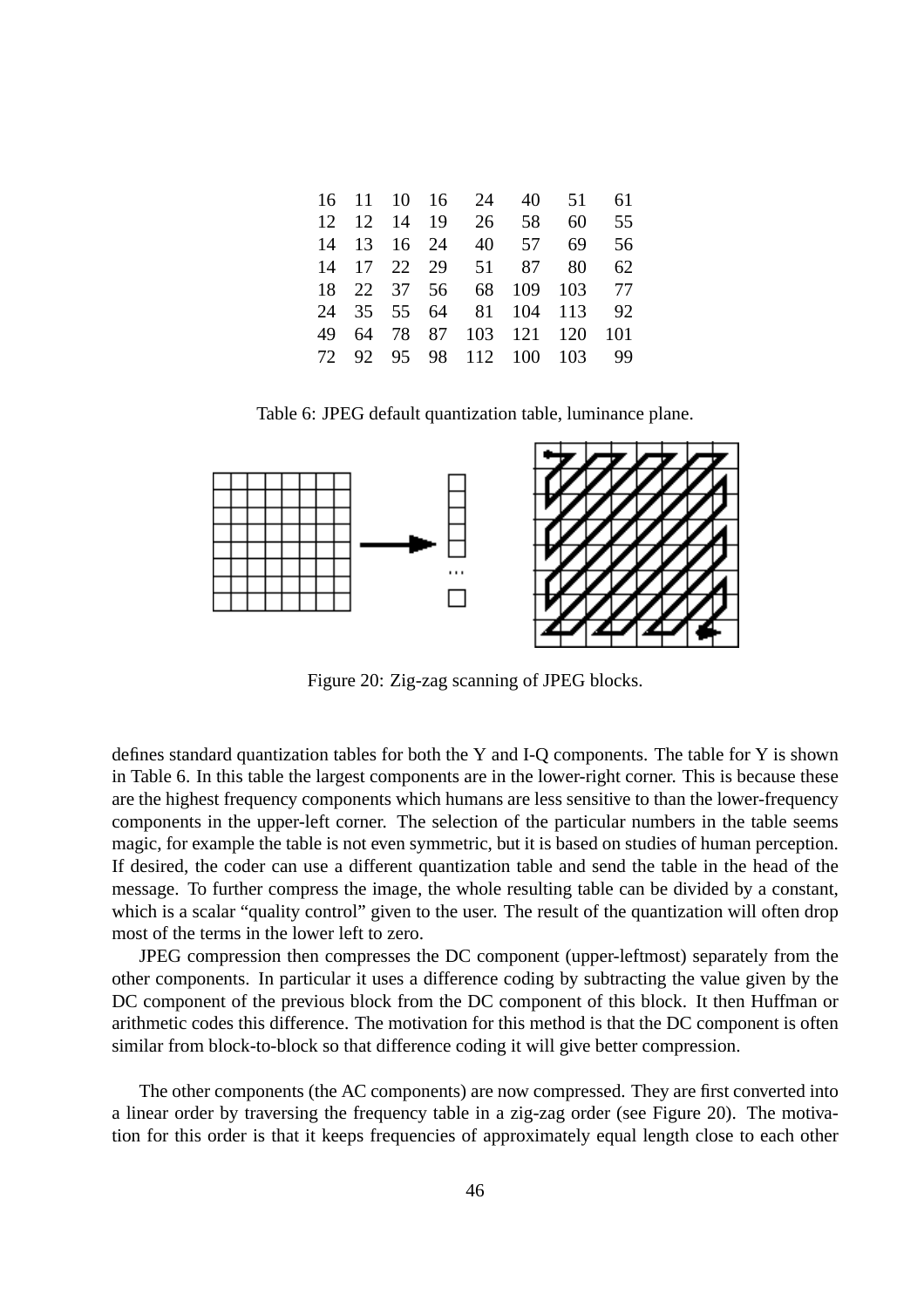| Playback order: 0 1 2 3 4 5 6 7 8 9    |  |  |  |  |  |
|----------------------------------------|--|--|--|--|--|
| Frame type: I B B P B B P B B I        |  |  |  |  |  |
| Data stream order: 0 2 3 1 5 6 4 8 9 7 |  |  |  |  |  |

in the linear-order. In particular most of the zeros will appear as one large contiguous block at the end of the order. A form of run-length coding is used to compress the linear-order. It is coded as a sequence of (skip,value) pairs, where skip is the number of zeros before a value, and value is the value. The special pair (0,0) specifies the end of block. For example, the sequence  $[4,3,0,0,1,0,0,0,1,0,0,0,...]$  is represented as  $[(0,4),(0,3),(2,1),(3,1),(0,0)]$ . This sequence is then compressed using either arithmetic or Huffman coding. Which of the two coding schemes used is specified on a per-image basis in the header.

### **8.2 MPEG**

Correlation improves compression. This is a recurring theme in all of the approaches we have seen; the more effectively a technique is able to exploit correlations in the data, the more effectively it will be able to compress that data.

This principle is most evident in MPEG encoding. MPEG compresses video streams. In theory, a video stream is a sequence of discrete images. In practice, successive images are highly interrelated. Barring cut shots or scene changes, any given video frame is likely to bear a close resemblance to neighboring frames. MPEG exploits this strong correlation to achieve far better compression rates than would be possible with isolated images.

Each frame in an MPEG image stream is encoded using one of three schemes:

**I-frame** , or intra-frame, are coded as isolated images.

**P-frame** , or predictive coded frame, are based on the previous I- or P-frame.

**B-frame** , or bidirectionally predictive coded frame, are based on either or both the previous and next I- or P-frame.

Figure 21 shows an MPEG stream containing all three types of frames. I-frames and P-frames appear in an MPEG stream in simple, chronological order. However, B-frames are moved so that they appear *after* their neighboring I- and P-frames. This guarantees that each frame appears after any frame upon which it may depend. An MPEG encoder can decode any frame by buffering the two most recent I- or P-frames encountered in the data stream. Figure 21 shows how B-frames are postponed in the data stream so as to simplify decoder buffering. MPEG encoders are free to mix the frame types in any order. When the scene is relatively static, P- and B-frames could be used, while major scene changes could be encoded using I-frames. In practice, most encoders use some fixed pattern.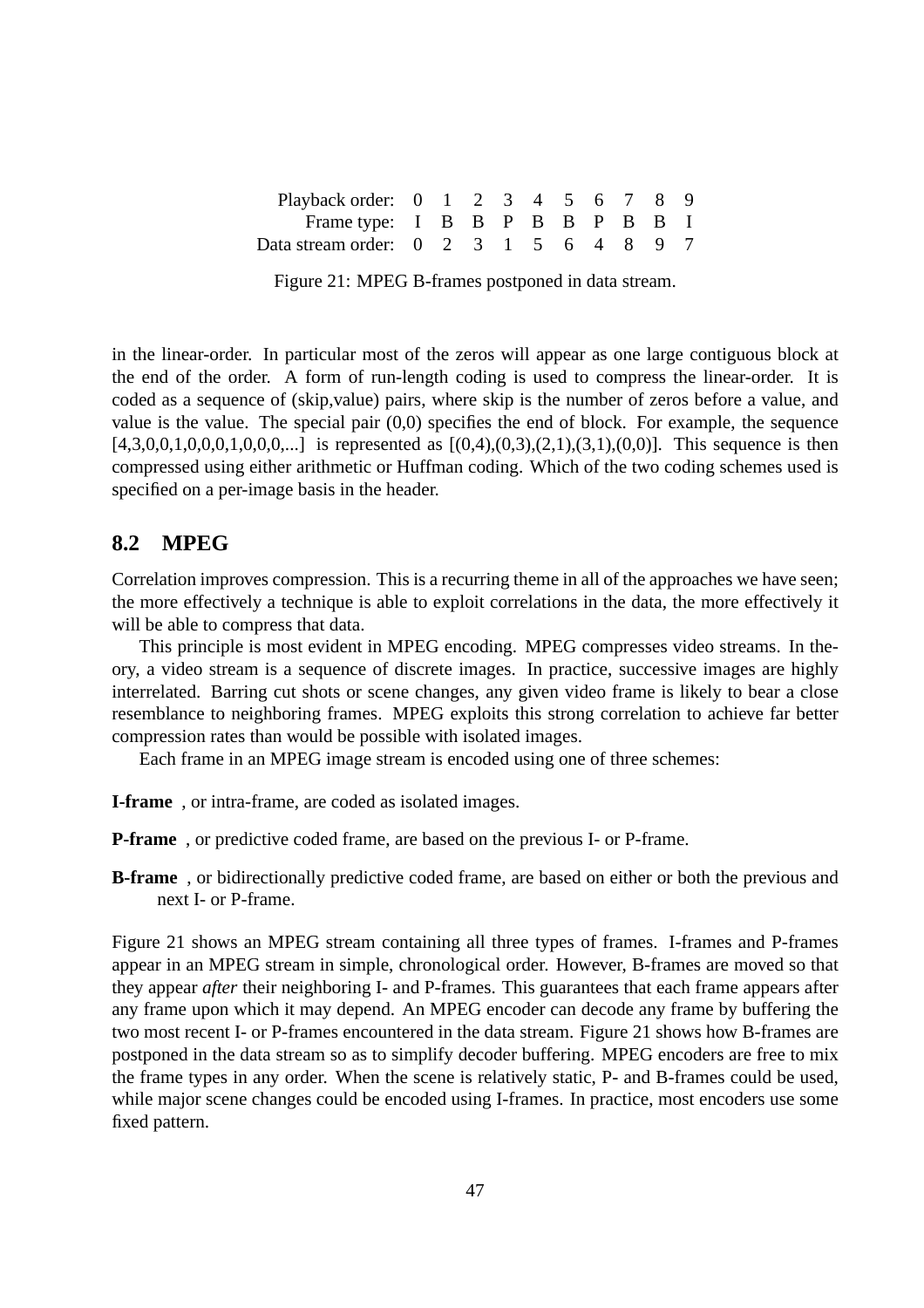

Figure 22: P-frame encoding.

Since I-frames are independent images, they can be encoded as if they were still images. The particular technique used by MPEG is a variant of the JPEG technique (the color transformation and quantization steps are slightly different). I-frames are very important for use as anchor points so that the frames in the video can be accessed randomly without requiring one to decode all previous frames. To decode any frame we need only find its closest previous I-frame and go from there. This is important for allowing reverse playback, skip-ahead, or error-recovery.

The intuition behind encoding P-frames is to find matches, *i.e.*, groups of pixels with similar patterns, in the previous reference frame and then coding the difference between the P-frame and its match. To find these "matches" the MPEG algorithm partitions the P-frame into 16x16 blocks. The process by which each of these blocks is encoded is illustrated in Figure 22. For each *target* block in the P-frame the encoder finds a *reference* block in the previous P- or I-frame that most closely matches it. The reference block need not be aligned on a 16-pixel boundary and can potentially be anywhere in the image. In practice, however, the x-y offset is typically small. The offset is called the *motion vector*. Once the match is found, the pixels of the reference block are subtracted from the corresponding pixels in the target block. This gives a residual which ideally is close to zero everywhere. This residual is coded using a scheme similar to JPEG encoding, but will ideally get a much better compression ratio because of the low intensities. In addition to sending the coded residual, the coder also needs to send the motion vector. This vector is Huffman coded. The motivation for searching other locations in the reference image for a match is to allow for the efficient encoding of motion. In particular if there is a moving object in the sequence of images (*e.g.*, a car or a ball), or if the whole video is panning, then the best match will not be in the same location in the image. It should be noted that if no good match is found, then the block is coded as if it were from an I-frame.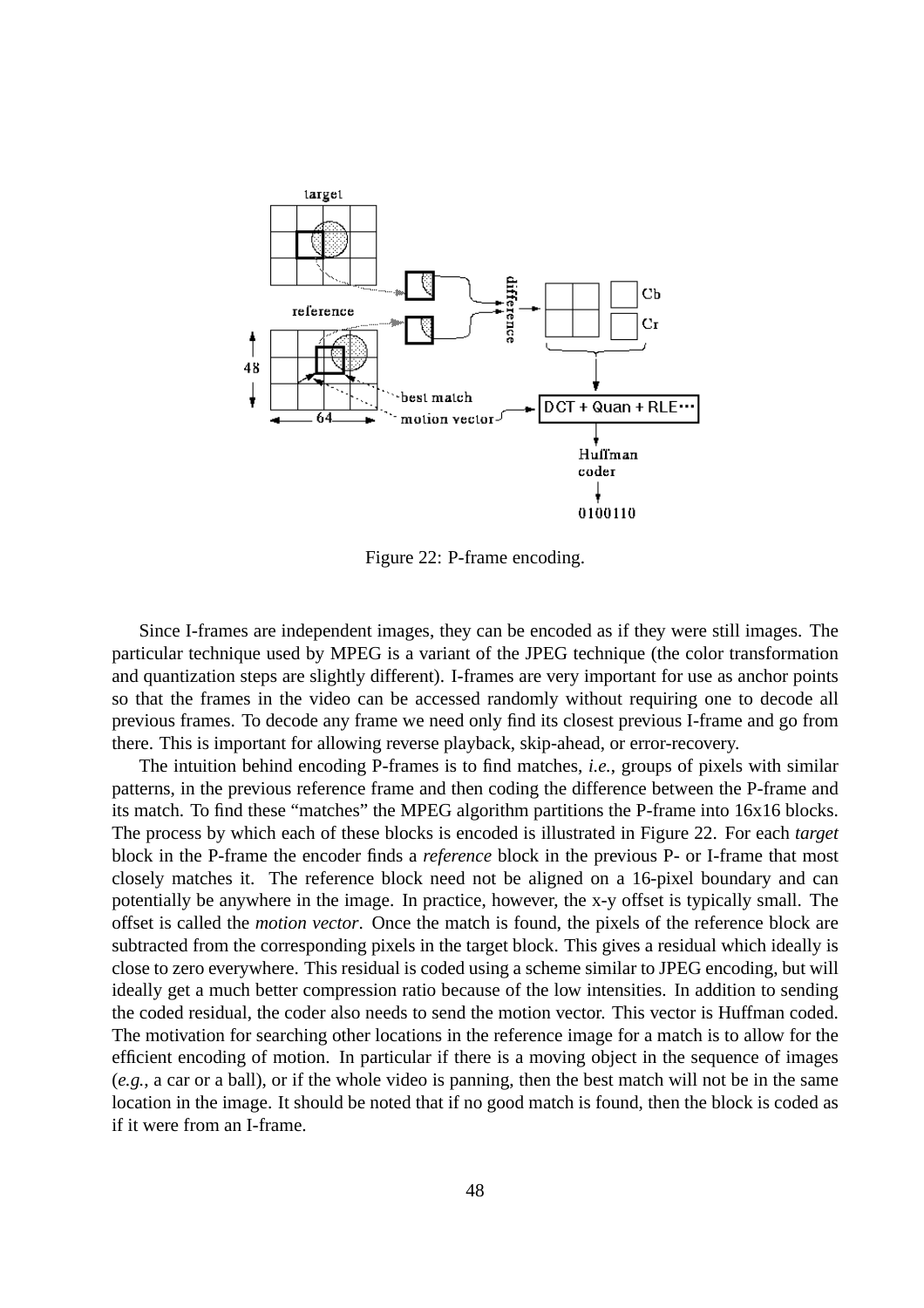In practice, the search for good matches for each target block is the most computationally expensive part of MPEG encoding. With current technology, real-time MPEG encoding is only possible with the help of custom hardware. Note, however, that while the *search* for a match is expensive, regenerating the image as part of the decoder is cheap since the decoder is given the motion vector and only needs to look up the block from the previous image.

B-frames were not present in MPEG's predecessor, H.261. They were added in an effort to address the following situation: portions of an intermediate P-frame may be completely absent from all previous frames, but may be present in future frames. For example, consider a car entering a shot from the side. Suppose an I-frame encodes the shot before the car has started to appear, and another I-frame appears when the car is completely visible. We would like to use P-frames for the intermediate scenes. However, since no portion of the car is visible in the first I-frame, the P-frames will not be able to "reuse" that information. The fact that the car is visible in a later I-frame does not help us, as P-frames can only look *back* in time, not forward.

B-frames look for reusable data in both directions. The overall technique is very similar to that used in P-frames, but instead of just searching in the previous I- or P-frame for a match, it also searches in the next I- or P-frame. Assuming a good match is found in each, the two reference frames are averaged and subtracted from the target frame. If only one good match is found, then it is used as the reference. The coder needs to send some information on which reference(s) is (are) used, and potentially needs to send two motion vectors.

How effective is MPEG compression? We can examine typical compression ratios for each frame type, and form an average weighted by the ratios in which the frames are typically interleaved.

Starting with a  $356 \times 260$  pixel, 24-bit color image, typical compression ratios for MPEG-I are:

| <b>Type</b> | Size   | Ratio |
|-------------|--------|-------|
|             | 18 Kb  | 7:1   |
| р           | 6 Kb   | 20:1  |
| B           | 2.5 Kb | 50:1  |
| Avg         | 4.8 Kb | 27:1  |

If one  $356 \times 260$  frame requires 4.8 Kb, how much bandwidth does MPEG require in order to provide a reasonable video feed at thirty frames per second?

#### $30$ frames/sec ·  $4.8Kb$ /frame ·  $8b/bit = 1.2Mbits/sec$

Thus far, we have been concentrating on the visual component of MPEG. Adding a stereo audio stream will require roughly another 0.25 Mbits/sec, for a grand total bandwidth of 1.45 Mbits/sec.

This fits nicely within the 1.5 Mbit/sec capacity of a T1 line. In fact, this specific limit was a design goal in the formation of MPEG. Real-life MPEG encoders track bit rate as they encode, and will dynamically adjust compression qualities to keep the bit rate within some user-selected bound. This bit-rate control can also be important in other contexts. For example, video on a multimedia CD-ROM must fit within the relatively poor bandwidth of a typical CD-ROM drive.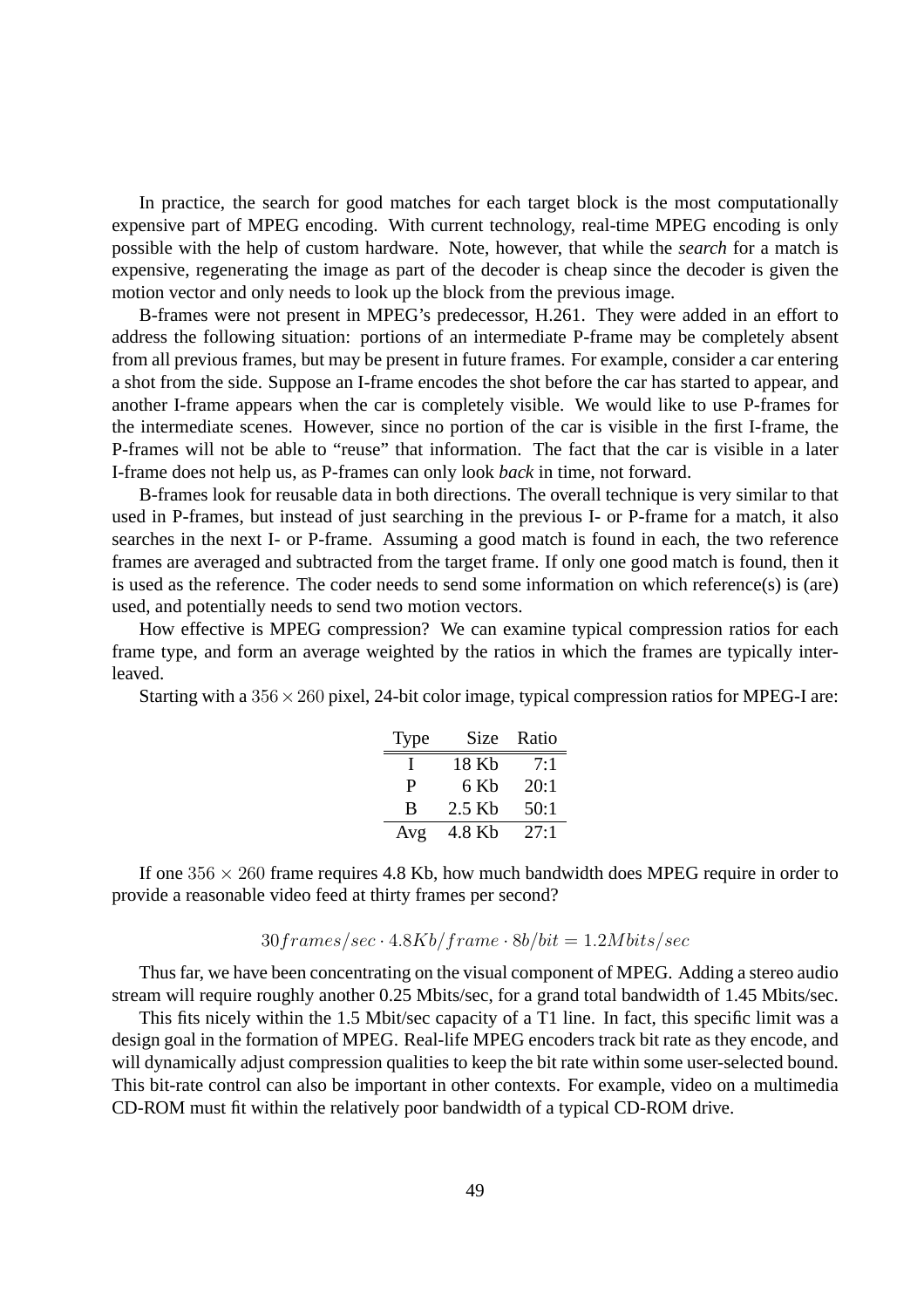#### **MPEG in the Real World**

MPEG has found a number of applications in the real world, including:

- 1. Direct Broadcast Satellite. MPEG video streams are received by a dish/decoder, which unpacks the data and synthesizes a standard NTSC television signal.
- 2. Cable Television. Trial systems are sending MPEG-II programming over cable television lines.
- 3. Media Vaults. Silicon Graphics, Storage Tech, and other vendors are producing on-demand video systems, with twenty file thousand MPEG-encoded films on a single installation.
- 4. Real-Time Encoding. This is still the exclusive province of professionals. Incorporating special-purpose parallel hardware, real-time encoders can cost twenty to fifty thousand dollars.

## **9 Other Lossy Transform Codes**

#### **9.1 Wavelet Compression**

JPEG and MPEG decompose images into sets of cosine waveforms. Unfortunately, cosine is a periodic function; this can create problems when an image contains strong aperiodic features. Such local high-frequency spikes would require an infinite number of cosine waves to encode properly. JPEG and MPEG solve this problem by breaking up images into fixed-size blocks and transforming each block in isolation. This effectively clips the infinitely-repeating cosine function, making it possible to encode local features.

An alternative approach would be to choose a set of basis functions that exhibit good locality without artificial clipping. Such basis functions, called "wavelets", could be applied to the entire image, without requiring blocking and without degenerating when presented with high-frequency local features.

How do we derive a suitable set of basis functions? We start with a single function, called a "mother function". Whereas cosine repeats indefinitely, we want the wavelet mother function,  $\phi$ , to be contained within some local region, and approach zero as we stray further away:

$$
\lim_{x \to \pm \infty} \phi(x) = 0
$$

The family of basis functions are scaled and translated versions of this mother function. For some scaling factor  $s$  and translation factor  $l$ ,

$$
\phi_{sl}(x) = \phi(2^s x - l)
$$

A well know family of wavelets are the Haar wavelets, which are derived from the following mother function: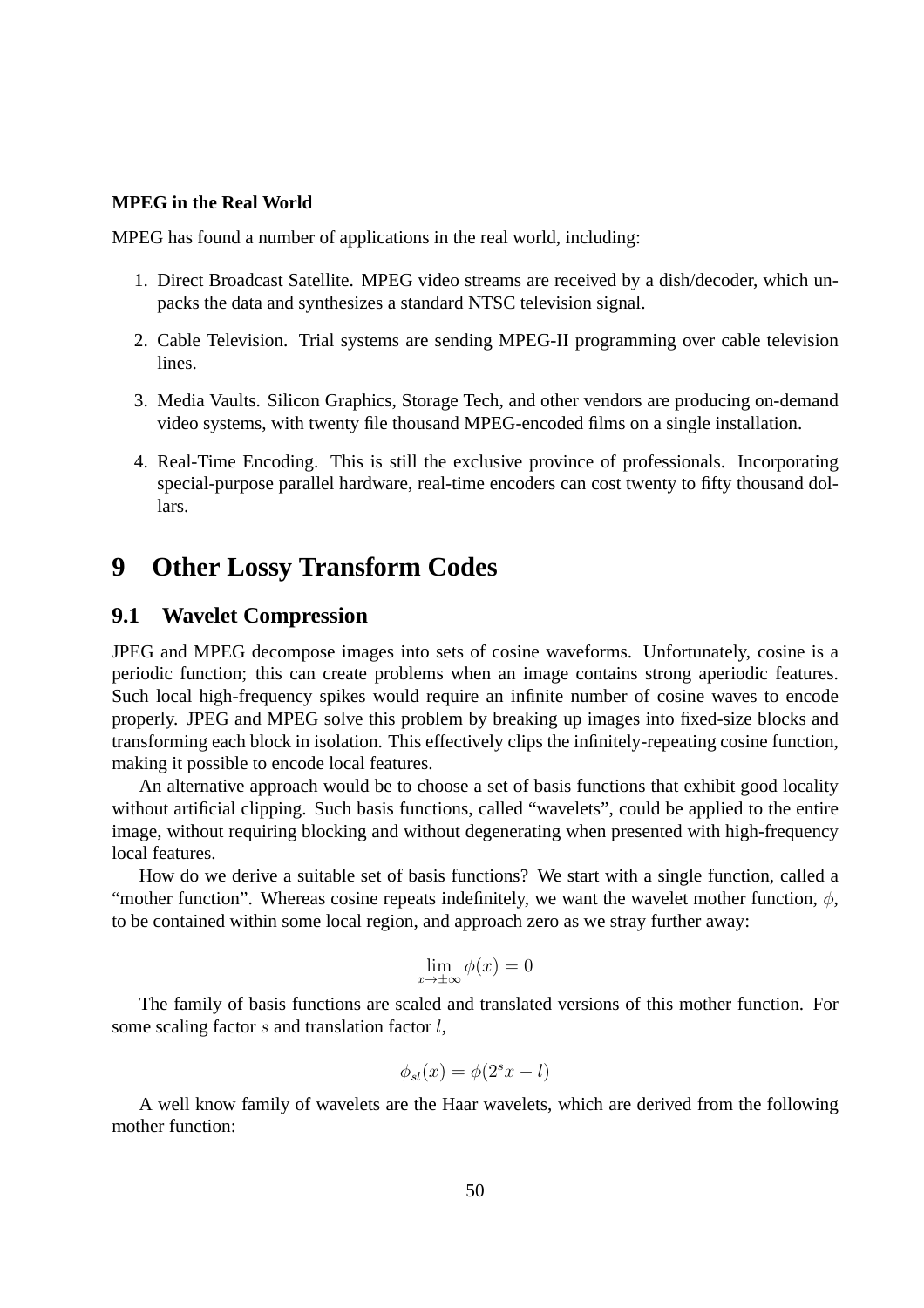

 $\phi_{00} = \phi(x)$ 



Figure 23: A small Haar wavelet family of size seven.

$$
\phi(x) = \begin{cases}\n1 & \text{: } 0 < x \le 1/2 \\
-1 & \text{: } 1/2 < x \le 1 \\
0 & \text{: } x \le 0 \text{ or } x > 1\n\end{cases}
$$

Figure 23 shows a family of seven Haar basis functions. Of the many potential wavelets, Haar wavelets are probably the most described but the least used. Their regular form makes the underlying mathematics simple and easy to illustrate, but tends to create bad blocking artifacts if actually used for compression.

Many other wavelet mother functions have also been proposed. The Morret wavelet convolves a Gaussian with a cosine, resulting in a periodic but smoothly decaying function. This function is equivalent to a wave packet from quantum physics, and the mathematics of Morret functions have been studied extensively. Figure 24 shows a sampling of other popular wavelets. Figure 25 shows that the Daubechies wavelet is actually a self-similar fractal.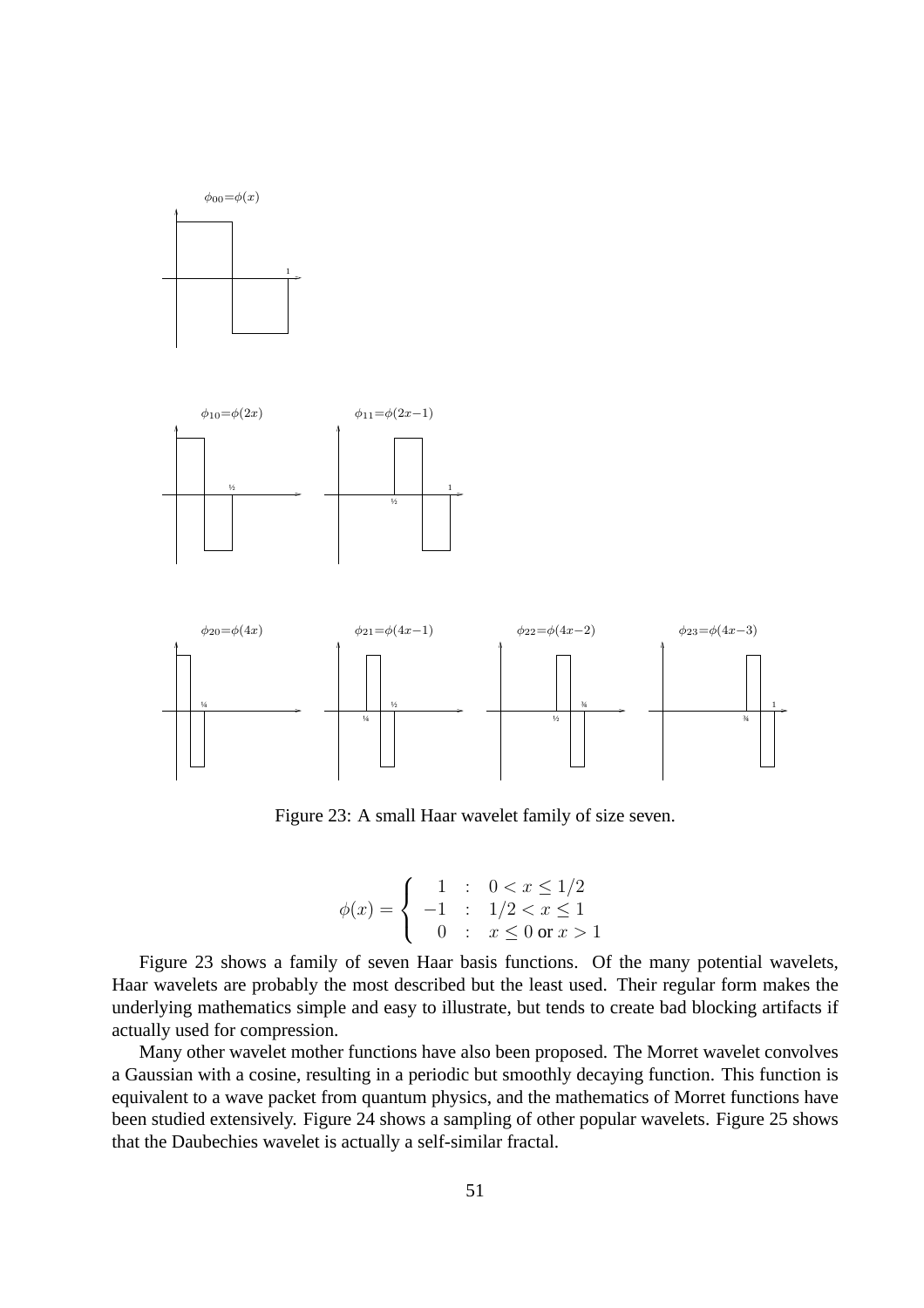

0 500 1000 1500 2000 2500 -0.02 -0.01 0 0.01 0.02 0.03 0.04 0.05 0.06 0.07 1<sub>400</sub> 1<sub>45</sub> -1 -0.5 0.5 1 1.5 2 2.5  $3 \times 10^{-3}$ 

Figure 25: Self-similarity in the Daubechies wavelet.

### Figure 24: A sampling of popular wavelets.

#### **Wavelets in the Real World**

Summus Ltd. is the premier vendor of wavelet compression technology. Summus claims to achieve better quality than JPEG for the same compression ratios, but has been loathe to divulge details of how their wavelet compression actually works. Summus wavelet technology has been incorporated into such items as:

- Wavelets-on-a-chip for missile guidance and communications systems.
- Image viewing plugins for Netscape Navigator and Microsoft Internet Explorer.
- Desktop image and movie compression in Corel Draw and Corel Video.
- Digital cameras under development by Fuji.

In a sense, wavelet compression works by characterizing a signal in terms of some underlying generator. Thus, wavelet transformation is also of interest outside of the realm of compression. Wavelet transformation can be used to clean up noisy data or to detect self-similarity over widely varying time scales. It has found uses in medical imaging, computer vision, and analysis of cosmic X-ray sources.

### **9.2 Fractal Compression**

A function  $f(x)$  is said to have a fixed point  $x_f$  if  $x_f = f(x_f)$ . For example:

$$
f(x) = ax + b
$$
  
\n
$$
\Rightarrow x_f = \frac{b}{1-a}
$$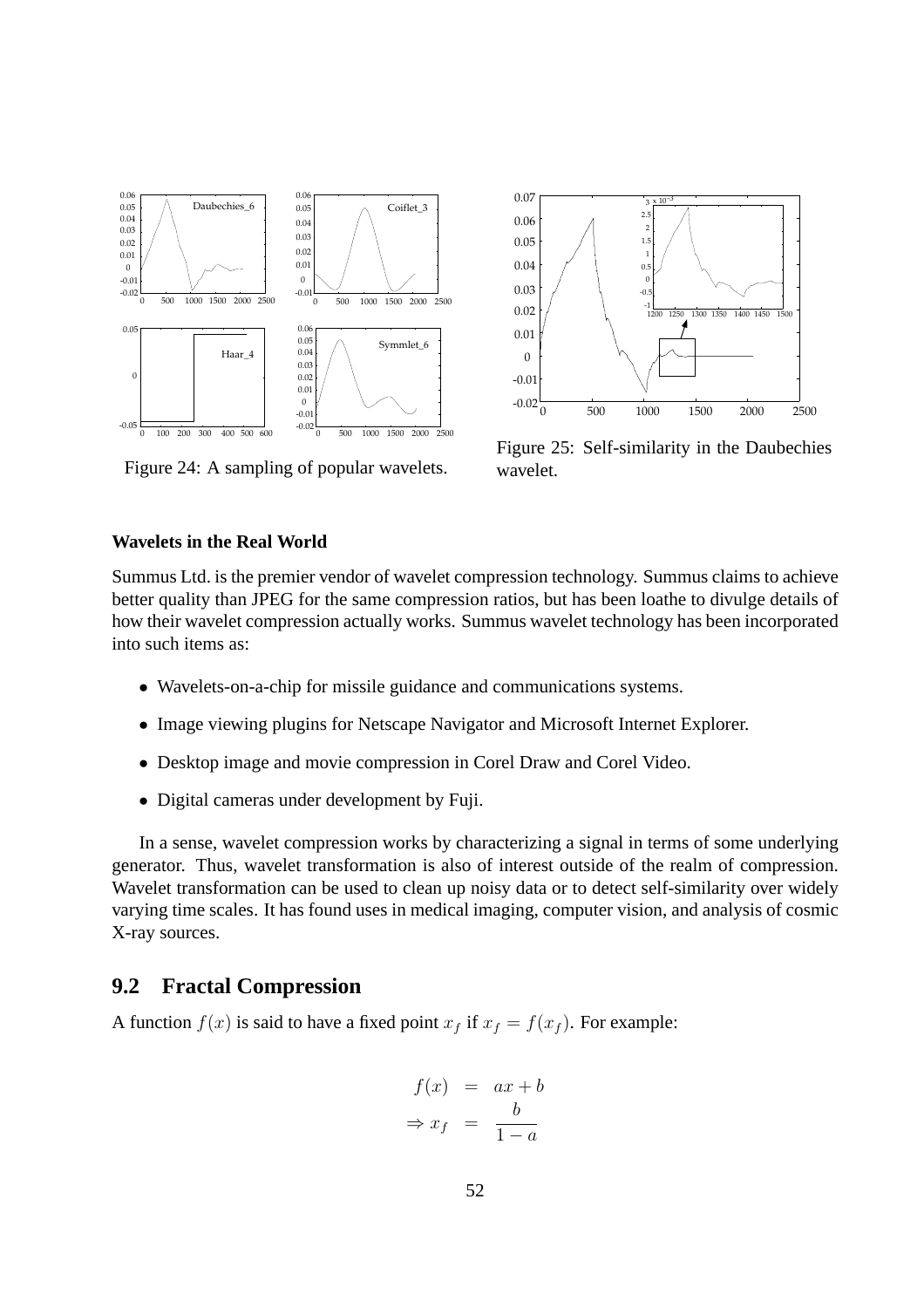This was a simple case. Many functions may be too complex to solve directly. Or a function may be a black box, whose formal definition is not known. In that case, we might try an iterative approach. Keep feeding numbers back through the function in hopes that we will converge on a solution:

$$
x_0 = \text{guess}
$$
  

$$
x_i = f(x_{i-1})
$$

For example, suppose that we have  $f(x)$  as a black box. We might guess zero as  $x_0$  and iterate from there:

$$
x_0 = 0
$$
  
\n
$$
x_1 = f(x_0) = 1
$$
  
\n
$$
x_2 = f(x_1) = 1.5
$$
  
\n
$$
x_3 = f(x_2) = 1.75
$$
  
\n
$$
x_4 = f(x_3) = 1.875
$$
  
\n
$$
x_5 = f(x_4) = 1.9375
$$
  
\n
$$
x_6 = f(x_5) = 1.96875
$$
  
\n
$$
x_7 = f(x_6) = 1.984375
$$
  
\n
$$
x_8 = f(x_7) = 1.9921875
$$

In this example,  $f(x)$  was actually defined as  $\frac{1}{2}x+1$ . The exact fixed point is 2, and the iterative solution was converging upon this value.

Iteration is by no means guaranteed to find a fixed point. Not all functions have a single fixed point. Functions may have no fixed point, many fixed points, or an infinite number of fixed points. Even if a function has a fixed point, iteration may not necessarily converge upon it.

In the above example, we were able to associate a fixed point value with a function. If we were given only the function, we would be able to recompute the fixed point value. Put differently, if we wish to transmit a value, we could instead transmit a function that iteratively converges on that value.

This is the idea behind fractal compression. However, we are not interested in transmitting simple numbers, like "2". Rather, we wish to transmit entire images. Our fixed points will be images. Our functions, then, will be mappings from images to images.

Our encoder will operate roughly as follows:

- 1. Given an image, i, from the set of all possible images,  $Image$ .
- 2. Compute a function  $f: Image \rightarrow Image$  such that  $f(i) \approx i$ .

3. Transmit the coefficients that uniquely identify  $f$ .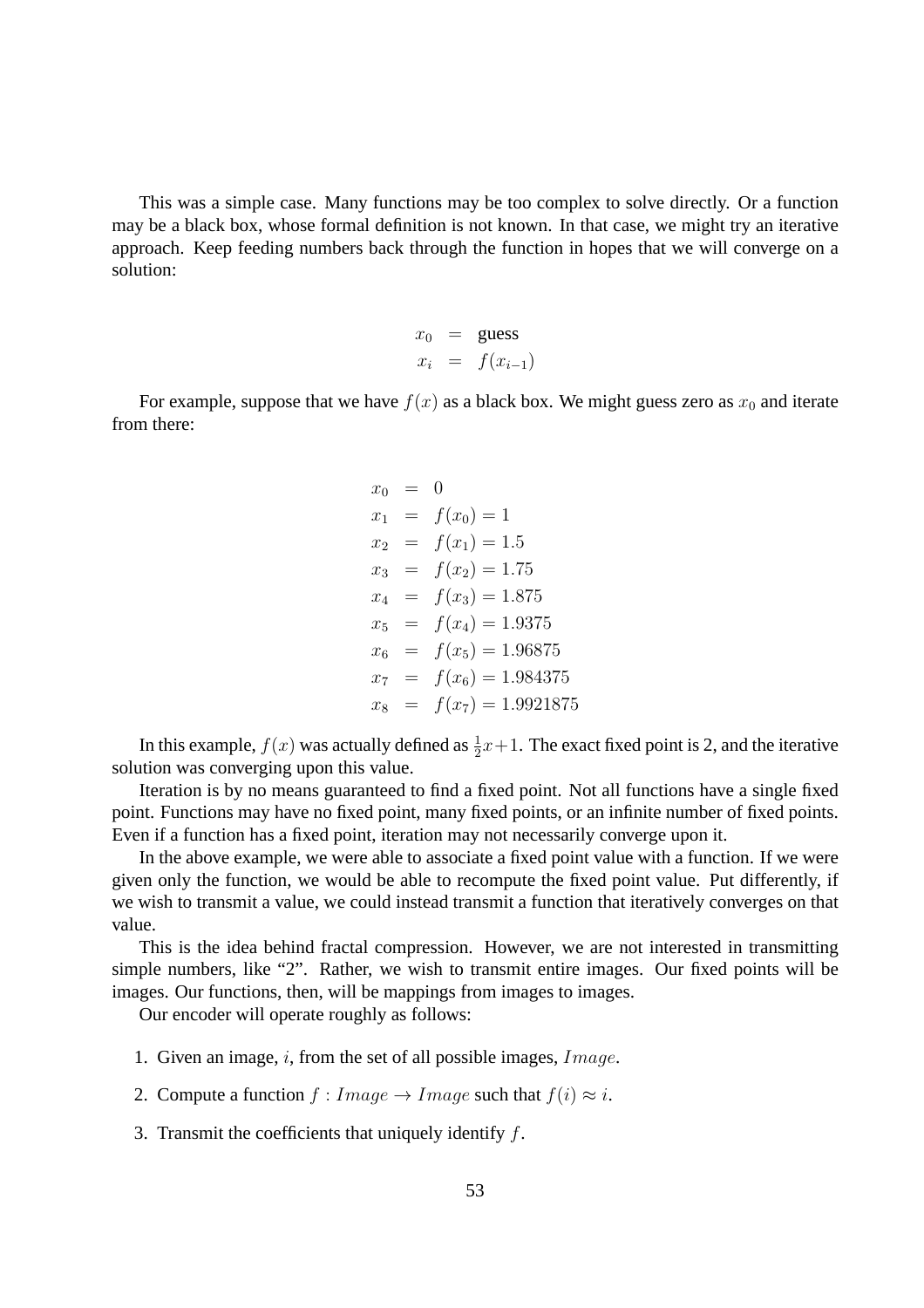

Figure 26: Identifying self-similarity. Range blocks appear on the left; one domain block appears on the left. The arrow identifies one of several collage function that would be composited into a complete image.

Our decoder will use the coefficients to reassemble  $f$  and reconstruct its fixed point, the image:

- 1. Receive coefficients that uniquely identify some function  $f : Image \rightarrow Image$ .
- 2. Iterate  $f$  repeatedly until its value converges on a fixed image,  $i$ .
- 3. Present the decompressed image,  $i$ .

Clearly we will not be using entirely arbitrary functions here. We want to choose functions from some family that the encoder and decoder have agreed upon in advance. The members of this family should be identifiable simply by specifying the values for a small number of coefficients. The functions should have fixed points that may be found via iteration, and must not take unduly long to converge.

The function family we choose is a set of "collage functions", which map regions of an image to similar regions elsewhere in the image, modified by scaling, rotation, translation, and other simple transforms. This is vaguely similar to the search for similar macroblocks in MPEG P- and B-frame encoding, but with a much more flexible definition of similarity. Also, whereas MPEG searches for temporal self-similarity across multiple images, fractal compression searches for spatial selfsimilarity within a single image.

Figure 26 shows a simplified example of decomposing an image info collages of itself. Note that the encoder starts with the subdivided image on the right. For each "range" block, the encoder searchers for a similar "domain" block elsewhere in the image. We generally want domain blocks to be larger than range blocks to ensure good convergence at decoding time.

#### **Fractal Compression in the Real World**

Fractal compression using iterated function systems was first described by Dr. Michael Barnsley and Dr. Alan Sloan in 1987. Although they claimed extraordinary compression rates, the computational cost of encoding was prohibitive. The major vendor of fractal compression technology is Iterated Systems, cofounded by Barnsley and Sloan.